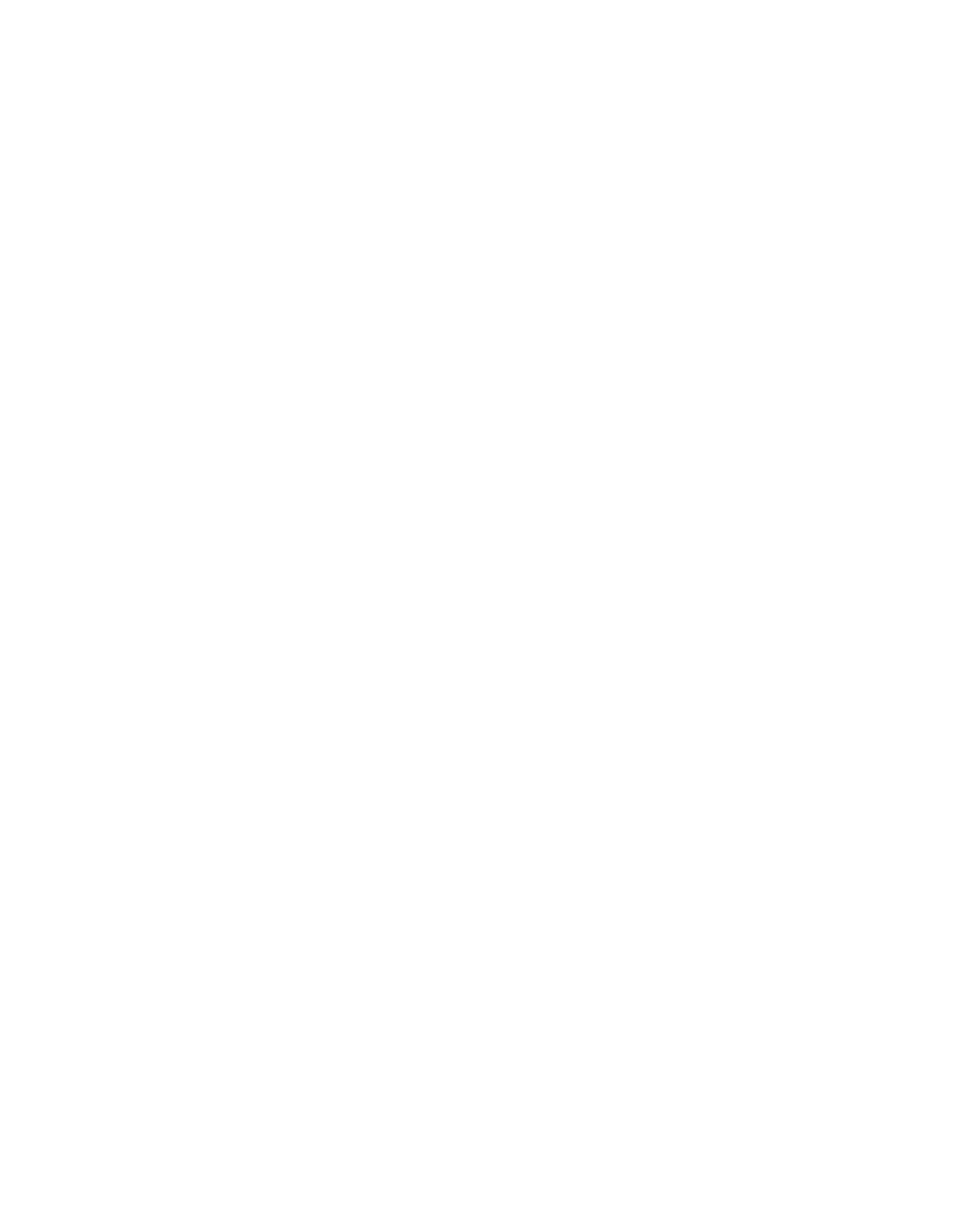

Circ 330 AN/189

**\_\_\_\_\_\_\_\_\_\_\_\_\_\_\_\_\_\_\_\_\_\_\_\_\_\_\_\_\_\_\_\_** 

## Civil/Military Cooperation in Air Traffic Management

**Approved by the Secretary General and published under his authority** 

**International Civil Aviation Organization**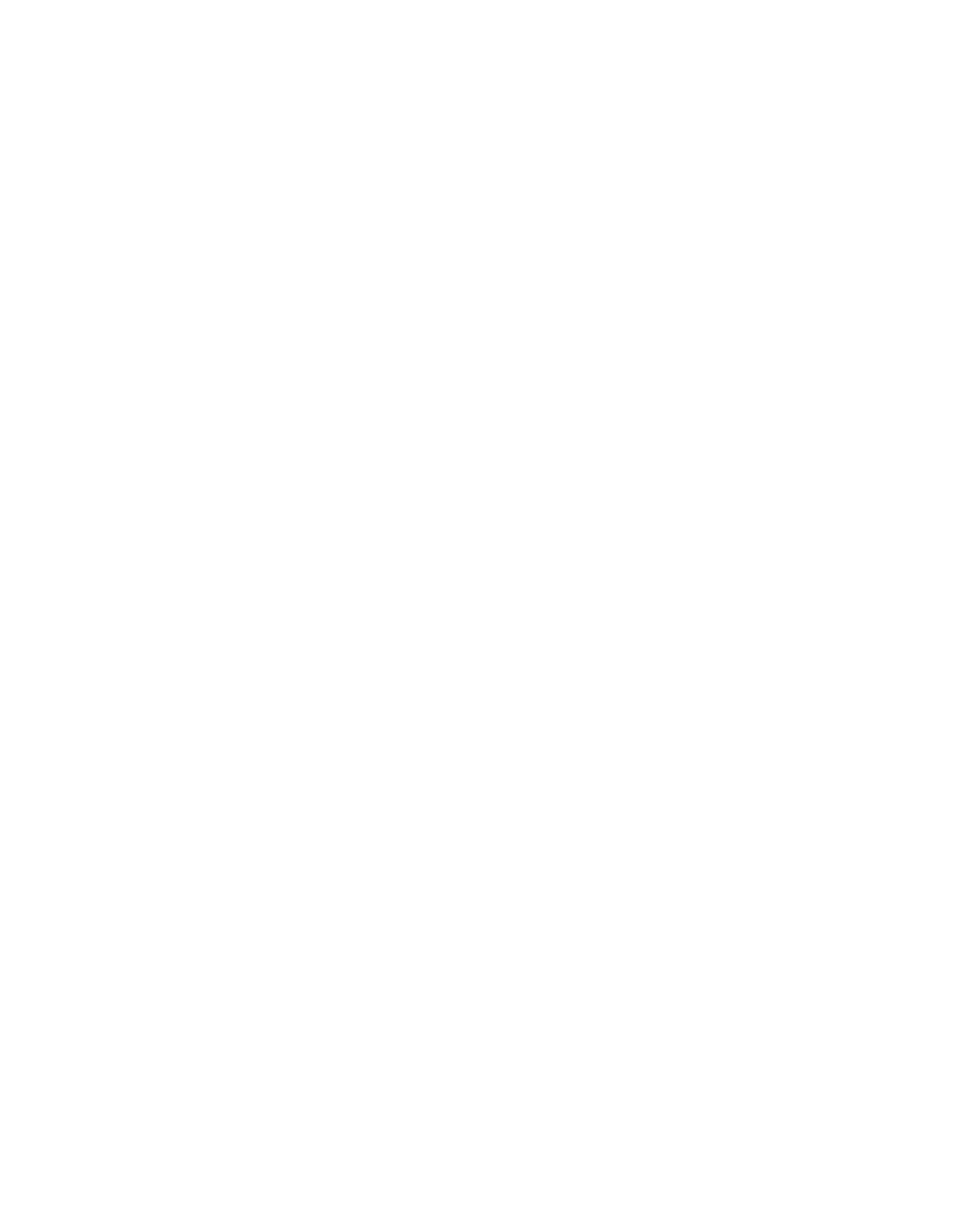Published in separate English, French, Russian and Spanish editions by the INTERNATIONAL CIVIL AVIATION ORGANIZATION 999 University Street, Montréal, Quebec, Canada H3C 5H7

For ordering information and for a complete listing of sales agents and booksellers, please go to the ICAO website at www.icao.int

**Cir 330,** *Civil Military Cooperation in Air Traffic Management*  Order Number: Cir330 ISBN 978-92-9231-693-8

© ICAO 2011

All rights reserved. No part of this publication may be reproduced, stored in a retrieval system or transmitted in any form or by any means, without prior permission in writing from the International Civil Aviation Organization.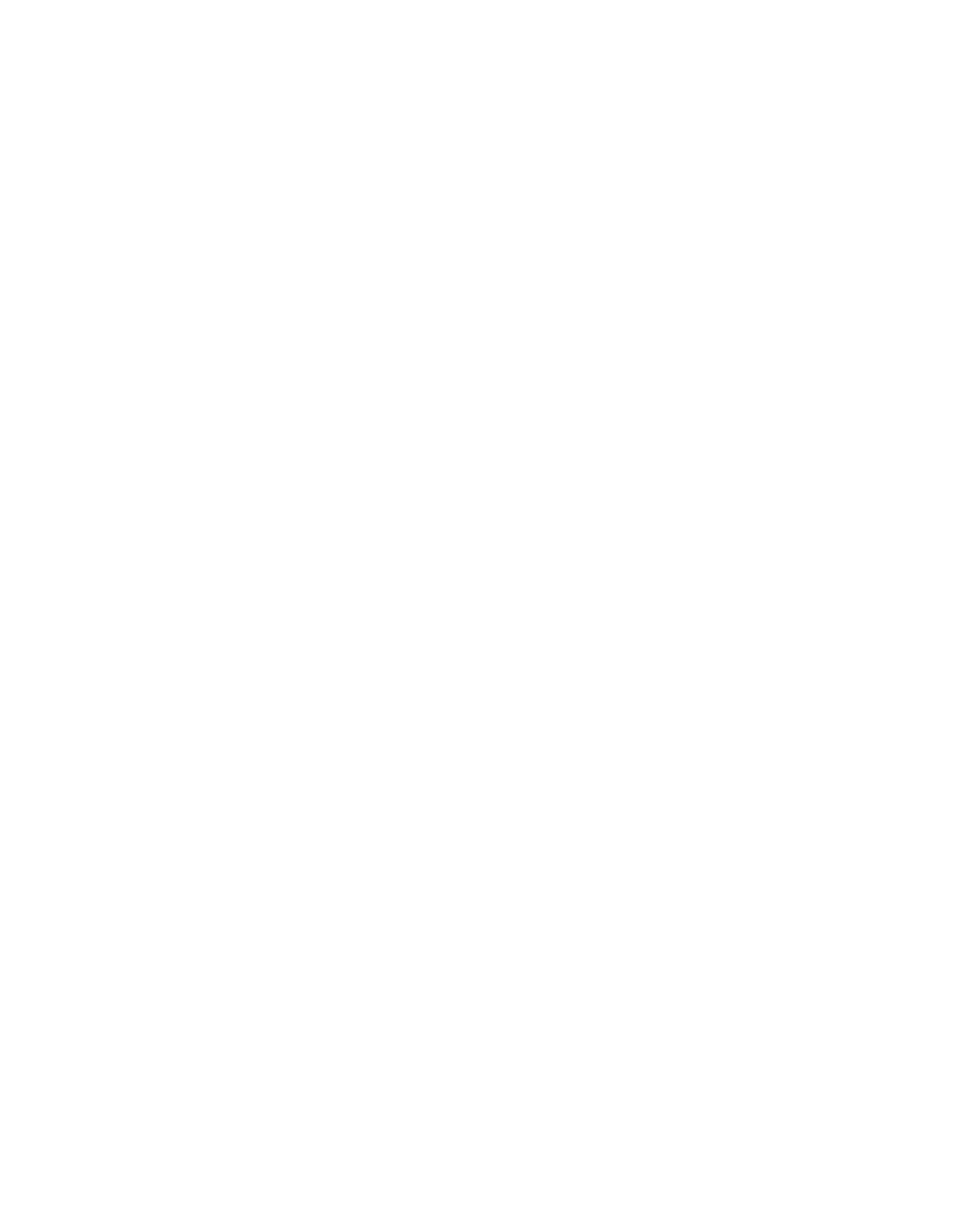## **TABLE OF CONTENTS**

|            | Page           |
|------------|----------------|
|            | (v)            |
|            | (vii)          |
|            | (x)            |
|            | 1              |
| 1.1        | $\mathbf{1}$   |
| 1.2        | 1              |
| 1.3        | $\overline{c}$ |
| 1.4        | $\overline{c}$ |
| Chapter 2. | 4              |
| 2.1        | 4              |
| 2.2        | 4              |
| 2.3        | 5              |
| 2.4        | 5              |
| Chapter 3. | 7              |
| 3.1        | 7              |
| 3.2        | $\overline{7}$ |
| 3.3        | 8              |
| 3.4        | 10             |
| 3.5        | 11             |
| Chapter 4. | 13             |
| 4.1        | 13             |
| 4.2        | 16             |
|            | 17             |
|            | 17             |
| 5.2        | 17             |
| 5.3        | 19             |
| 5.4        | 19             |
| 5.5        | 20             |
| 5.6        | 20             |
| Chapter 6. | 22             |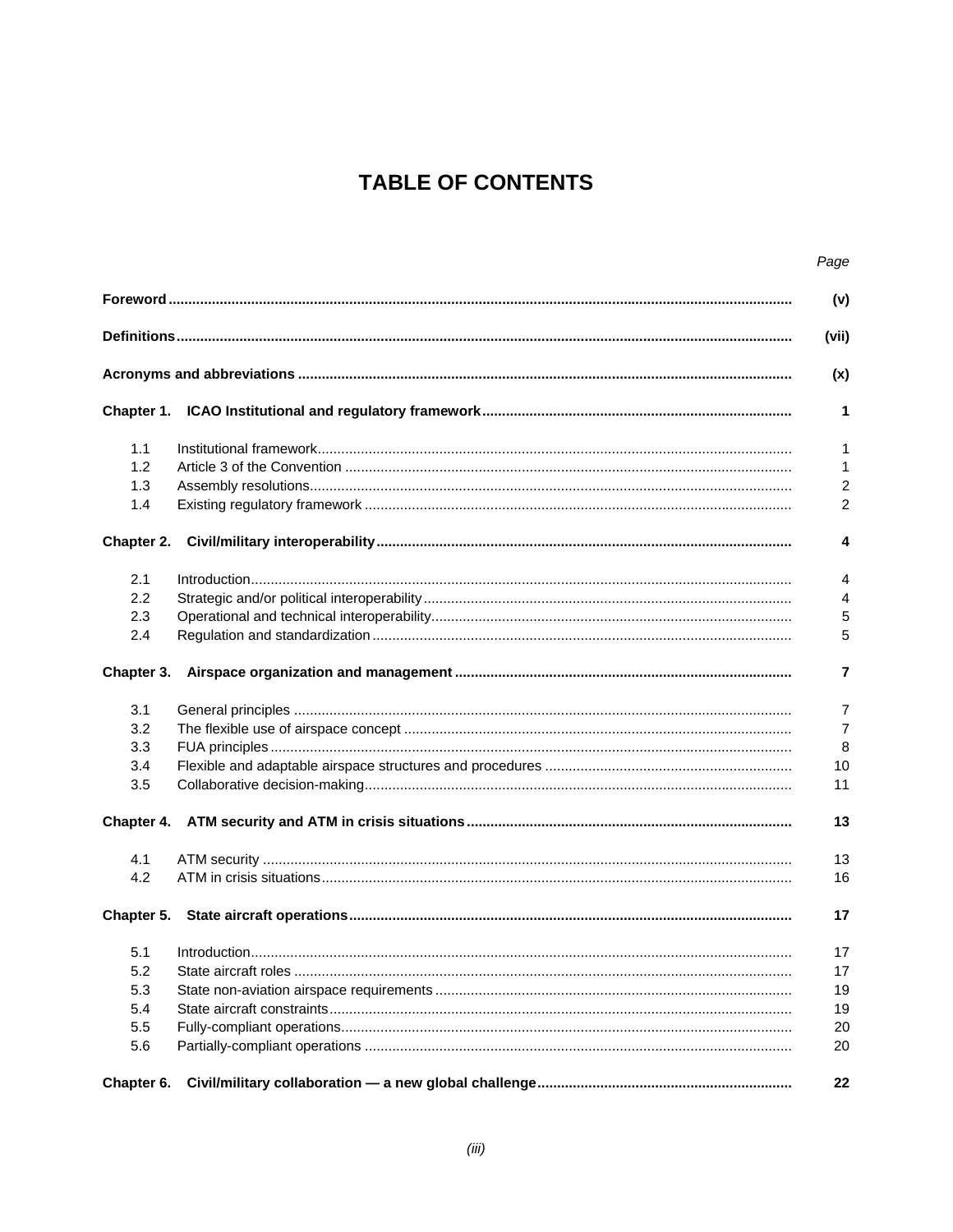|  | Page |
|--|------|
|  | 24   |
|  | 36   |
|  | 42   |

 $\overline{\phantom{a}}$  , and the set of the set of the set of the set of the set of the set of the set of the set of the set of the set of the set of the set of the set of the set of the set of the set of the set of the set of the s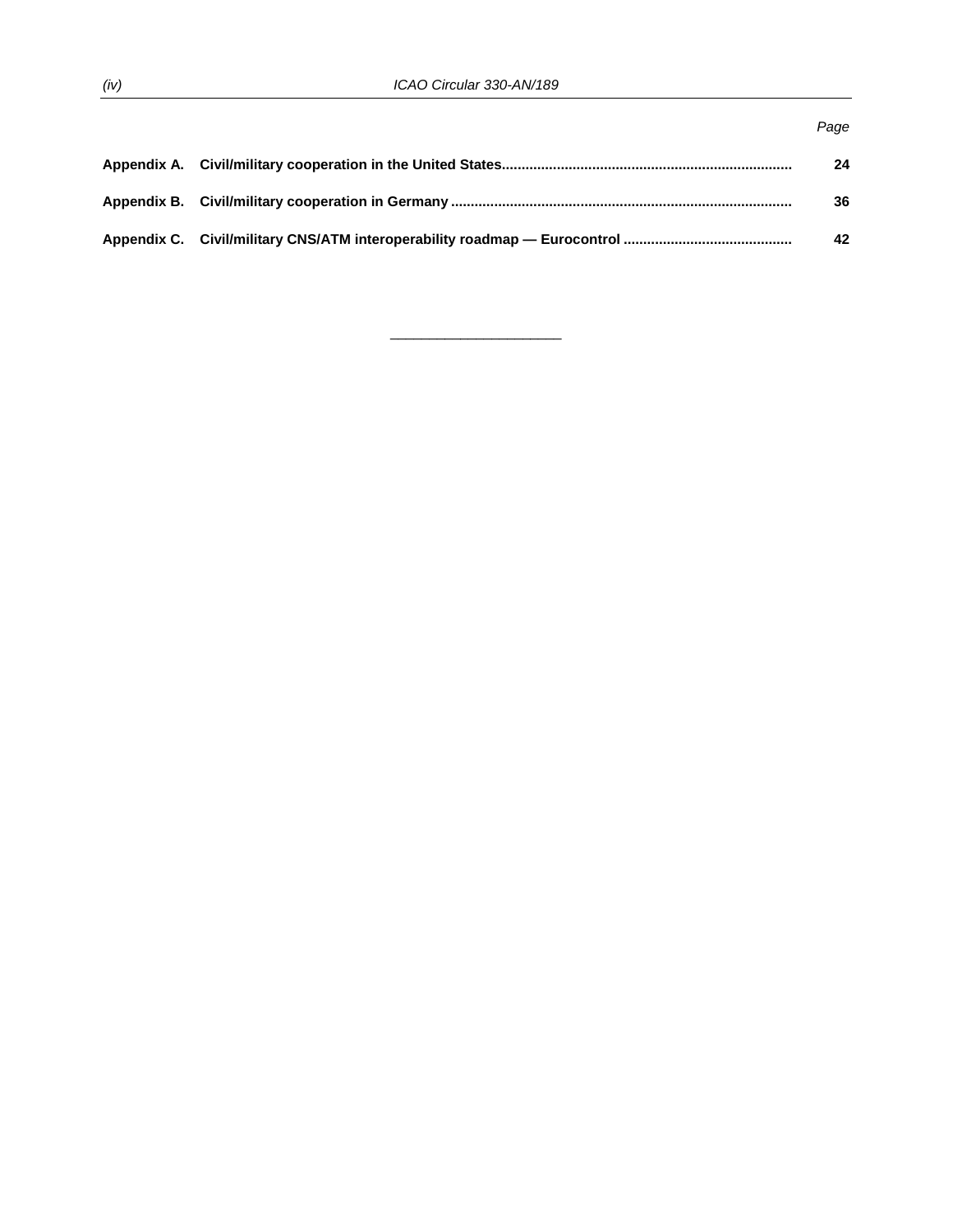## **FOREWORD**

There are two major airspace users in the world today — civil and military. The civil aviation sector includes private, commercial and government-owned aircraft that are primarily transporting cargo and passengers, both nationally and internationally. Military aviation comprises State-owned aircraft engaged in transport, training, security and defence. Both aviation sectors are essential to global stability and economies. However, both usually cannot operate simultaneously within the same block of airspace, thus requiring the establishment of boundaries and segregation. States are therefore faced with the challenge of managing their limited airspace in a way that safeguards both civil and military aviation requirements.

In order for international aviation to operate as a safe and harmonious system, States have agreed to collaborate on a common regulatory infrastructure and, among others, have agreed on the air traffic services rendered, which includes the access and use of airspace. The Convention on International Civil Aviation was signed in Chicago in 1944 by 52 States. Pending ratification of the Convention by 26 States, the Provisional International Civil Aviation Organization (PICAO) was established to ensure the safe and orderly growth of international civil aviation throughout the world. Distinguishing civil aircraft operations from State aircraft operations was important enough to warrant the creation of Article 3, which excludes State aircraft used in military, customs and police services from ICAO's regulations. ICAO came into being on 4 April 1947 after the 26th ratification was received.

As airspace becomes more of a scarce and sought after resource, States need to take a balanced approach to airspace management in a way that harmonizes and meets the needs of international traffic flows and national security. This requires communication, collaboration and cooperation.

In October 2009, ICAO<sup>1</sup> hosted the Global Air Traffic Management Forum on Civil/Military Cooperation, which was attended by more than four hundred high-ranking civil and military participants from sixty-seven Member States, six air navigation service providers and forty-six industry organizations. Realizing that there was no existing international framework to bring civil and military authorities together, the Forum recommended that ICAO should play a pivotal role in improving the level of cooperation and coordination between civil and military authorities and should serve as the international facilitating platform.

Recognizing that the growing civil air traffic and mission-oriented military air traffic would benefit greatly from a more flexible use of airspace, the Forum recommended that civil and military experts should jointly develop advice and guidance on the best practices for civil/military cooperation.

This circular was prepared by civil and military experts and offers guidance on and examples of successful practices for civil and military cooperation. It acknowledges that successful cooperation requires collaboration that is based on communication, education, a shared relationship and trust.

 $\overline{a}$ 

 $\overline{\phantom{a}}$  , and the set of the set of the set of the set of the set of the set of the set of the set of the set of the set of the set of the set of the set of the set of the set of the set of the set of the set of the s

<sup>1.</sup> In partnership with the Civil Air Navigation Services Organisation (CANSO), European Organisation for the Safety of Air Navigation (EUROCONTROL), International Air Transport Association (IATA), North Atlantic Treaty Organization (NATO) and supported by Air Traffic Control Association, Inc. (ATCA) and Unmanned Vehicle Systems (UVS) International.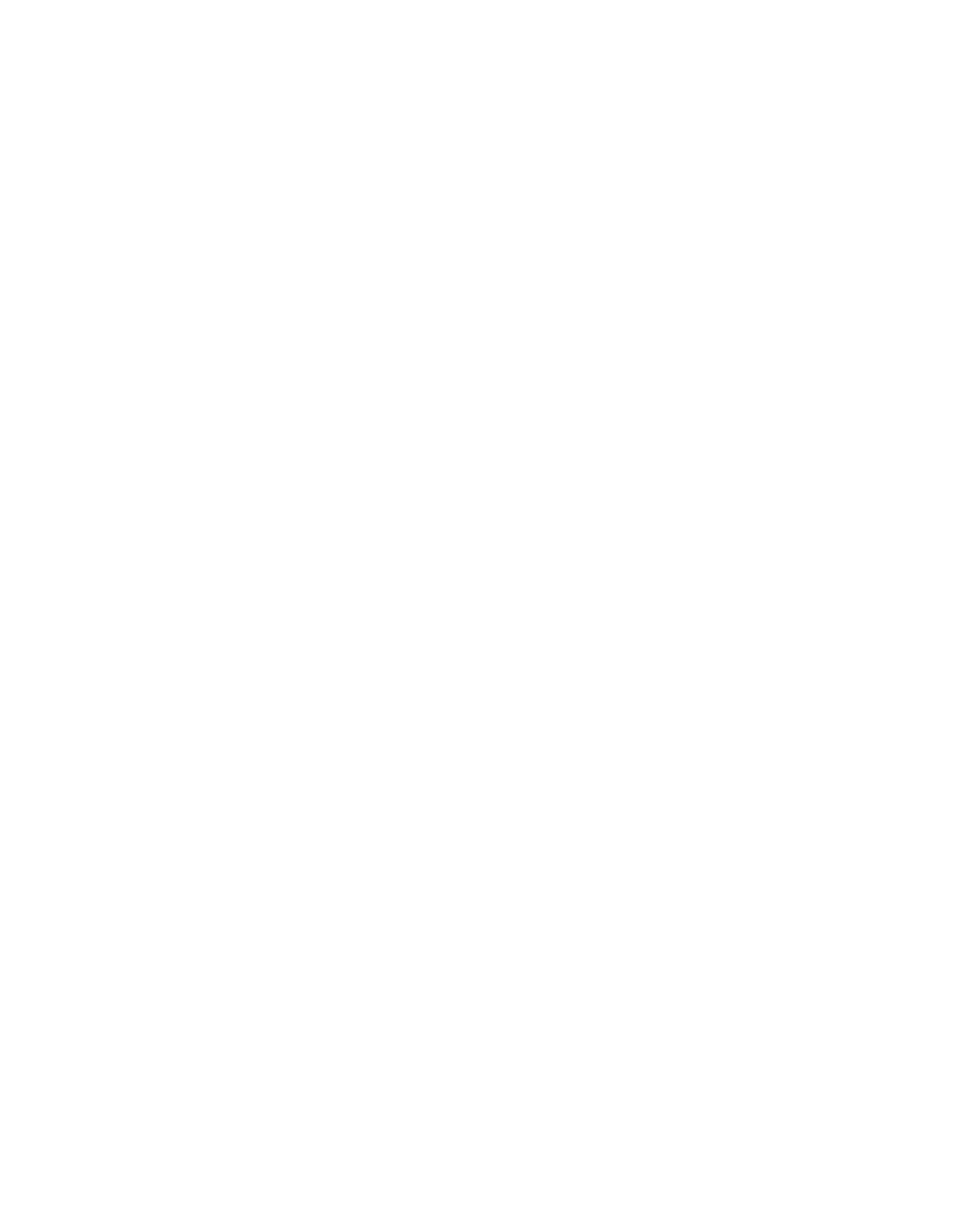### **DEFINITIONS**

- *Airspace management (ASM).* The process by which airspace options are selected and applied to meet the needs of the airspace users.
- *Air-to-air refuelling (AAR).* The process of transferring fuel from one aircraft to another in flight. This is an essential capability that increases the range, endurance, payload and flexibility of the receiving aircraft.
- *Air traffic flow management (ATFM).* A service established with the objective of contributing to a safe, orderly and expeditious flow of air traffic by ensuring that ATC capacity is utilized to the maximum extent possible and that the traffic volume is compatible with the capacities declared by the appropriate ATS authority.
- *Air traffic management (ATM).* The dynamic, integrated management of air traffic and airspace (including air traffic services, airspace management and air traffic flow management) — safely, economically and efficiently — through the provision of facilities and seamless services in collaboration with all parties and involving airborne and groundbased functions.
- *Air traffic service (ATS).* A generic term meaning variously, flight information service, alerting service, air traffic advisory service, air traffic control service (area control service, approach control service or aerodrome control service).
- *Air traffic services units.* A generic term meaning variously, air traffic control unit, flight information centre or air traffic services reporting office.
- *Air traffic management system.* A system that provides ATM through the collaborative integration of humans, information, technology, facilities, and services, supported by air and ground- and/or space-based communications, navigation and surveillance.
- *ATM in crisis situation.* Unforeseen or short-notice situations that occur outside the steady state of the routine global ATM system (for example: earthquakes, hurricanes, conflicts).
- *ATM security.* The contribution of the ATM system to civil aviation security, national security and defence, and law enforcement; and the safeguarding of the ATM system from security threats and vulnerabilities.
- *All-purpose structured Eurocontrol surveillance information exchange (ASTERIX).* ASTERIX is the Eurocontrol standard for the exchange of data between surveillance sensors and data processing systems, and also for the generalized exchange of surveillance data between systems.
- *Collaborative decision-making (CDM) process.* The process whereby all ATM decisions, except tactical ATC decisions, are based on sharing of all information relevant to air traffic operation between all civil and military partners.
- *Conditional routes.* A non-permanent ATS route or portion thereof which can be planned and used under specified conditions.
- *Cross-border area (CBA).* An airspace reservation/segregation established for specific operational requirements over international boundaries.
- *Customs and border protection (CBP).* Secures the State by preventing the illegal entry of people and goods while facilitating legitimate travel and trade.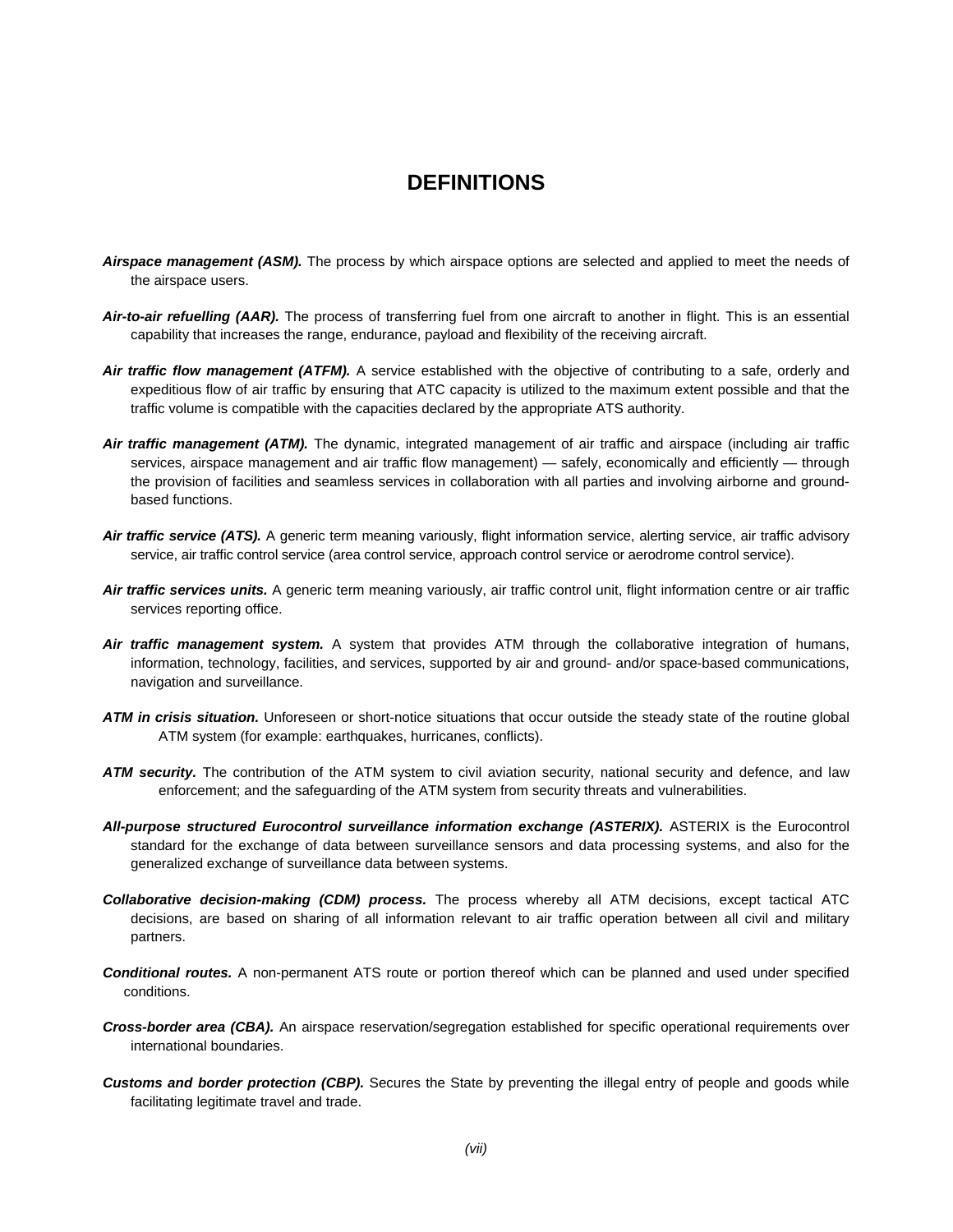- *Flexible use of airspace (FUA).* An airspace management concept based on the principle that airspace should not be designated purely as civil or military, but rather as a continuum in which all user requirements are accommodated to the greatest possible extent.
- *Flight information region (FIR).* An airspace of defined dimensions within which flight information service and alerting service are provided.
- *Global navigation satellite system (GNSS).* A worldwide position and time determination system that includes one or more satellite constellations, aircraft receivers and system integrity monitoring, augmented as necessary to support the required navigation performance for the intended operation.
- *Global Plan initiatives (GPI).* Global Plan initiatives are designed to support the planning and implementation of performance objectives in the ICAO regions.
- *Intelligence, surveillance and reconnaissance (ISR).* ISR integrates, where appropriate, capabilities for all military components and some non-military platforms, in order to provide awareness essential to successful planning and conduct of operations, through collection, processing, exploitation and dissemination of accurate and timely information.
- *Next generation air transportation system (NextGen).* NextGen is an umbrella term for the ongoing, wide-ranging transformation of the United States National Airspace System (NAS). At its most basic level, NextGen represents an evolution from a ground-based system of air traffic control to a satellite-based system of air traffic management.
- *Performance-based navigation (PBN).* Area navigation based on performance requirements for aircraft operating along an ATS route, on an instrument approach procedure or in a designated airspace.
- *Procedures for Air Navigation Services (PANS).* Procedures for Air Navigation Services are approved by the Council. They comprise, for the most part, operating procedures regarded as not yet having attained a sufficient degree of maturity for adoption as international Standards and Recommended Practices, or material of a more permanent character which is inappropriate or too detailed for incorporation in an Annex.
- *Regional Supplementary Procedures (SUPPS).* Operating procedures supplementary to the Annexes and PANS developed for the greater part through the ICAO regional air navigation meetings to meet the needs of a specific ICAO Region. They deal with matters affecting the safety and regularity of international air navigation. They are published in a single document covering all Regions. The ICAO Regional Supplementary Procedures form part of the Air Navigation Plan developed by regional air navigation meetings to meet those needs of specific areas which are not covered in the worldwide provisions. They complement the statement of requirements for facilities and services contained in the Air Navigation Plan publications.

*Remote pilot.* The person who manipulates the flight controls of a remotely-piloted aircraft during flight time.

*Remote pilot station (RPS).* The station at which the remote pilot manages the flight of the unmanned aircraft.

- *Remotely-piloted aircraft (RPA).* An aircraft where the flying pilot is not on board the aircraft.
- *Remotely-piloted aircraft system (RPAS).* A set of configurable elements consisting of a remotely-piloted aircraft, its associated remote pilot station(s), the required command and control links and any other system elements as may be required, at any point during flight operation.

**Segregated airspace.** Airspace of specified dimensions allocated for exclusive use to a specific user(s).

*Single European sky ATM research (SESAR).* SESAR is the European air traffic management (EATM) modernization and restructuring programme.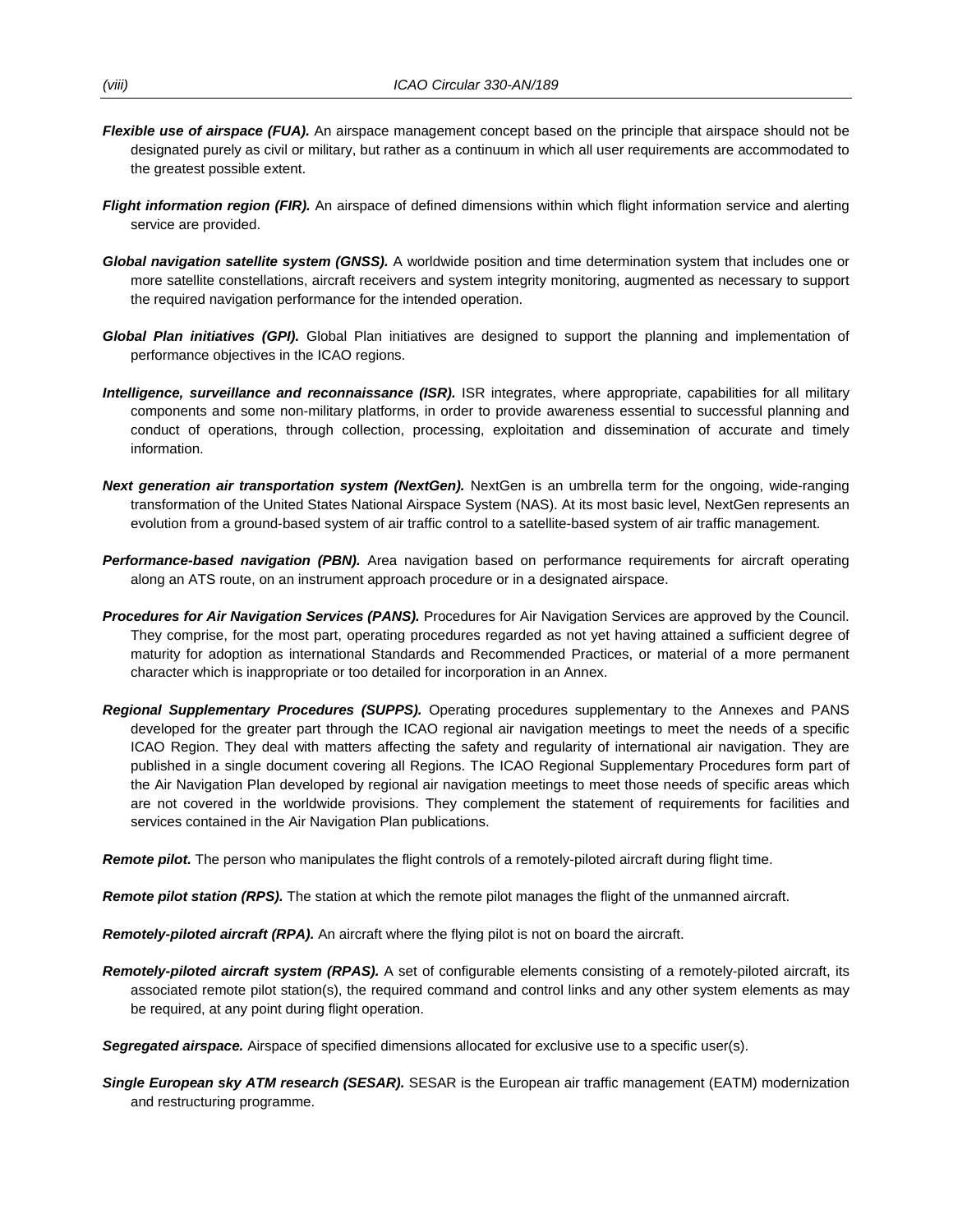- *Standards and Recommended Practices (SARPs).* Standards and Recommended Practices are adopted by the Council in accordance with Articles 54, 37 and 90 of the Convention on International Civil Aviation and are defined as follows:
	- *Standard.* Any specification for physical characteristics, configuration, matériel, performance, personnel or procedure, the uniform application of which is recognized as necessary for the safety or regularity of international air navigation and to which ICAO Member States will conform in accordance with the Convention; in the event of impossibility of compliance, notification to the Council is compulsory under Article 38.
	- *Recommended Practice.* Any specification for physical characteristics, configuration, matériel, performance, personnel or procedure, the uniform application of which is recognized as desirable in the interests of safety, regularity of efficiency of international air navigation, and to which ICAO Member States will endeavour to conform in accordance with the Convention.
- *System-wide information management (SWIM).* An advanced technology programme designed to facilitate greater sharing of air traffic management (ATM) system information such as airport operational status, weather information, flight data or status of special use airspace.
- *Temporary reserved area (TRA).* An airspace temporarily reserved and allocated for the specific use of a particular user during a determined period of time and through which other traffic may be allowed to transit under air traffic control (ATC) clearance.
- **Temporary segregated area (TSA).** An airspace temporarily segregated and allocated for the exclusive use of a particular user during a determined period of time and through which other traffic will not be allowed to transit.

 $\overline{\phantom{a}}$  , and the set of the set of the set of the set of the set of the set of the set of the set of the set of the set of the set of the set of the set of the set of the set of the set of the set of the set of the s

*Unmanned aircraft system (UAS).* An aircraft and its associated elements which is operated with no pilot on board.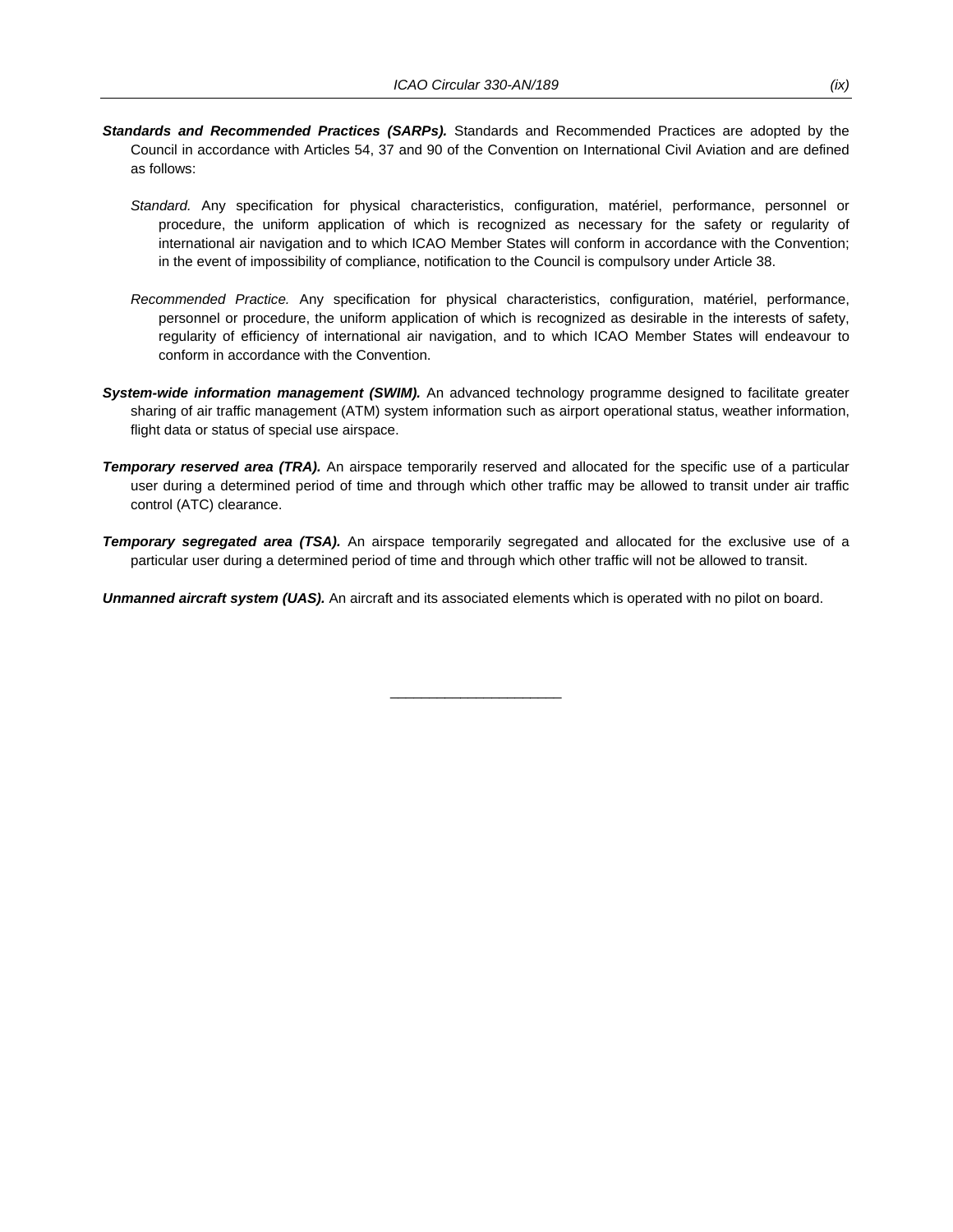## **ACRONYMS AND ABBREVIATIONS**

| AAR            | Air-to-air refuelling                                                 |
|----------------|-----------------------------------------------------------------------|
| <b>ACAS</b>    | Airborne collision avoidance system                                   |
| <b>ADS</b>     | Automatic dependent surveillance                                      |
| <b>AMC</b>     | Airspace management cell                                              |
| <b>ANSP</b>    | Air navigation service provider                                       |
| <b>ASM</b>     | Airspace management                                                   |
| <b>ASTERIX</b> | All-purpose structured Eurocontrol surveillance information exchanger |
| <b>ATC</b>     | Air traffic control                                                   |
| <b>ATFM</b>    | Air traffic flow management                                           |
| <b>ATM</b>     | Air traffic management                                                |
| <b>ATS</b>     | Air traffic services                                                  |
| <b>CBA</b>     | Cross-border area                                                     |
| <b>CBP</b>     | Customs and border protection                                         |
| CDM            | Collaborative decision-making                                         |
| CNS/ATM        | Communications, navigation, and surveillance/air traffic management   |
| <b>FAA</b>     | Federal Aviation Administration (United States)                       |
| <b>FIR</b>     | Flight information region                                             |
| <b>FUA</b>     | Flexible use of airspace                                              |
| <b>GAT</b>     | General air traffic                                                   |
| <b>GNSS</b>    | Global navigation satellite system                                    |
| <b>GPI</b>     | Global plan initiatives                                               |
| <b>ISR</b>     | Intelligence, surveillance and reconnaissance                         |
| <b>LOA</b>     | Letter of Agreement                                                   |
| <b>MOA</b>     | Military operations area                                              |
| <b>MOU</b>     | Memorandum of Understanding                                           |
| <b>MSL</b>     | Mean sea level                                                        |
| <b>NextGen</b> | Next generation air transportation system                             |
| <b>NOTAM</b>   | Notice to airmen                                                      |
| <b>PANS</b>    | Procedures for air navigation services                                |
| <b>PBN</b>     | Performance-based navigation                                          |
| PIRG           | Planning and implementation regional group (PIRG)                     |
| <b>RPA</b>     | Remotely-piloted aircraft                                             |
| <b>RPAS</b>    | Remotely-piloted aircraft system                                      |
| <b>RPS</b>     | Remote pilot station                                                  |
| <b>SAR</b>     | Search and rescue                                                     |
| <b>SARPs</b>   | <b>Standards and Recommended Practices</b>                            |
| <b>SESAR</b>   | Single European sky ATM research                                      |
| <b>SUA</b>     | Special use airspace                                                  |
| <b>SUPPS</b>   | Regional supplementary procedures                                     |
| SWIM           | System-wide information management                                    |
| TRA            | Temporary reserved area                                               |
| <b>TSA</b>     | Temporary segregated area                                             |
| <b>UAS</b>     | Unmanned aircraft system                                              |
| <b>UIR</b>     | Upper flight information region                                       |

 $\overline{\phantom{a}}$  , and the set of the set of the set of the set of the set of the set of the set of the set of the set of the set of the set of the set of the set of the set of the set of the set of the set of the set of the s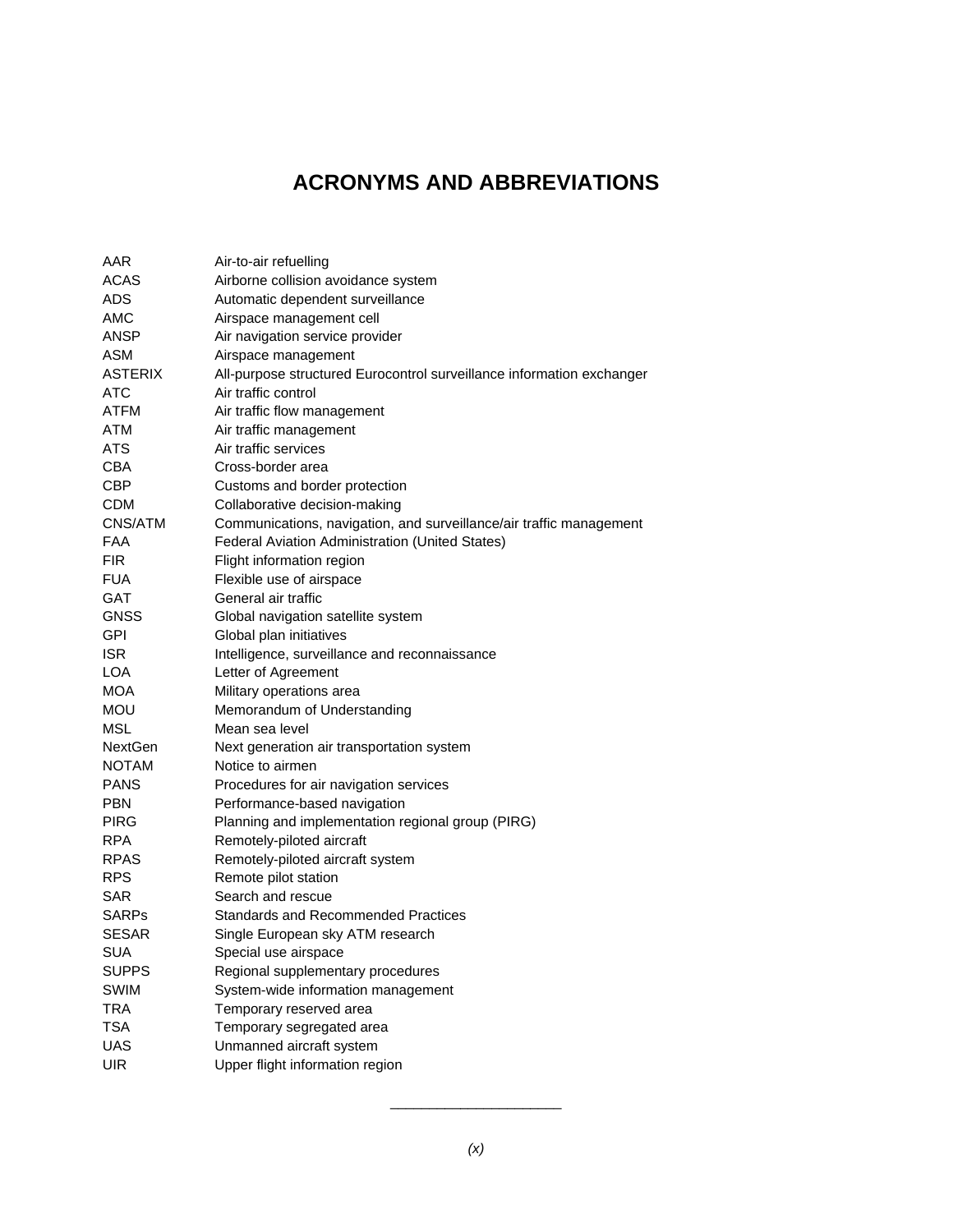## **Chapter 1**

## **ICAO INSTITUTIONAL AND REGULATORY FRAMEWORK**

#### **1.1 INSTITUTIONAL FRAMEWORK**

1.1.1 The aims and objectives of ICAO in accordance with Article 44 of the *Convention on International Civil Aviation* (Doc 7300) are to develop the principles and techniques of international air navigation and foster the planning and development of international air transport to, inter alia, ensure safe and orderly growth.

1.1.2 The Convention establishes the privileges and restrictions of all ICAO Member States and provides for the adoption of International Standards and Recommended Practices (SARPs) regulating international air transport. The Convention recognizes and accepts the principle that every State has complete and exclusive sovereignty over the airspace above its territory.

1.1.3 The ICAO Assembly and Council and their subsidiary bodies set the continuing direction of the work of the Organization. One of the major duties of the Council is to adopt SARPs, which are designated as Annexes to the Convention on International Civil Aviation.

1.1.4 Although the Council is responsible for the adoption of SARPs and the approval of Procedures for Air Navigation Services (PANS), the principal body concerned with their development is the ICAO Air Navigation Commission. The Commission is composed of qualified and experienced individuals in the science and practice of aeronautics, nominated by ICAO Member States and appointed by the Council.

1.1.5 Due to increased dialogue and a changing culture, civil/military cooperation is becoming a global topic because of the enormous positive effects for both civil and military air traffic management (ATM) systems and related aviation operations.

#### **1.2 ARTICLE 3 OF THE CONVENTION**

1.2.1 Article 3 (a) of the Convention expressly excludes State aircraft from its scope of applicability. Articles 3 (b), (c) and (d) further clarify the definition and scope of application of the Articles of the Convention:

- a) This Convention shall be applicable only to civil aircraft, and shall not be applicable to State aircraft.
- b) Aircraft used in military, customs and police services shall be deemed to be State aircraft.
- c) No State aircraft of a Contracting State shall fly over the territory of another State or land thereon without authorization by special agreement or otherwise, and in accordance with the terms thereof.
- d) The ICAO Contracting States undertake, when issuing regulations for their State aircraft, that they will have due regard for the safety of navigation of civil aircraft.

1.2.2 The foregoing notwithstanding, further references to civil/military coordination and cooperation matters are included in the Convention, the Resolutions of ICAO General Assemblies, ICAO Annexes, PANS, and a variety of documents and manuals.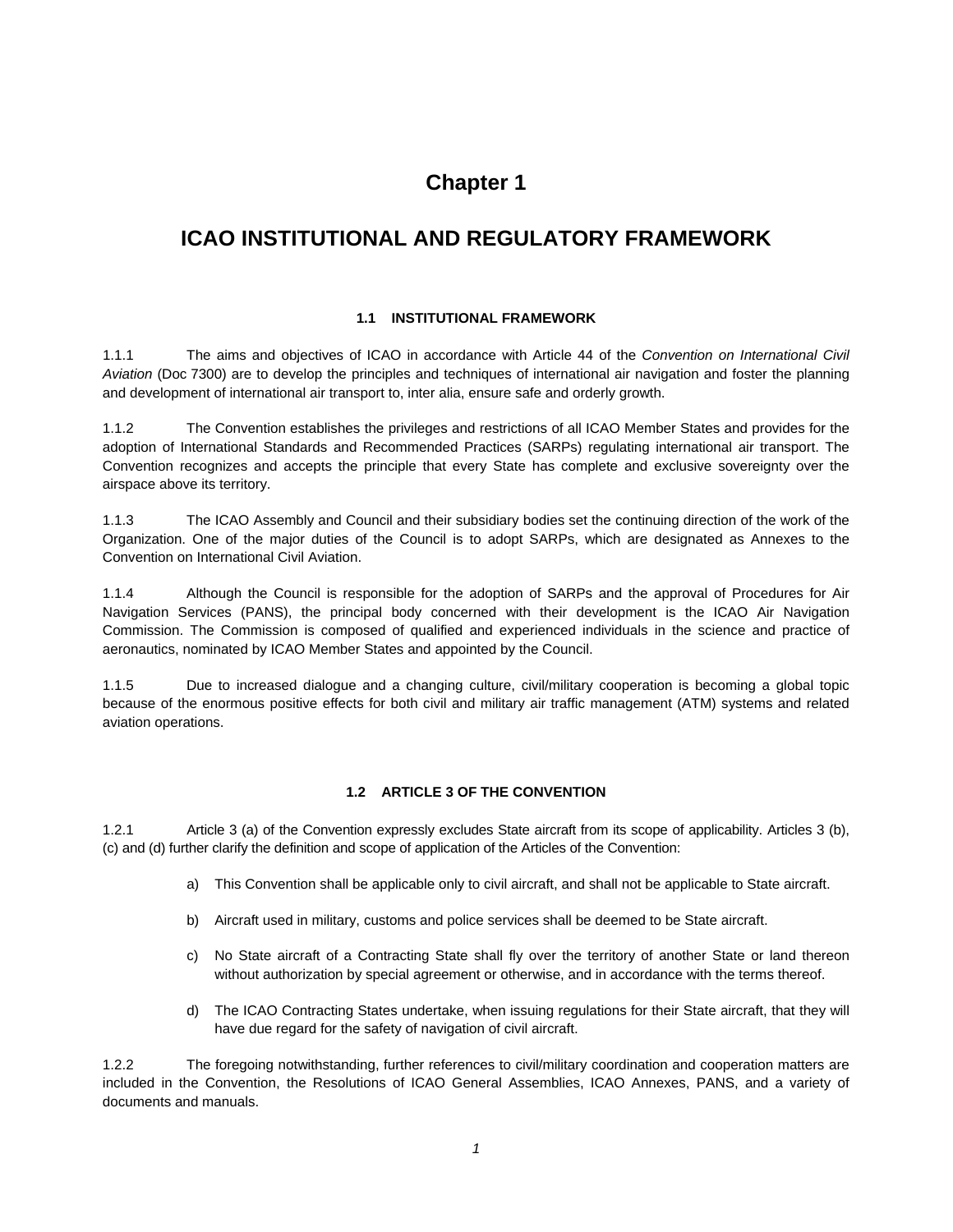1.2.3 As a consequence of Article 3, in particular subparagraph 3 (d), States are required to safeguard navigation of civil aircraft when setting rules for their State aircraft. This leaves it up to the individual State to regulate these operations and services, generating a wide diversity of military regulations. However, especially in congested airspace, harmonized regulation is a precondition for a safe, efficient and ecologically sustainable aviation system.

1.2.4 At the same time, States are aware of the limitations of ICAO SARPs and designated Annexes to the Convention, including PANS and regional supplementary procedures (SUPPs), as they relate to State/military aircraft and their services. Indeed, as seen above, Article 3 of the Convention specifically exempts State aircraft from compliance with articles of the Convention.

1.2.5 Annex 11 — *Air Traffic Services* allows States to delegate responsibility for the provision of ATS to another State. However, States retain sovereignty over the airspace so delegated, as confirmed by their adherence to the Convention. This factor may require additional effort or coordination in relation to civil/military cooperation and appropriate consideration in bilateral or multilateral agreements.

1.2.6 More and more multinational military operations that cross international boundaries require complex coordination and planning processes to avoid unnecessary segregation or restrictions and to achieve the required level of safety. In light of Article 3 (d) it should be the role of ICAO to support States in harmonizing their State aircraft operations and the respective services in a regional and, ideally, a global context.

#### **1.3 ASSEMBLY RESOLUTIONS**

1.3.1 The topic of civil/military coordination has been discussed over the years in the ICAO Assembly, and many resolutions referring to civil/military coordination have been formulated. At the 37th Session of the Assembly, 28 September to 8 October 2010, Resolution A37-15, Appendix O, "Coordination and cooperation of civil and military air traffic" was further articulated.

1.3.2 It was recognized that airspace is a resource common to both civil and military aviation and that many air navigation facilities and services are provided for and used by both civil and military aviation. Further, the shared use of airspace and certain facilities and services by civil and military aviation shall be arranged so as to ensure the safety, regularity and efficiency of international civil aviation as well as the requirements of military air traffic. As a consequence, ICAO Member States may include, when appropriate, representatives of military authorities in their delegations to ICAO meetings.

1.3.3 The 37th Assembly also concluded that ICAO should serve as an international platform to facilitate improved civil/military cooperation, collaboration and the sharing of best practices.

#### **1.4 EXISTING REGULATORY FRAMEWORK**

1.4.1 Obligations of ICAO Member States under the Chicago Convention germane to civil/military issues include:

- a) rule-making as regards aviation safety rules in compliance with ICAO SARPs contained in the Annexes to the Convention (Article 37); and
- b) carrying out tasks which pertain to, for instance, ATM and which are laid down in the Annexes to the Convention, such as the classification of airspace and coordination between civil and military air traffic.

1.4.2 Annex 2 — *Rules of the Air* contains rules relating to the flight and manoeuvre of aircraft within the meaning of Article 12 of the Convention. It includes provisions on the coordination with military authorities for reason of a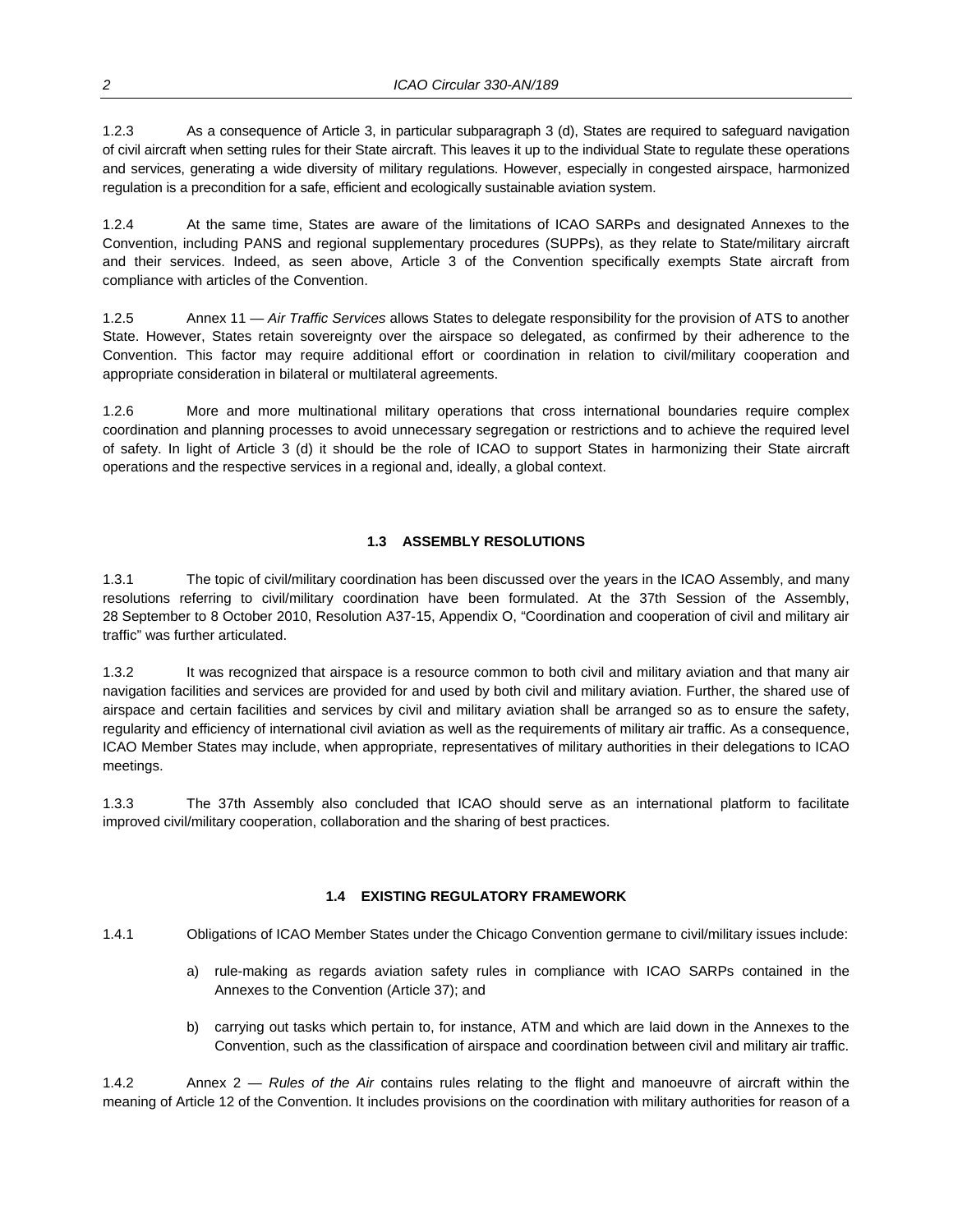State's territorial integrity and sovereignty, namely for air defence reasons. To facilitate coordination with appropriate military units, a flight plan has to be submitted for any flight within or into designated areas or along designated routes. In those instances a flight plan is submitted to facilitate coordination and control of flights with transparent and real-time data exchange.

1.4.3 Annex 11 contains the SARPS that States use as reference for the provision of air traffic services (ATS). Currently, the Annex addresses only the need for coordination with military authorities or units, mainly the degree and level to which State aircraft activities may affect civilian operations or vice versa. Topics covered include activities that may directly affect flight safety, be potentially hazardous to civil aircraft, or require interception of civil aircraft or coordination due to unlawful interference of air traffic.

1.4.4 The *Procedures for Air Navigation Services — Air Traffic Management* (PANS-ATM, Doc 4444), together with the Standards in Annex 2 and the Regional SUPPS, govern the application of the rules of the air and ATS. The PANS-ATM contains procedures applicable to other in-flight contingencies, such as strayed or unidentified aircraft, that involve coordination with military authorities. Some miscellaneous procedures are detailed for the conduct of special military operations.

1.4.5 The *Manual Concerning Safety Measures Relating to Military Activities Potentially Hazardous to Civil Aircraft Operations* (Doc 9554) describes the coordination that should take place between military units and ATS units. It details the requirements to establish and maintain close cooperation with military authorities responsible for activities that may affect flights of civil aircraft.

1.4.6 The *Air Traffic Services Planning Manual* (Doc 9426), published in 1984, was one of the first manuals to provide ICAO guidance material on civil/military coordination and cooperation. Most of that guidance material remains valid today.

1.4.7 The *Global Air Navigation Plan* (Doc 9750) has as a final goal the achievement of an integrated, harmonized and globally interoperable ATM system. A global system can be described as a worldwide system that, on a global basis, achieves interoperability and seamlessness across regions for all users during all phases of flight. The Global Plan includes technical, operational, economic, environmental, financial, legal and institutional elements and also offers States practical guidance on implementation and funding strategies. In accordance with the Plan, States and regions will choose objectives and draft their guidance in support of the particular needs of a homogenous ATM system.

1.4.8 Doc 9750 aims to provide initial guidance on, and facilitate implementation of, the civil/military coordination measures and cooperation concepts embedded in the *Global Air Traffic Management Operational Concept* (Doc 9854). Achievements in the integration of the specified Global Plan initiatives (GPI) require the implementation of collaborative airspace design and management, performance-based navigation (PBN), the integration of ground and airborne systems or data link or communications. It is significant to note that the first of the twenty-three detailed GPIs of the Global Air Navigation Plan is GPI-1, "Flexible Use of Airspace".

1.4.9 Doc 9854 is a relatively new document that describes the services that will be required to operate the global air traffic system in the near future and beyond. The Operational Concept highlights the elements needed to increase user flexibility, maximize efficiencies and increase system capacity while at the same time improving safety. Consideration of the interoperability and operations of military systems is an integral part of these elements.

 $\overline{\phantom{a}}$  , and the set of the set of the set of the set of the set of the set of the set of the set of the set of the set of the set of the set of the set of the set of the set of the set of the set of the set of the s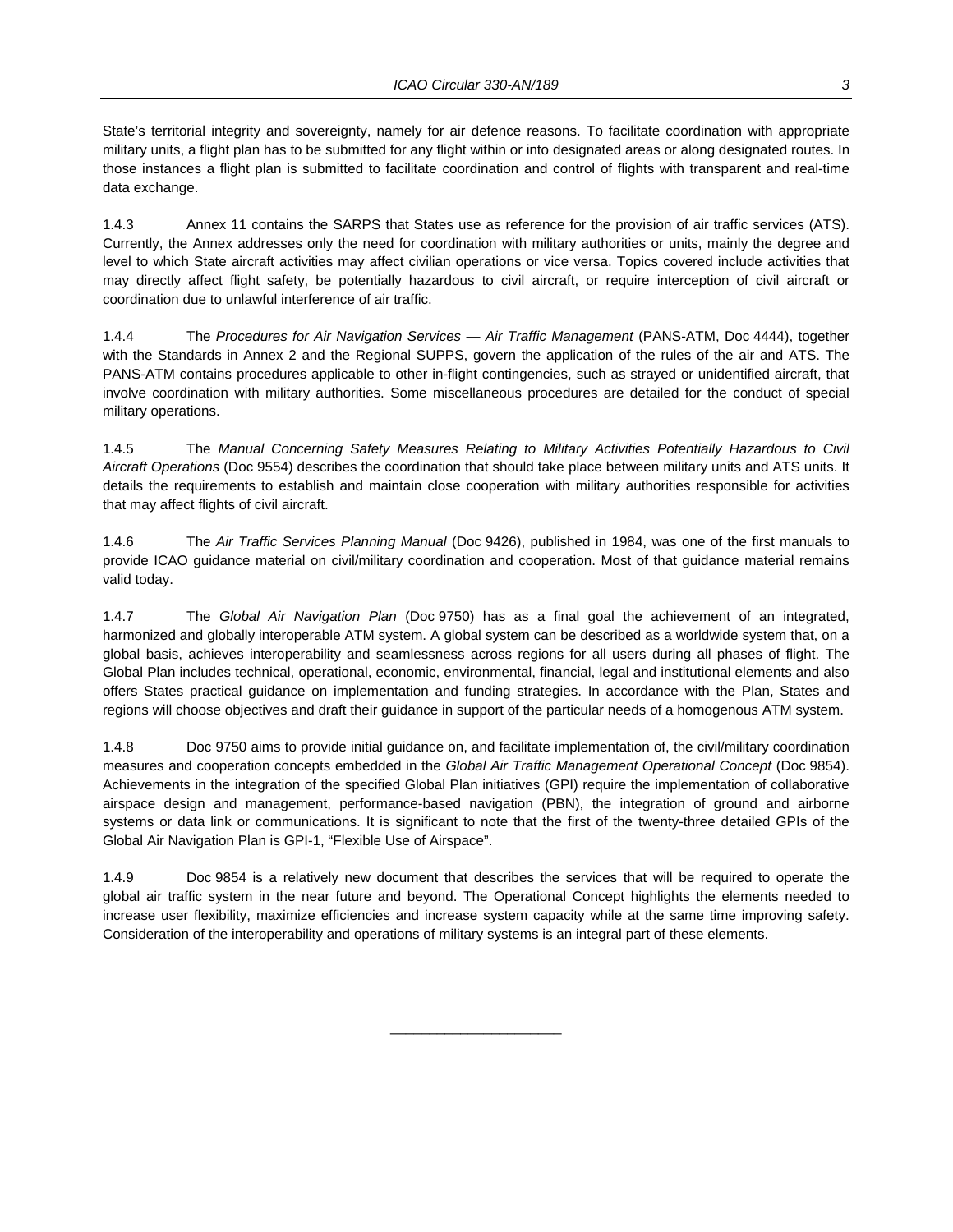## **Chapter 2**

## **CIVIL/MILITARY INTEROPERABILITY**

#### **2.1 INTRODUCTION**

2.1.1 The ATM Operational Concept presents a vision of an integrated, harmonized and globally interoperable ATM system — a system that meets agreed levels of safety, provides for optimum economic operations, is environmentally sustainable and meets national security requirements for all users during all phases of flight. The vision does not discriminate or make any exceptions about the type of traffic it is designed to serve.

2.1.2 Communications, navigation and surveillance (CNS) systems, and advanced information management technology are to be used to functionally combine the ground-based and airborne system elements into a fully integrated, interoperable ATM system open to all users.

2.1.3 Interoperability can be considered as the ability of "systems" (not exclusively technical systems) to provide information and services to, and accept information and services from, other systems and to use the information and services so exchanged. Interoperability constitutes the driver of standardization, integration and cooperation.

2.1.4 Global standards, uniform principles and agreements are needed to ensure the technical and operational interoperability of the ATM system. However, ATM system interoperability needs to be considered in the broader context of governance, not just technology and procedures, while bearing in mind the requirements users place on the system. After all, ATM aims to enable all airspace users, including the military, to operate their preferred flight/mission profiles, cost-efficiently and effectively, without compromising flight safety or national security.

2.1.5 Interoperability specifics, however, are not always well-defined when considered in relation to the CNS/ATM field. They are often situation-dependent, come in various forms and degrees and can occur at various levels, i.e. strategic, operational and technical.

2.1.6 From the aforementioned, it can be concluded that civil/military coordination and interoperability are very similar. Interoperability can be identified as strategic/political or operational/technical as described in 2.2 and 2.3.

#### **2.2 STRATEGIC AND/OR POLITICAL INTEROPERABILITY**

2.2.1 At the strategic/political level, the concept of interoperability can be considered as an enabler for coalition building. It facilitates meaningful contributions by aviation coalition partners, both civil and military. At the highest level, interoperability of aviation issues centres on harmonizing global (e.g. ICAO) or regional (e.g. European Union) views, doctrines and, foremost, a regulatory framework. One main element at this level is the political willingness to cooperate and coordinate over the long term, to achieve and maintain shared interests in aviation safety, environment, efficiency and capacity.

2.2.2 The price of strategic and/or political interoperability at national as well as international levels can be high and finding a common ground can be difficult to achieve. National considerations and culture are potential disablers of affordable interoperability. Nevertheless one can assume that the aviation chain is as strong as its weakest link and that it is therefore in everyone's interest to cooperate and invest in order to achieve the highest level of interoperability.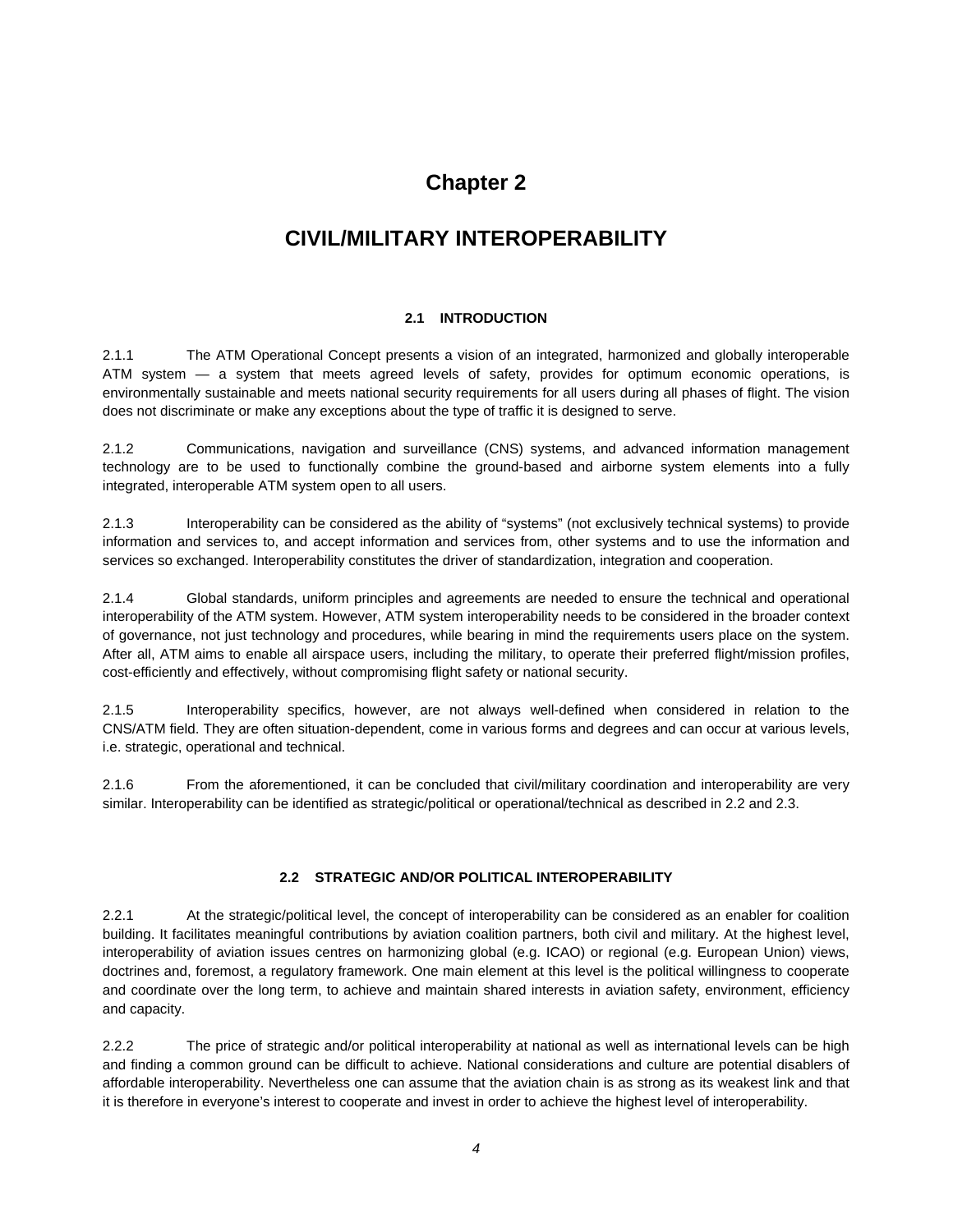#### **2.3 OPERATIONAL AND TECHNICAL INTEROPERABILITY**

2.3.1 Interoperability at the operational level occurs when strategic, political and technical interoperability come together, not only to help all aviation partners to shape the environment and manage crisis, but also to support any anticipated aviation growth and its associated impact on aviation safety, environment, efficiency and capacity.

2.3.2 The benefits of interoperability at the operational and technical level generally derive from the interchangeability of system elements or operational procedures. An example is the system-wide information management (SWIM) concept which is or will be used in a civil (SESAR/NextGen) as well as in a military (Network Centric Warfare) environment. These concepts enable users to randomly use that portion of information viable for their respective operation and can be achieved only through the interoperable technical feeders of the network. For this reason States and military organizations should endeavour to define mutually interoperable systems early in their design phase.

2.3.3 Another benefit of interoperability is modularity, which allows for the possibility of collecting only those technical facilitators that are necessary to conduct one's operation. An example of this is the all-purpose structured Eurocontrol surveillance information, known as the ASTERIX protocol, used for radar data exchange. This exchange protocol, in combination with a multi-radar tracker, can enable a civil air navigation service provider (ANSP) to use externally provided radar data, without necessarily procuring its own radar system, by using radar data provided by military sensors. States and military organizations should ensure a level of modularity in their respective systems to allow those systems access to a free exchange of information as required.

2.3.4 Costs associated with interoperability at the operational and tactical level very often derive from inefficiencies caused by a number of factors outside the direct control of the involved parties, such as strategic objectives, system impossibilities and institutional or governmental changes. States and military organizations should consider interoperability from the early stages of system design to ensure that costs are kept low and to ensure system compatibility.

#### **2.4 REGULATION AND STANDARDIZATION**

2.4.1 CNS/ATM regulations in any form can have an impact on the military either when military ground systems are integrated into a CNS/ATM network, when military units provide air navigation services to civil aviation or when carriage requirements are imposed on airspace users. Therefore, States and service providers implementing regulations or designing procedures should consider and minimize the impact of such actions on military users and systems (ground or airborne).

2.4.2 Existing civil standards and specifications are adequate to support technical compliance of civil CNS/ATM systems but tend to overlook the specific characteristics of available military CNS/ATM systems. To enable solutions that would promote civil/military interoperability, States should ensure that such specifications respond to the fulfilment of defined performance levels, using multiple means of compliance, rather than mandating particular equipage fits.

2.4.3 Historically, the supporting technical infrastructure enabling military operations, comprising multiple ground-based and airborne CNS/ATM systems, has been procured with the primary objective of satisfying the very demanding wartime requirements of military command and control.

2.4.4 The resulting lack of interoperability between the underlying civil ATM infrastructure and many military ground systems and tactical aircraft avionics is difficult to overcome due to:

- a) lengthy military procurement cycles;
- b) public budget constraints;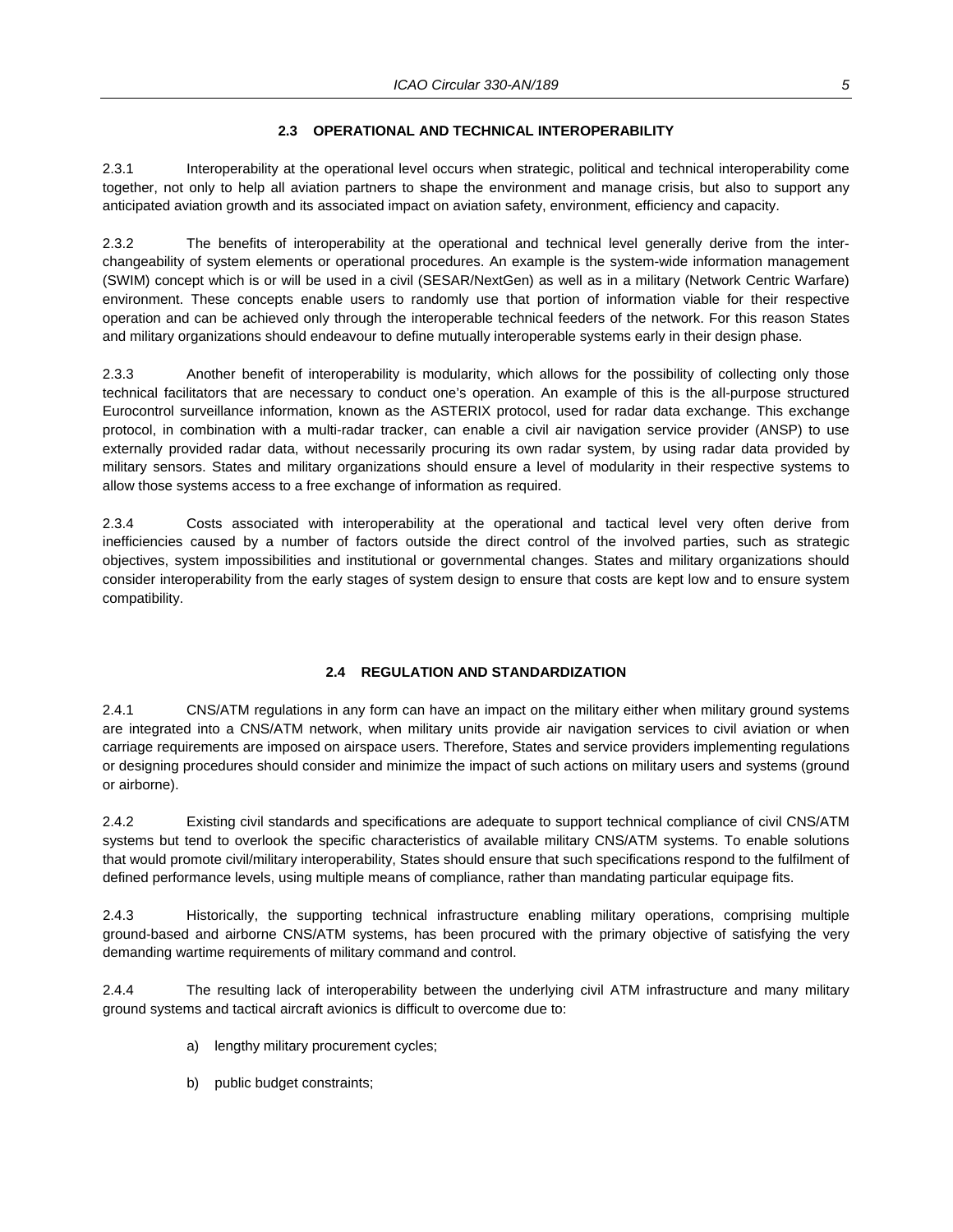- c) lack of space in the cockpit for extra avionics;
- d) absence of supporting military requirements;
- e) lack of recognized certification processes;
- f) security and institutional aspects; and
- g) difficulty monitoring civil CNS/ATM developments.

2.4.5 One of the most significant consequences of this situation is evidenced whenever a military aircraft that intends to use civil route structures has to be accommodated using special handling or by applying exemption policies or derogations for the airborne equipage. It needs to be realized that the need for an exemption for State aircraft should be based on compelling technical or military reasons and used only as a measure of last resort.

2.4.6 With the future predominance of strategic ATM capabilities, reduction of tactical interventions and consequent automation of the associated ATC tools and information flows in a network-centric environment (SESAR/NextGen), military platforms may face serious difficulties when attempting to freely access the airspace designated for civil aviation if they lack the required levels of connectivity with the underlying civil ATM system.

2.4.7 This possible situation entails the urgent need to identify valid solutions for interoperability between civil and military CNS/ATM systems at an early stage in their development and to define a migration path towards long-term avionics convergence and integration. States and service providers should establish a formal process of consultation with military users at an early stage of future avionics development with the aim of achieving maximum system interoperability between civil systems and military units.

 $\overline{\phantom{a}}$  , and the set of the set of the set of the set of the set of the set of the set of the set of the set of the set of the set of the set of the set of the set of the set of the set of the set of the set of the s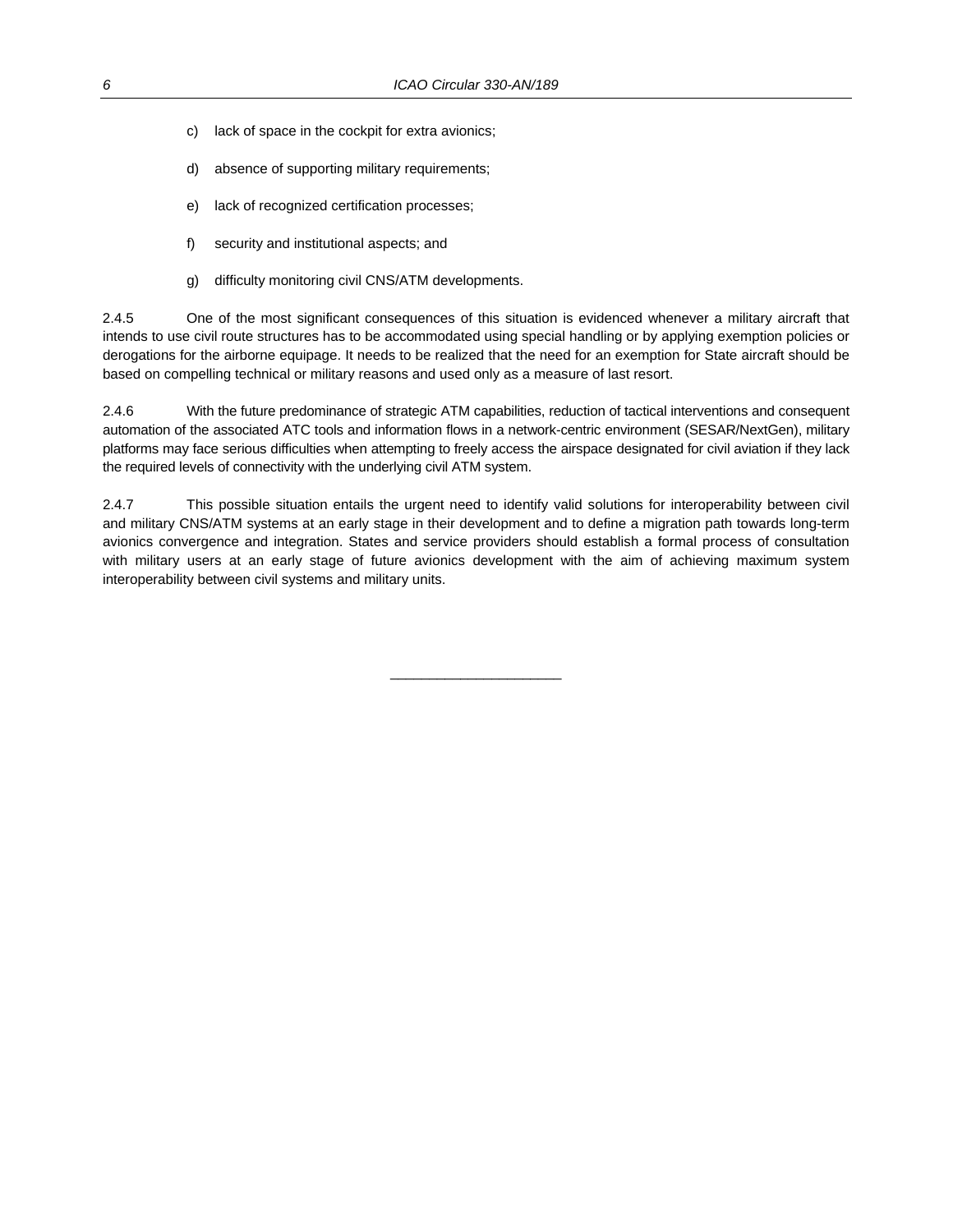## **Chapter 3**

## **AIRSPACE ORGANIZATION AND MANAGEMENT**

#### **3.1 GENERAL PRINCIPLES**

3.1.1 With reference to the ATM Operational Concept, airspace management (ASM) is the process by which airspace options are selected and applied to meet the needs of airspace users. Competing interests for the use of airspace make ASM a highly complex exercise, necessitating a process that equitably balances those interests. The ultimate goal of ASM is to achieve the most efficient use of the airspace based on actual needs and, when possible, avoid permanent airspace segregation.

- 3.1.2 The management of airspace should follow these guiding principles and strategies:
	- a) all available airspace should be managed flexibly;
	- b) airspace management processes should accommodate dynamic flight trajectories and provide optimum operational solutions;
	- c) when conditions require different types of traffic to be segregated by airspace organization, the size, shape, and time regulation of that airspace should be set so as to minimize the impact on operations;
	- d) airspace use should be coordinated and monitored in order to accommodate the conflicting requirements of all users and to minimize any constraints on operations;
	- e) airspace reservations should be planned in advance with changes made dynamically whenever possible. The system also needs to accommodate short-notice unplanned requirements; and
	- f) complexity of operations may limit the degree of flexibility.

3.1.3 The effective implementation of an ASM process demands commitment from all stakeholders involved. A first step towards an effective implementation of the flexible use of airspace (FUA) concept would be to allow civilian users temporary access to military restricted and reserved airspace for optimum use of the airspace. Another step would be to allow military users temporary access to civilian restricted and reserved airspace.

#### **3.2 THE FLEXIBLE USE OF AIRSPACE CONCEPT**

3.2.1 Flexible use of airspace (FUA) is an airspace management concept based on the principle that airspace should not be designated as purely civil or military, but rather as a continuum in which all user requirements are accommodated to the greatest possible extent.

3.2.2 The FUA concept includes consideration of effective communication, cooperation and coordination necessary to ensure a safe, efficient and predictable use of airspace. The establishment of joint civil/military coordination entities for airspace organization and management is essential to the realization of current and future CNS/ATM initiatives. Meeting future air traffic requirements for increased safety, security, capacity, efficiency, environmental sustainability, and sovereignty depends on effective civil/military coordination.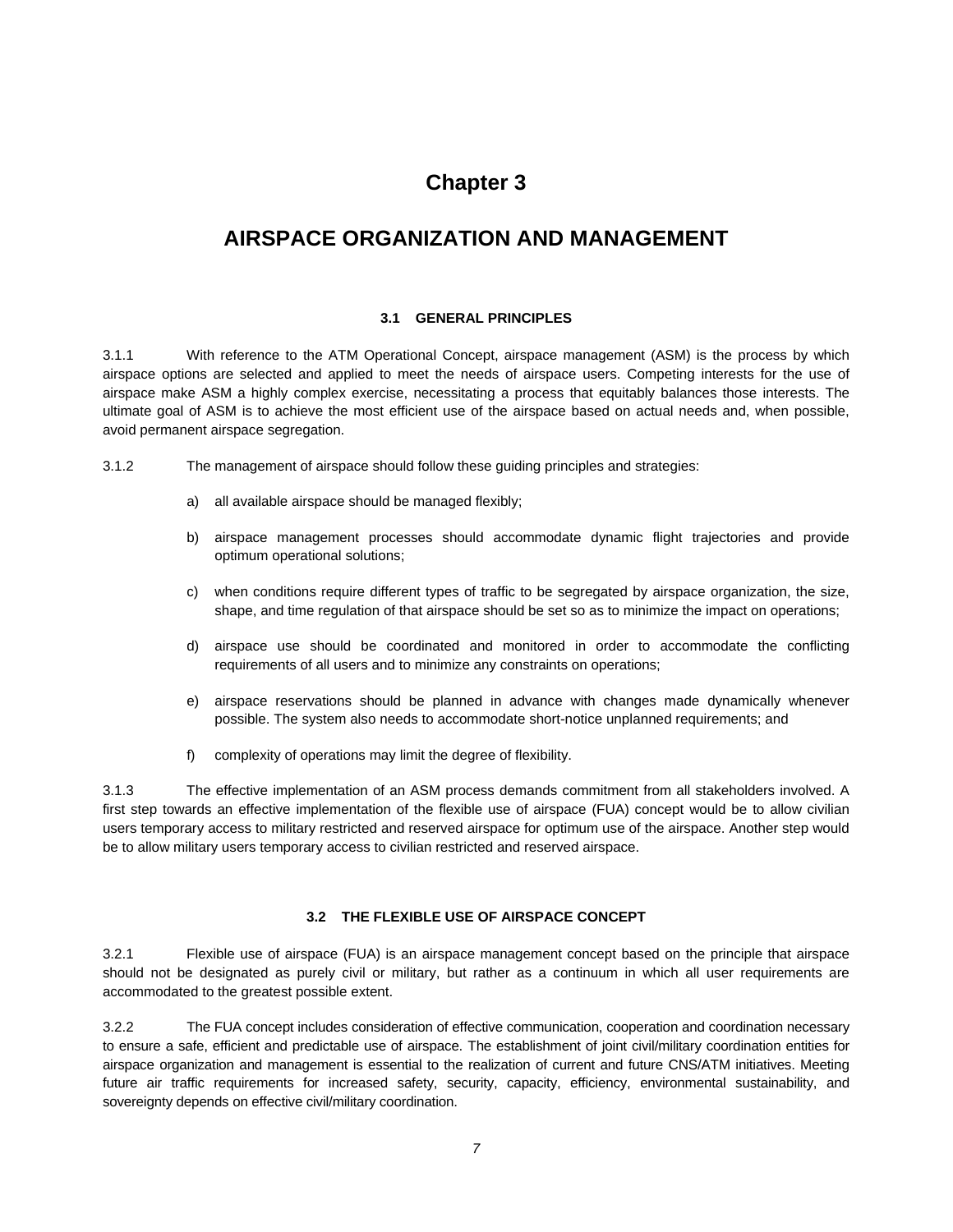3.2.3 The civil aviation authorities of some States are already working with military authorities, using coordinated processes to manage civilian use of active military airspace. Jointly, civil and military authorities have put in place procedures to apply airspace reservations or restrictions only during limited periods of time, based on actual use. On completion of the activation requiring segregation, capacity is made available again to civil traffic. Examples of the coordination process in several States between civil and military sectors are contained in Appendices A, B and C.

3.2.4 Even when States have agreements such as the one in Appendix A, there continues to be numerous occasions when restricted or reserved airspace, with no planned military missions, has gone unused. Temporarily segregating airspace based on actual military requirements, through an effective collaborative civil/military process, should be pursued to recapture this unused capacity and release it for effective use by civil aviation. In order to enable effective flexible use of airspace, some basic prerequisites should be observed by States:

- a) establishment of a national, high-level civil/military coordination body;
- b) development of a consistent, collaborative national airspace planning process taking into consideration the needs of all airspace users and national security, defence and law enforcement requirements;
- c) establishment of communication, negotiation and priority rules and procedures for civil/military coordination;
- d) establishment and publication of procedures for activities which require airspace reservation or restriction. Airspace reservations or restrictions should be applied only for limited periods of time and based on actual use;
- e) development of framework agreements between civil and military authorities to facilitate coordination;
- f) establishment of a system to periodically review airspace needs, organization and management; and
- g) predictive and timely access to restricted or reserved airspace whenever possible in order to maximize benefits and flexibility for all users.

3.2.5 Today aircraft are more capable of accurate navigation than in the past. Using global navigation satellite systems (GNSS) and performance-based navigation (PBN), aircraft can fly between terminals and en-route phases of flight with negligible deviations. However, lack of civil/military coordination of airspace management has resulted in inefficient airspace use and limited use of aircraft capabilities.

3.2.6 The safe and efficient joint use of airspace by civil and military operations rests on understanding and accommodating the airspace requirements of all users on a fair and equitable basis, while respecting State sovereignty and national/international security, defence and law enforcement obligations.

#### **3.3 FUA PRINCIPLES**

- 3.3.1 An FUA concept should embrace the following principles:
	- a) Coordination between civil and military authorities should be carried out at the strategic, pre-tactical and tactical levels (see Figure 3-1) in order to increase safety and airspace capacity and to improve the efficiency of aircraft operations.
	- b) Consistency between ASM, air traffic flow management (ATFM) and ATS should be established and maintained at the three levels of ASM.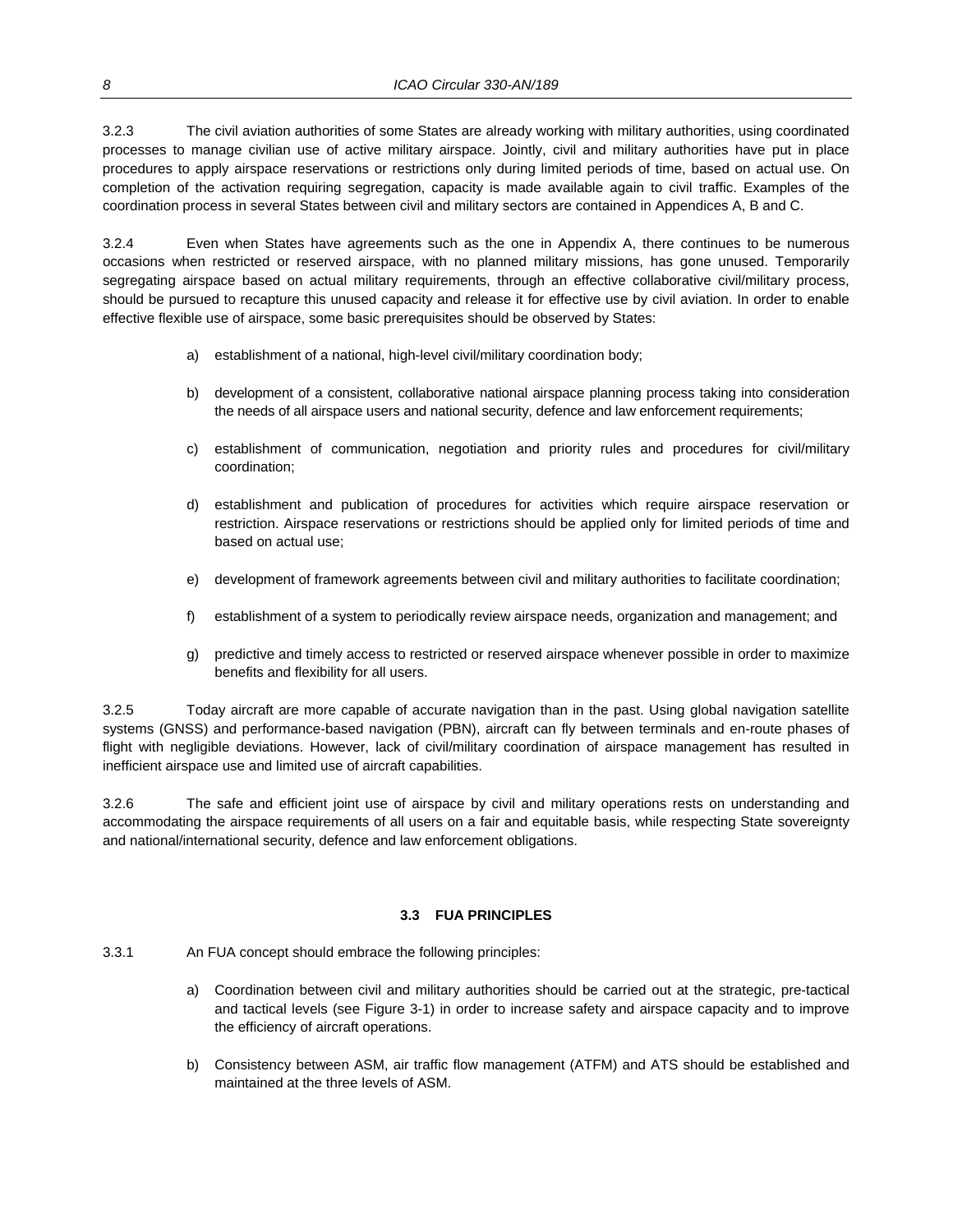

**Figure 3-1. Coordination between civil and military authorities carried out at the strategic, pre-tactical and tactical levels**

- c) Airspace reservations should be of a temporary nature, applied only for limited periods of time and based on actual use of airspace.
- d) The FUA concept should, whenever possible, be applied across national borders and/or the boundaries of flight information regions (FIRs).

#### **Strategic airspace management**

3.3.2 At the strategic ASM level, the following tasks need to be performed in order to ensure the overall application of the FUA concept:

- a) establish airspace structures;
- b) develop coordination procedures and airspace management procedures; and
- c) develop cross-border coordination and separation standards between civil and military flights.

#### **Pre-tactical airspace management**

3.3.3 States should establish an ASM entity to allocate airspace in accordance with the conditions and procedures agreed upon at the strategic level.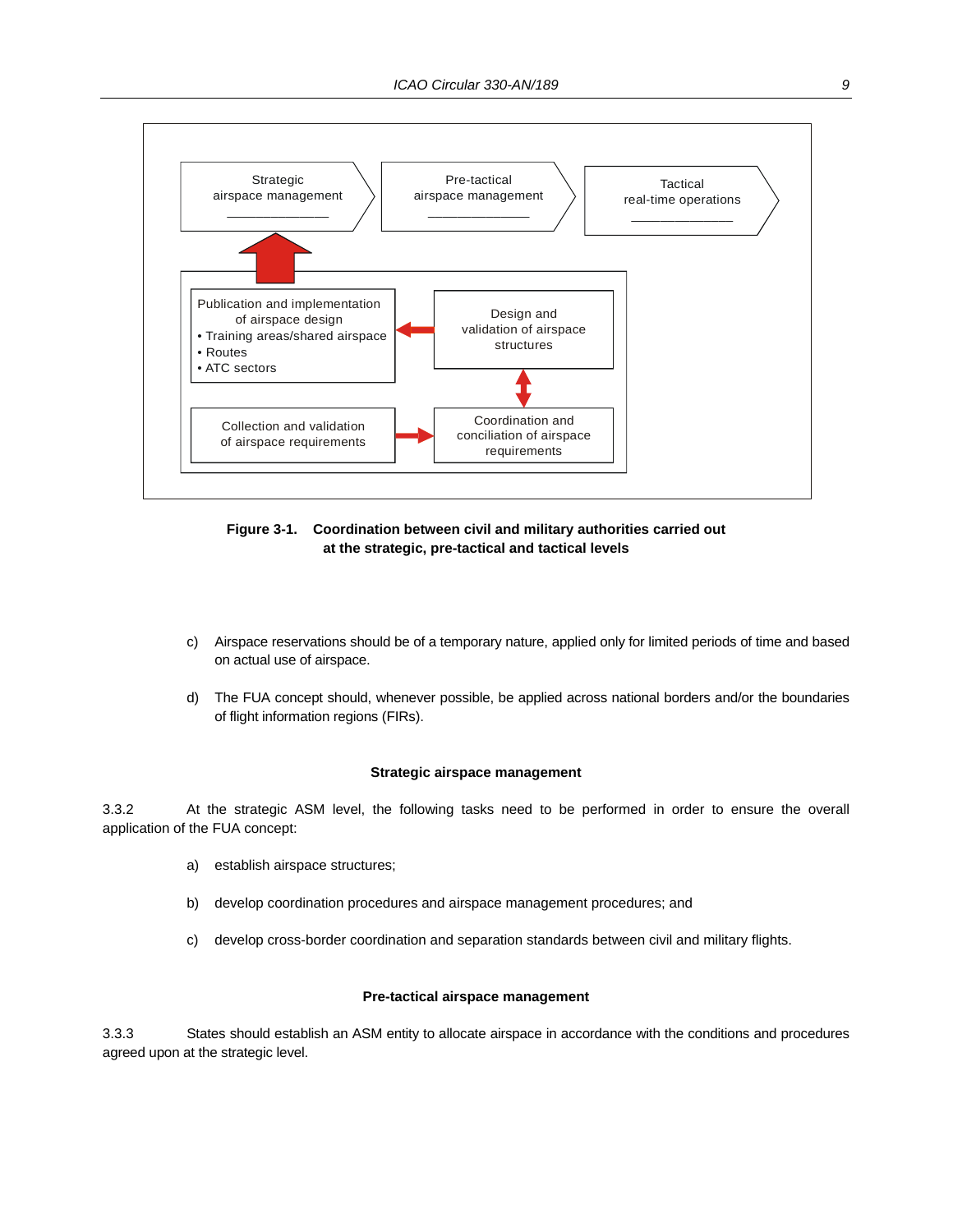3.3.4 The ASM entity should take the form of a joint civil-military cell, if both civil and military authorities are responsible for airspace management in a given State. It can also be a joint cell of two or more States. States should provide to the ASM entities adequate supporting systems to ensure a timely and efficient ASM process.

#### **Tactical airspace management**

3.3.5 Tactical ASM should be carried out at the level of ATS units and controlling military units. Dedicated coordination procedures and communication facilities should enable mutual provision of airspace data in a timely manner to allow effective real-time activation, deactivation or reallocation of the airspace allocated at the pre-tactical level. All affected users should be notified of the current status of the airspace.

3.3.6 Direct communication between civil and military ATS units should be available with a high degree of reliability to permit the resolution of specific traffic situations if and where civil and military controllers are providing services in the same airspace. If required to meet minimum safety levels, exchange of flight data, including the position and flight intention of the aircraft, should be available between civil ATC units and controlling military units.

#### **3.4 FLEXIBLE AND ADAPTABLE AIRSPACE STRUCTURES AND PROCEDURES**

3.4.1 An FUA concept can be based on the potential offered by flexible and adaptable airspace structures and procedures that are especially suited to temporary allocation and utilization like conditional routes, temporary reserved area (TRA), temporary segregated airspace (TSA) and cross-border area (CBA).

3.4.2 *Conditional route.* A conditional route (Figure 3-2) is a non-permanent ATS route or portion thereof which can be planned and used under specified conditions. According to its foreseen availability, flight planning possibilities and the expected level of activity of the possible associated TSA, a conditional route can be divided into the following categories:

- a) Category one: permanently plannable;
- b) Category two: non-permanently plannable; and
- c) Category three: not plannable.

3.4.3 *Temporary reserved area (TRA).* A TRA (Figure 3-2) is airspace temporarily reserved and allocated for the specific use of a particular user for a determined period of time and through which other traffic may be allowed to transit under ATC clearance.

3.4.4 *Temporary segregated airspace (TSA).* A TSA (Figure 3-2) is airspace temporarily segregated and allocated for the exclusive use of a particular user during a determined period of time and through which other traffic will not be allowed to transit.

3.4.5 *Cross-border areas (CBA).* A CBA (Figure 3-3) is an airspace reservation/segregation established for specific operational requirements over international boundaries. CBAs are established to allow military training and other operational flights on both sides of a border. CBAs, not being constrained by national boundaries, can be located so as to benefit both civil and military aviation. CBAs, combined with the potential use of conditional routes through them, permit the improvement of the airspace structure in border areas and assist in the improvement of the ATS route network. Political, legal, technical and operational agreements between the States concerned are required prior to the establishment of CBAs. Formal agreements for the establishment and use of CBAs have to address issues of sovereignty, defence, legality, operations, the environment and search and rescue.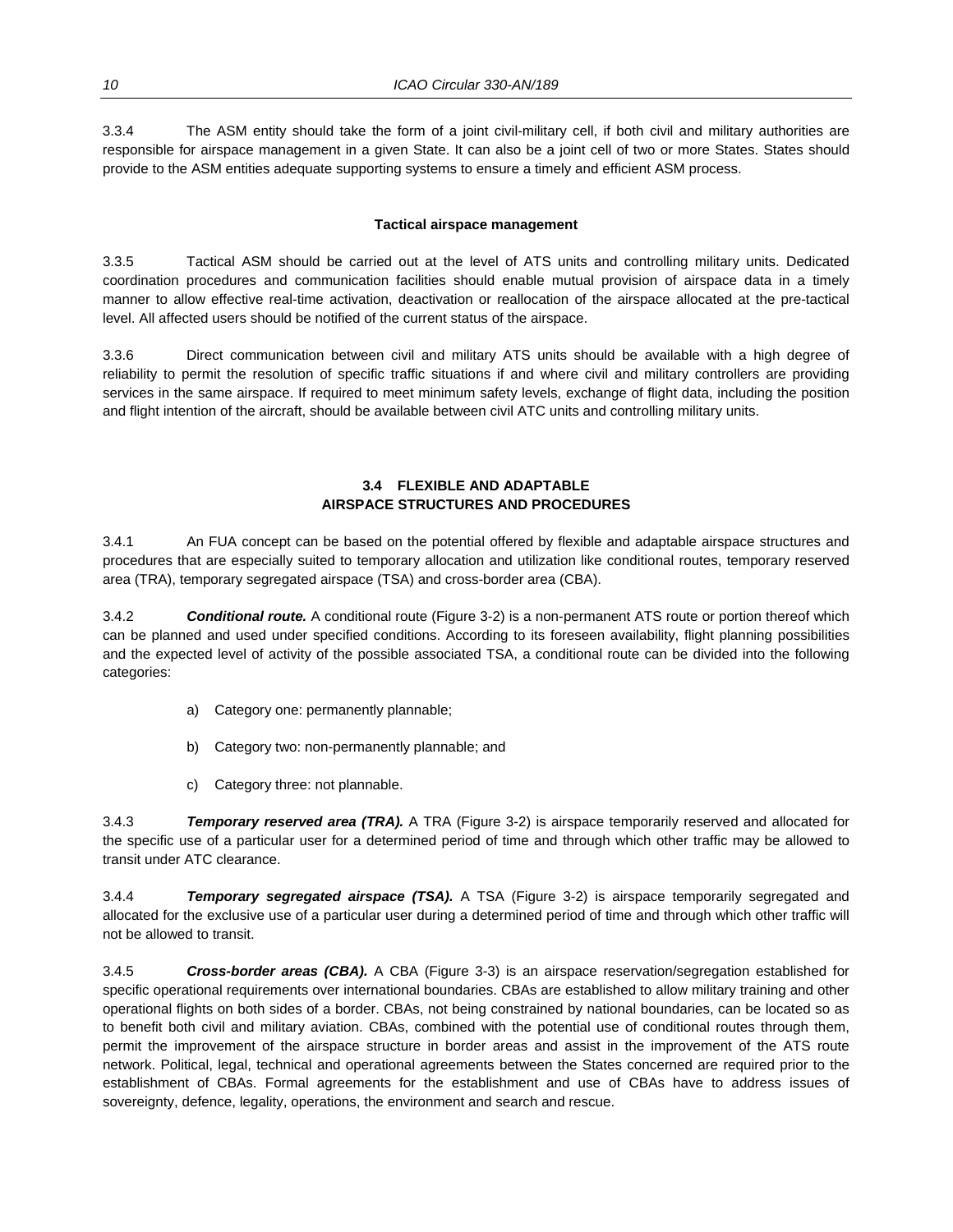

**Figure 3-2. Conditional route** 



**Figure 3-3. Cross-border area (CBA)** 

#### **3.5 COLLABORATIVE DECISION-MAKING**

3.5.1 Collaborative decision-making (CDM) (Figure 3-4) is the process whereby all ATM decisions, except tactical ATC decisions, are based on sharing all information relevant to air traffic operations among all civil and military partners. The principles of CDM should be adopted by States and service providers, with the participation of military planners, as a tool to support ASM.

3.5.2 CDM brings together airlines, civil and military aviation authorities and airports in an effort to improve ATM through information exchange, data sharing and improved automated decision support tools.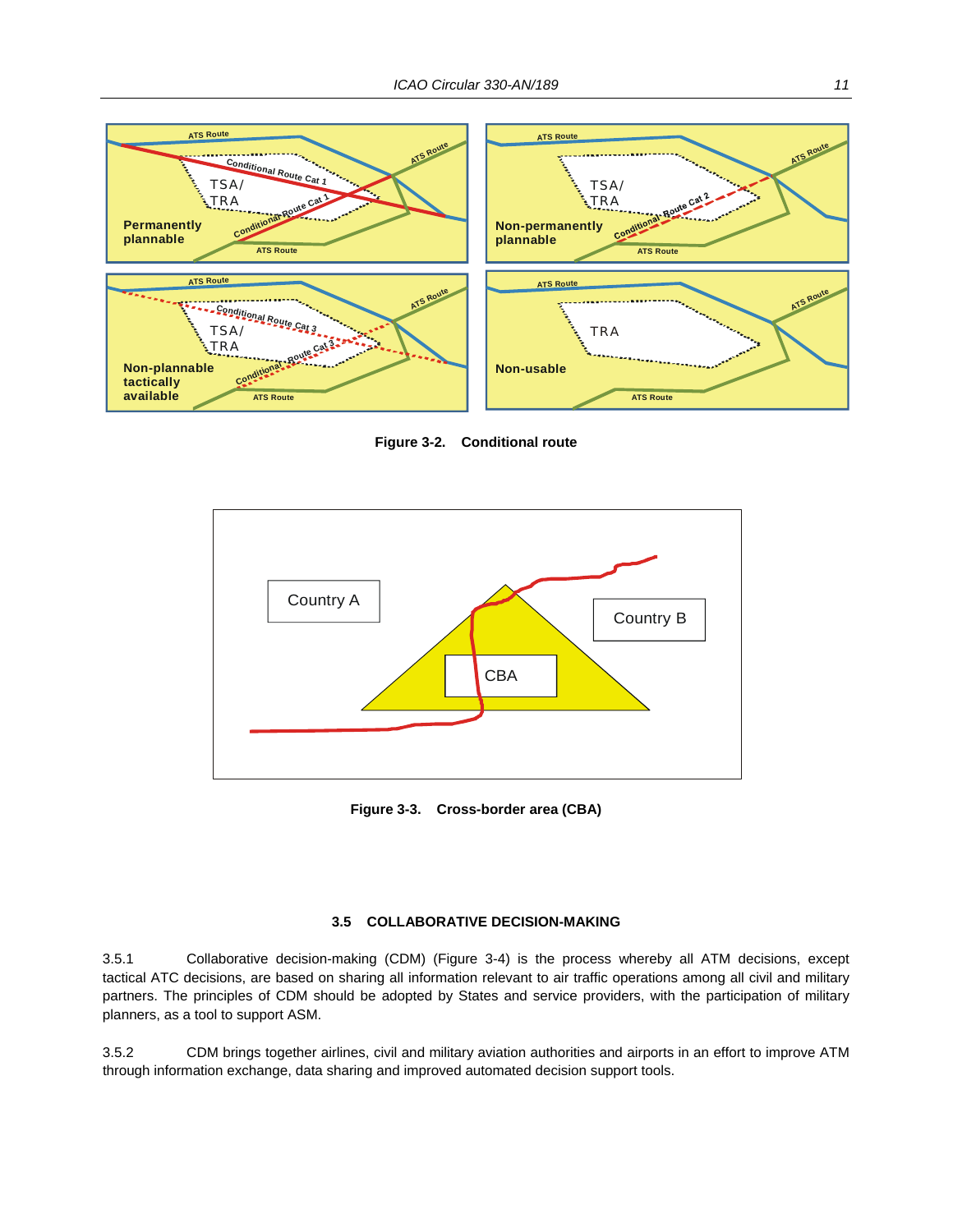

**Figure 3-4. Collaborative decision-marking** 

3.5.3 The philosophy of collaboration promises to become the standard in aviation. CDM enables informationsharing and facilitates decision-making processes by ensuring that stakeholders are provided with timely and accurate information essential for the planning of their operations be they civil or military.

3.5.4 For example, accurate estimates of arrival and departure times improve aircraft handling, apron services, stand and gate management, ATC and ATFM. Involvement of military airspace users and military airspace planners in national or regional airspace planning ensures adequate planning both in time and dimension, which serves military aviation but also de-conflicts with civil traffic flows to the maximum extent possible.

3.5.5 By enabling decision-making based on accurate shared information, CDM increases predictability in case of unforeseen events or disruption. Properly carried out, CDM also leads to optimum airspace utilization with benefits to all participants in the system.

 $\overline{\phantom{a}}$  , and the set of the set of the set of the set of the set of the set of the set of the set of the set of the set of the set of the set of the set of the set of the set of the set of the set of the set of the s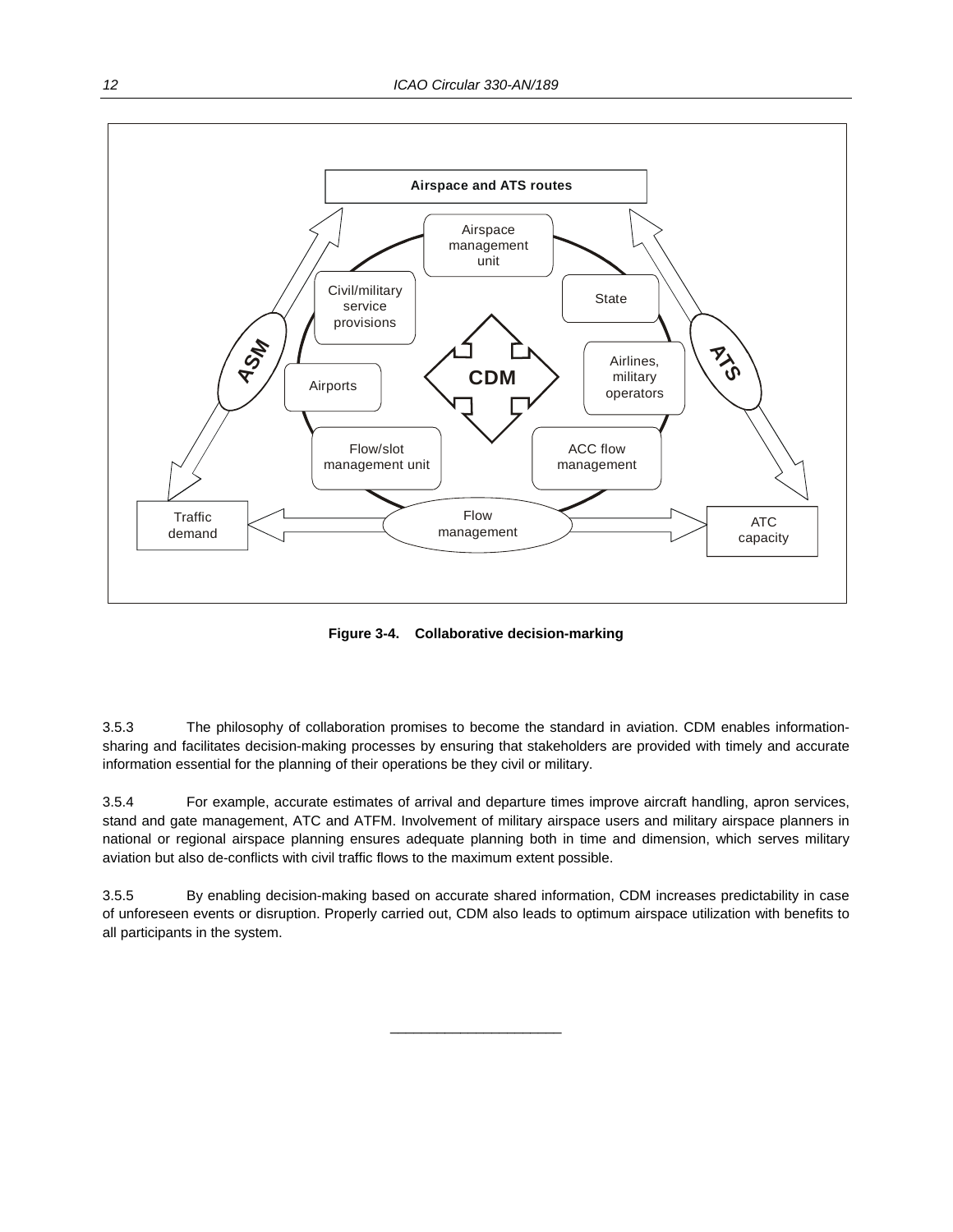## **Chapter 4**

## **ATM SECURITY AND ATM IN CRISIS SITUATIONS**

#### **4.1 ATM SECURITY**

4.1.1 ATM security is a growing concern for all involved in aviation. The implementation of the new security SARPs for ATS providers, adopted as Amendment 12 to Annex 17 — *Security — Safeguarding International Civil Aviation Against Acts of Unlawful Interference*, requires a more comprehensive approach to the security of the civil aviation system through the contribution of ATS providers in the ATM system, thereby driving the need to formalize and reinforce guiding principles for ATM security in the ATM system. Although aviation security remains essentially a national responsibility, the increased international threat of terrorism makes it necessary to improve cooperation between all stakeholders, civil and military, so that a collaborative, cooperative ATM security framework focusing on security policy, legislation and procedures to counter unlawful interference, terrorism and disruption can be achieved.

4.1.2 More specifically, Amendment 12 to Annex 17 states, inter alia, that "each Contracting State shall require air traffic services providers operating in that State to establish and implement appropriate security provisions to meet the requirements of the national civil aviation security programme of that State".

4.1.3 A review of the ICAO definitions in the PANS-ATM (Doc 4444) and a review of expectations for security in the ATM Operational Concept provide the foundation for understanding the meaning of ATM security.

#### **Security references in the ATM Operational Concept (Doc 9854)**

4.1.4 *Vision statement.* To achieve an interoperable global air traffic management system, for all users during all phases of flight, that meets agreed levels of safety, provides for optimum economic operations, is environmentally sustainable and meets national security requirements.

4.1.5 *Guiding principle — Continuity.* The realization of the concept requires contingency measures to provide maximum continuity of service in the face of major outages, natural disasters, civil unrest, security threats or other unusual circumstances.

4.1.6 Air defence and military control systems will need timely and accurate information on flights and ATM system intentions. They will be involved in airspace reservations, notification of air activities and enforcing measures related to security.

4.1.7 Law enforcement (including customs and police authorities) will need flight identification and flight trajectory data, as well as information about traffic at aerodromes.

4.1.8 The airspace provider is responsible for addressing and resolving issues such as airspace sovereignty, diplomatic clearance and national security (e.g. air defence) requirements.

4.1.9 *Security.* Security refers to the protection against threats that stem from intentional acts (e.g. terrorism) or unintentional acts (e.g. human error, natural disaster) affecting aircraft, people or installations on the ground. Adequate security is a major expectation of the ATM community. The ATM system should therefore contribute to security, and the ATM system, as well as ATM-related information, should be protected against security threats. Security risk management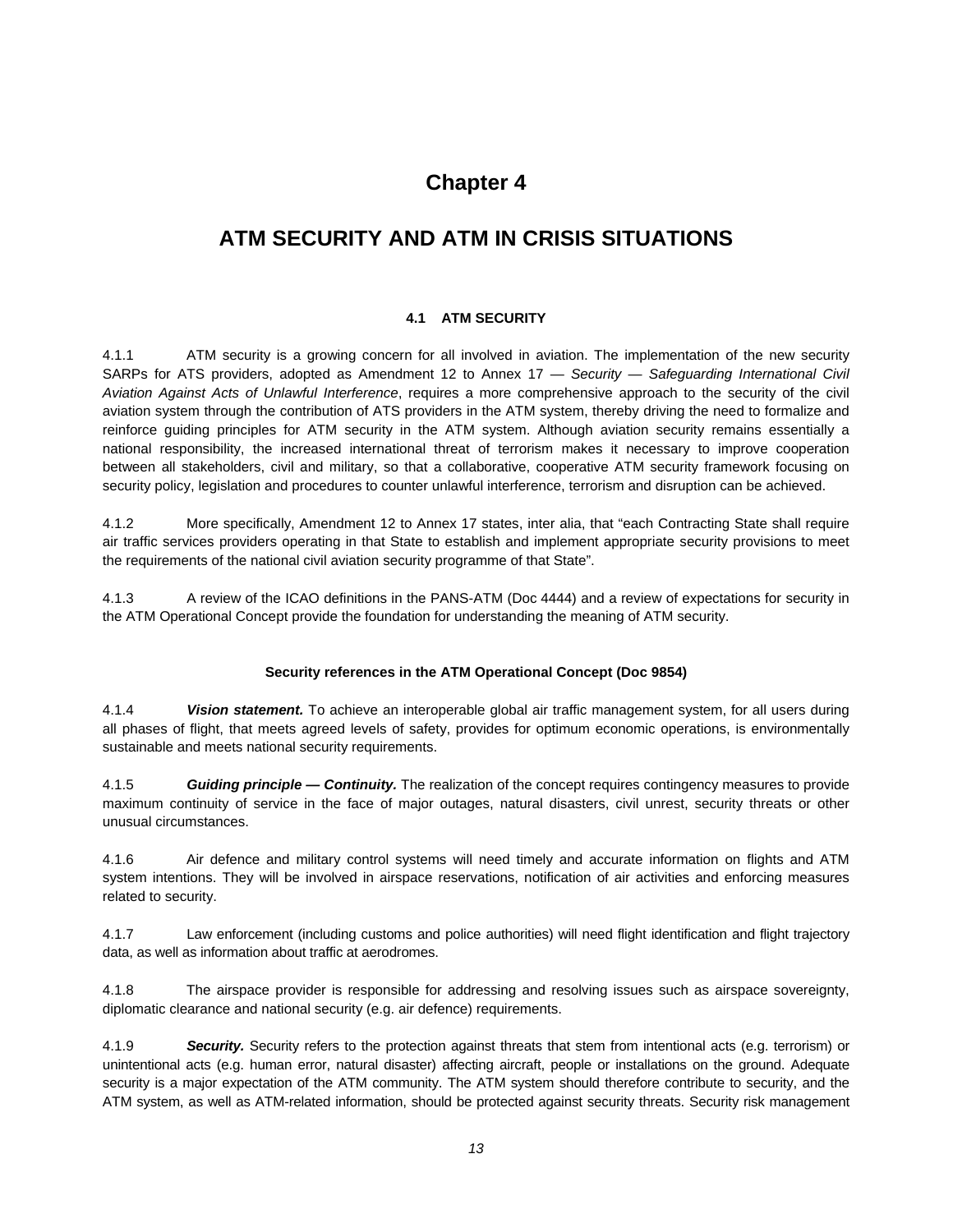should balance the needs of the members of the ATM community that require access to the system, with the need to protect the ATM system. In the event of threats to aircraft or threats using aircraft, ATM should provide the authorities responsible with appropriate assistance and information.

4.1.10 ATM security should be considered as the safeguarding of the ATM system from security threats and vulnerabilities and the contribution of the ATM system to civil aviation security, national security and defence, and law enforcement.

4.1.11 To elaborate, ATM security should provide collaborative support to the security of the airspace and ATC assistance to airlines, the military, and law enforcement in responding to non-compliant aircraft and disruptive passengers on board aircraft. At the same time, ATM security should protect the ATM system assets from service degradation; physical attack (e.g. terrorist/criminals); insider ill-doing; cyber attack on information or data processing (e.g. by a hacker or computer malware); electromagnetic attack (e.g. causing interference with communications, navigation and surveillance equipment).

4.1.12 Overall, ATM security should enable effective response to security incidents affecting the ATM infrastructure or airspace and should enable planning for service/business continuity and recovery. Service continuity and recovery refers to the provision of ATS. Business continuity and recovery refers to the integrity of continued business operations.

#### **ATM security management for protection of the ATM system**

4.1.13 Ideally, ATM security management for protection of the ATM system should provide a comprehensive framework for the ATM service provider to manage security of the organization. Security management should enable an organization to develop and implement a security policy and programme that takes into account various regulatory requirements and other goals and objectives to which the organization subscribes. It applies to the security aspects that the organization identifies as those which it can control or influence and provides a mechanism to assure itself of meeting the stated security objectives.

- 4.1.14 ATM security management should consist of five key activities:
	- a) **Policy-making.** An organization's commitment to meeting customers' and stakeholders' expectations through active participation and leadership from senior management. This commitment and leadership should manifest itself in the organization's security policy and provide the resources for the security management programmes. An essential foundation of cooperation is a collaborative regulatory framework to ensure that compatible standards and security management practices are systematically applied and the legal framework is adapted to the requirements of ATM security.
	- b) *Security risk assessment and planning.* A systematic assessment of the organization's security risks against potential threats. This action should collect and analyse data to identify the organization's risk posture. The results of these analyses should identify gaps and priorities which would form the basis for the development of an implementation plan to manage security risk.
	- c) *Implementation and operation.* The security management plan becomes a reality only with a formal organizational structure, the building of competence, and a clear, consistent communication of the operational requirements. The measures that are introduced to enhance ATM security must be a reasonable response to the threats that are posed and affordable by the various stakeholders. Synergies with other security initiatives, in relation to the response of ATM to security threats, should be maximized to ensure cost-effectiveness.
	- d) *Auditing and corrective action.* A quality assurance programme of checks and balances to provide the objective review and feedback needed for continuing improvements.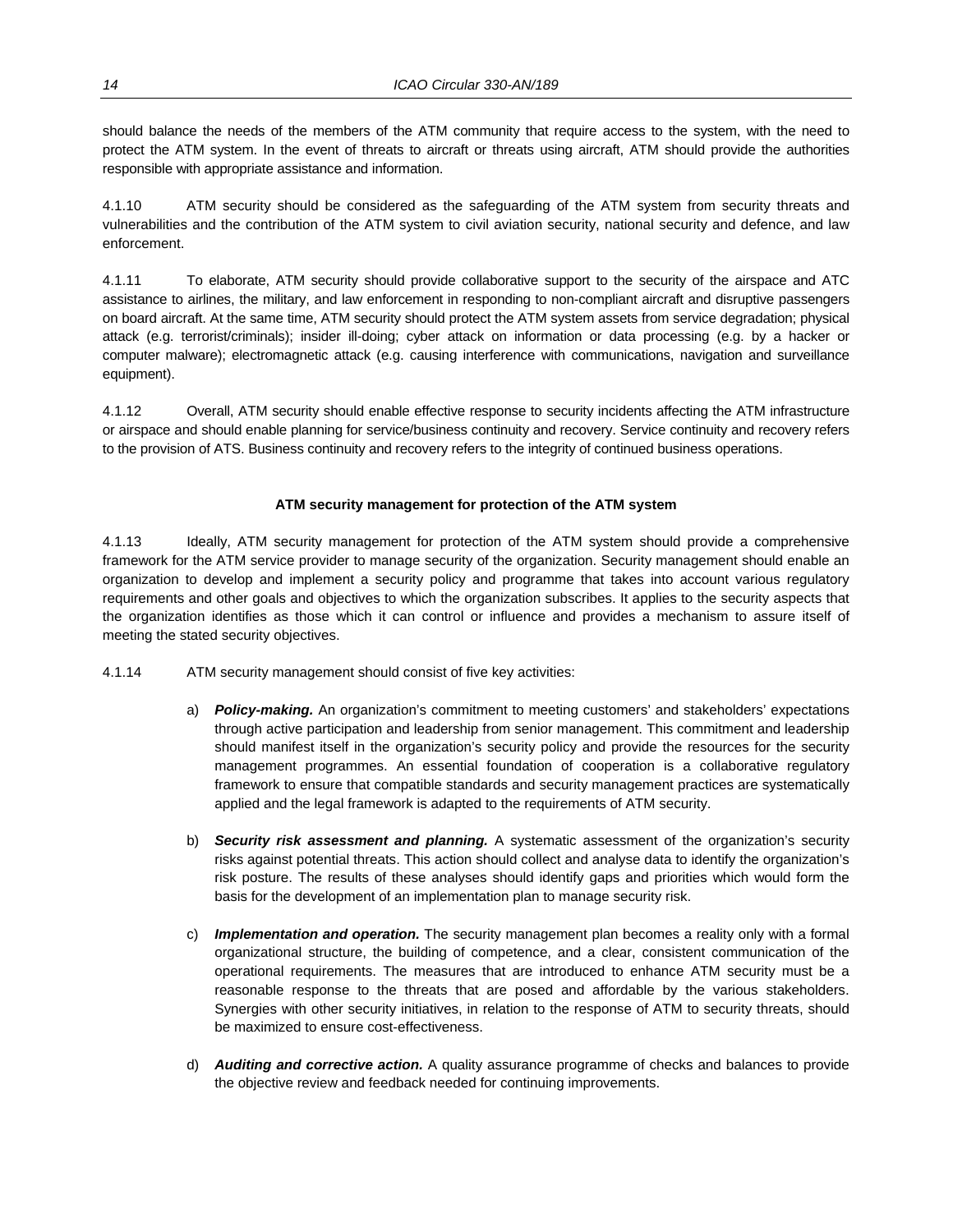e) *Management review.* The overall security management system and programme should be periodically reviewed by senior management to ensure continuing relevance, adequacy and effectiveness of the system and programme.

4.1.15 Security management should provide a structure allowing the organization and others to objectively evaluate performance against security objectives. A consistent and continuing use of security management should lead to continuous improvement of the organization's security performance, resulting in progressive improvement of protection for the ATM system.

4.1.16 Further guidance material on the protection of air navigation facilities and systems can be found in the *Aviation Security Manual*.

#### **ATM security — The contribution of the ATM system to national security, aviation security and law enforcement**

4.1.17 The general objective of ATM security is to determine effective mechanisms and procedures to enhance the response of ATM to security threats that affect flights (aircraft, passengers and crew) or the ATM system itself. Within this context, the purpose of airspace security is the safeguarding of the airspace from unauthorized use, intrusion, illegal activities or any other violation. This safeguarding of the airspace and protection of the ATM system itself requires that ATSPs provide ATM security services which enable military, law enforcement and aviation security authorities to carry out their roles and responsibilities within the ATM system.

4.1.18 The national governments and the public should have confidence that the airspace and all other aspects of the ATM system (people, infrastructure and data) are secure and well-protected from any unlawful activities that could potentially cause disruption to civil air transport.

4.1.19 Therefore, to adequately provide for national security and defence, aviation security and law enforcement, the following three levels of security objectives should be considered:

- a) tactical operations security should provide daily ATM security oversight and coordination that maximizes awareness of security situations within the ATM system via layered security processes;
- b) strategic operations security should ensure continuity of the ATM system via long-range planning, crisis management, analysis and support functions; and
- c) special interoperations security should feature enhanced ATM security cooperation and use of liaisons for civil/military/law enforcement operations.

4.1.20 The combination of organization, means and doctrines (regulations, procedures) established to protect the ATM system must be able to assist the responsible authorities by providing protective measures as early as possible against threats, attacks and acts of unlawful interference, whenever and wherever necessary and possible.

4.1.21 Enhancing the security measures of the ATM system will have a positive effect both on the prevention of incidents and on the ability to respond to acts of unlawful interference. This includes security measures adopted by all parts of the ATM system, both technical and operational. In particular, this includes fostering of security awareness, improving the dissemination of information, developing ATM security standards and coordination procedures, and addressing all security requirements in the communications, navigation and surveillance domains and for the ATM infrastructure.

4.1.22 A more effective cooperation between civil and military authorities should be achieved by the enhancement of coordination and communications procedures and by the application of improved communications technology.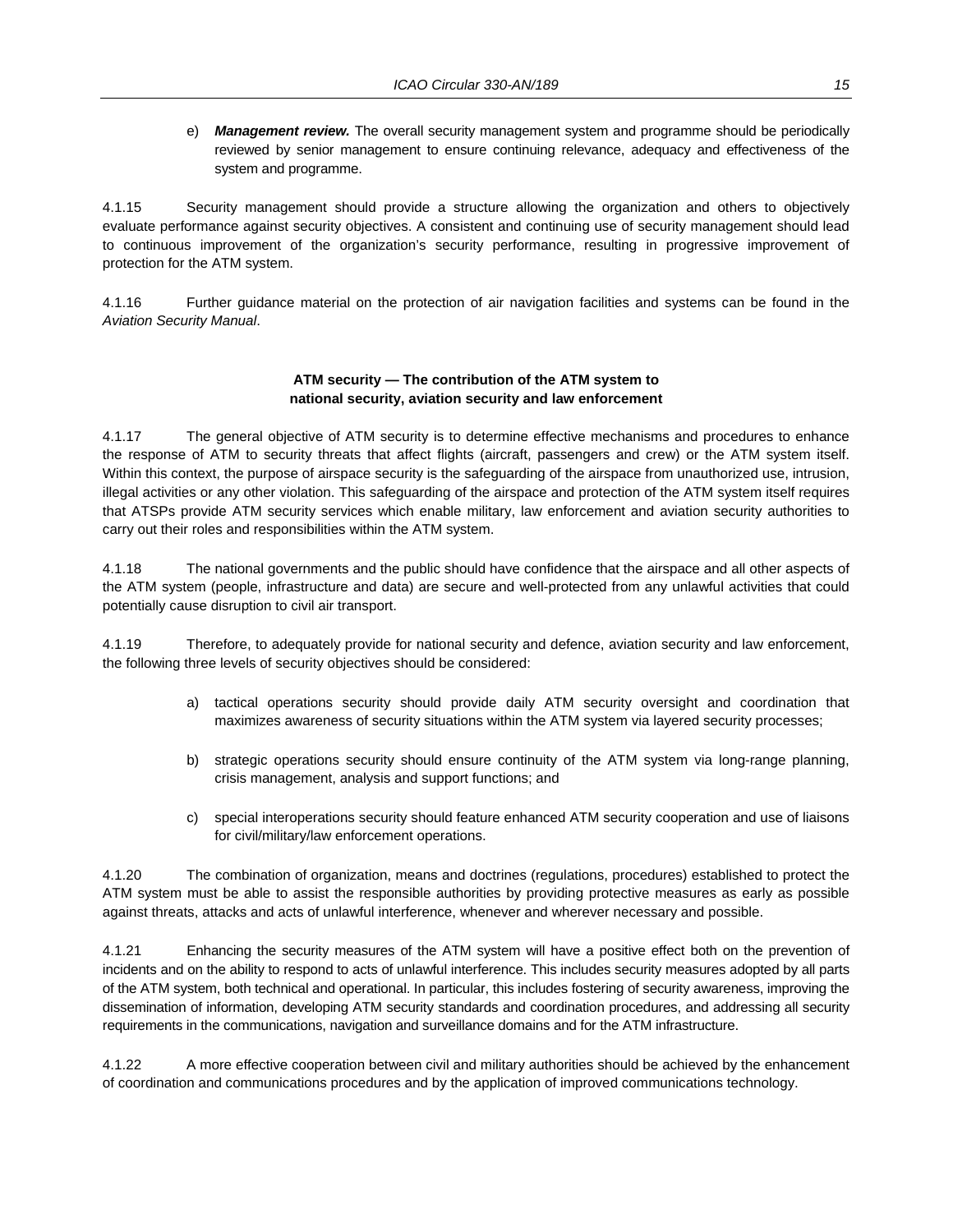#### **4.2 ATM IN CRISIS SITUATIONS**

4.2.1 During any crisis situation,<sup>1</sup> there will be a requirement for increased coordination between civil and military ATM authorities in order to allow civil air traffic to continue to operate to the maximum extent possible, while facilitating operational freedom for military air operations. The extent of any changes to the normal peacetime ATM system will depend upon decisions made at the time in light of the prevailing situation. These ATM changes would be introduced progressively, but may, under certain circumstances, be effected immediately depending on the nature of the crisis. A crisis may cause unusual military traffic flows in the airspace of nations whether or not they are directly involved in the crisis. Regional variations may also be applicable depending on which part of the globe the crisis situation is centred.

4.2.2 Whatever the circumstances, the requirement for increased civil/military coordination would be greatly enhanced by the development of contingency plans. Such plans should address the requirements for the expeditious handling of increased air traffic in support of any future crisis within their flight information regions (FIRs)/upper flight information regions (UIRs) and through any cross-border area shared with neighbouring nations. Procedures covering the requirements for diplomatic clearances for overflying aircraft should also be included.

4.2.3 Initially, there could be a need for augmentation of tactical air units and airlifts by military and civil transport aircraft which, together with associated air-to-air refuelling operations, would have to be accommodated within the routine air traffic environment. The initial phase could also comprise a number of repatriation flights or VIP flights which would require a high degree of priority. In addition to the increase in military air activity, civil humanitarian aid operations must also be taken into account. Although normal peacetime ATM measures would be applied initially to deal with changes in the pattern and density of air traffic, it is expected that these measures may prove to be insufficient. Consequently, national contingency plans should be able to respond to the increased complexity of airspace requirements and any subsequent changes. They should consider the establishment and manning of a national ATS crisis entity which would be responsible for maintaining close coordination between national authorities and the relevant international aviation organizations.

4.2.4 It is of paramount importance from the early stage of a crisis that, immediately following a political decision to take action during a crisis situation, civil and/or military aircraft employed in support of the military operations be afforded maximum priority in the use of the airspace and the ATM resources of participating nations.

4.2.5 The interrelationship and a safe and balanced coexistence of civil and military activities are crucial. Military operational requirements and consequent planning will need to be considered at the earliest possible opportunity against an assessment of the impact that any planned action may have on civil operations in the airspace, and priorities allocated accordingly. Continual reassessment of the impact will be necessary as the situation and military requirements develop.

4.2.6 Guidance material on the contribution of air traffic control to national security during a crisis can be found in the *Aviation Security Manual*.

 $\overline{\phantom{a}}$  , and the set of the set of the set of the set of the set of the set of the set of the set of the set of the set of the set of the set of the set of the set of the set of the set of the set of the set of the s

l

<sup>1.</sup> Unforeseen or short-notice situations that occur outside the steady state of the routine global ATM system (for example, earthquakes, hurricanes, conflicts).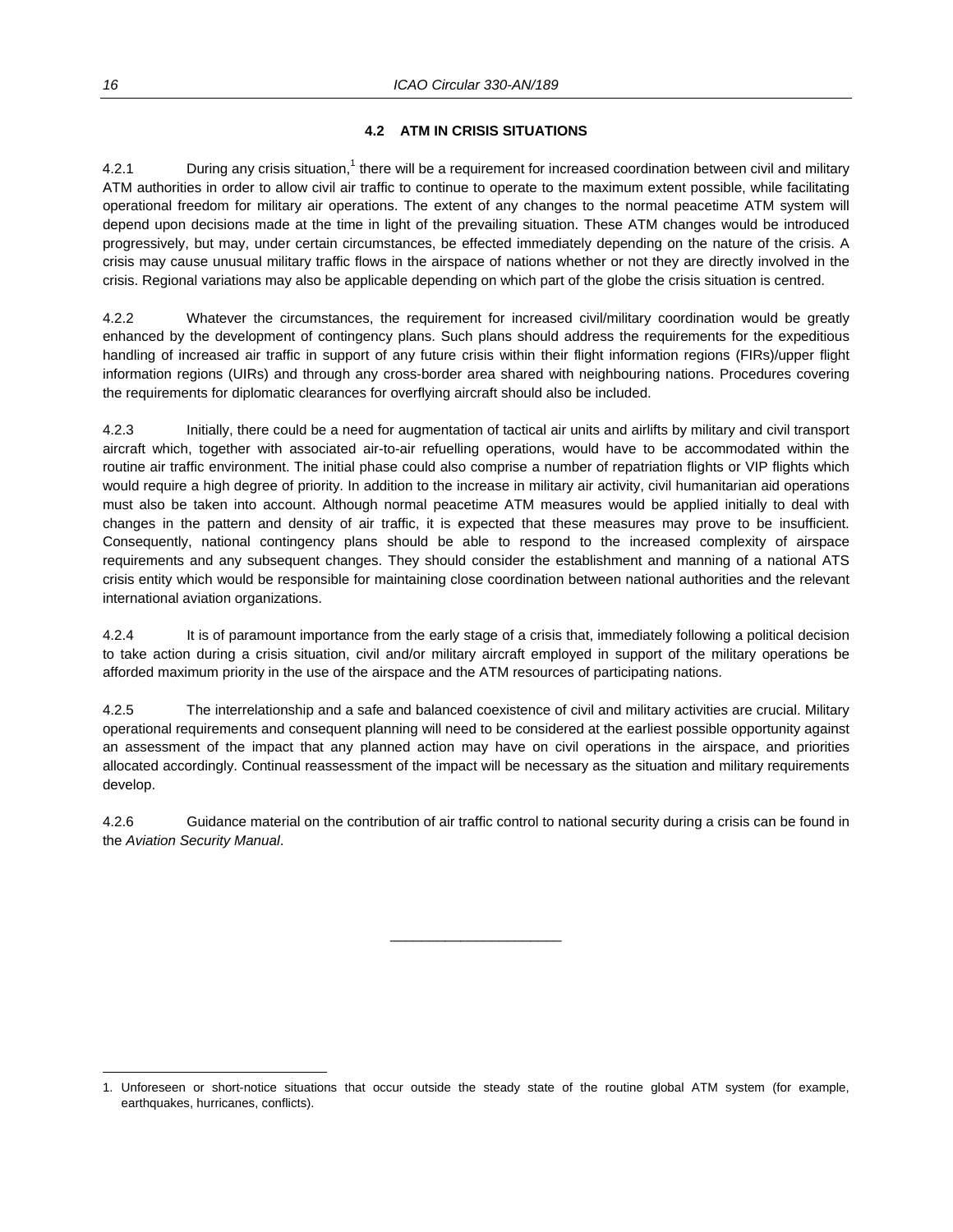## **Chapter 5**

## **STATE AIRCRAFT OPERATIONS**

#### **5.1 INTRODUCTION**

5.1.1 In accordance with the Chicago Convention, Article 3 (b), "Aircraft used in military, customs and police services shall be deemed to be State aircraft". In broad terms, the right to access all airspace, within the limits of the operational needs, is a crucial requirement to enable the military, customs and police to perform the security, defence and law enforcement missions mandated by their States and by international agreements. It is, therefore, a fundamental requirement that each State be able to train and operate its State aircraft effectively. In this manner, it is vital for State aircraft to be provided access to sufficient space, enabling adequate opportunities for the training and execution of security, defence and law enforcement elements.

5.1.2 In pursuit of their tasks, operators of State aircraft should, where practicable, respect international, regional and State civil aviation legislation and aim for compliancy. However, it is recognized that the nature of the defence and security tasks can create unique situations that need special handling and considerations. In this regard, this chapter will first explain what roles are performed by military and non-military flights under the title of "State aircraft". It will then highlight circumstances when State aircraft can be fully compliant or partially compliant with international civil aviation rules and procedures, as provided for in ICAO SARPs, and the general expectations for handling such aircraft by an air navigation service provider (ANSP).

#### **5.2 STATE AIRCRAFT ROLES**

5.2.1 Without restating the definition from the Convention, it is nevertheless crucial to re-emphasize that State aircraft can consist of military and non-military air assets, given that it is the nature of their actual tasks that frame the character of the definition (i.e. in support of the State or the State's interests or obligations). Furthermore, the provision of Article 3 (b) does not preclude ICAO Member States from defining what constitutes a State aircraft. Consequently, the diversity of aircraft types that can be considered as State aircraft vary considerably, ranging from a highly-agile military air defence fighter aircraft to a fisheries protection twin-engined turboprop. A more detailed description of the roles that should be considered under the title of "State aircraft" follows.

5.2.2 *Airlift.* Airlift aircraft enable the movement and sustainment of forces anywhere in the world and across the entire range of operations. They provide rapid and flexible mobility options to military, national and international government agencies to quickly respond to various crisis situations worldwide. Such operations include airlift support to military crisis operations and also humanitarian relief operations. Airlift flights can be either military or civilian registered, but under the terms of State aircraft, the aircraft are operated on behalf of the State. The aircraft are predominantly multi-engined transport aircraft, engaged in passenger and freight carriage.

5.2.3 *Counter-air.* Exclusively a military task, the purpose of counter-air operations is to achieve a desired or necessary level of control of the air, through the destruction, degradation or disruption of enemy aircraft and missiles, in order to allow friendly forces greater freedom of action, while minimizing their vulnerability to detection and attack. Furthermore, air policing and patrol missions to safeguard nations against threats are practised and conducted with high priority. During crisis situations, control of the air is achieved through counter-air operations, which use a variety of integrated weapons systems and sensors to counter threats. These systems consist of manned and unmanned aircraft, ballistic missiles and air/land and sea-launched cruise missiles.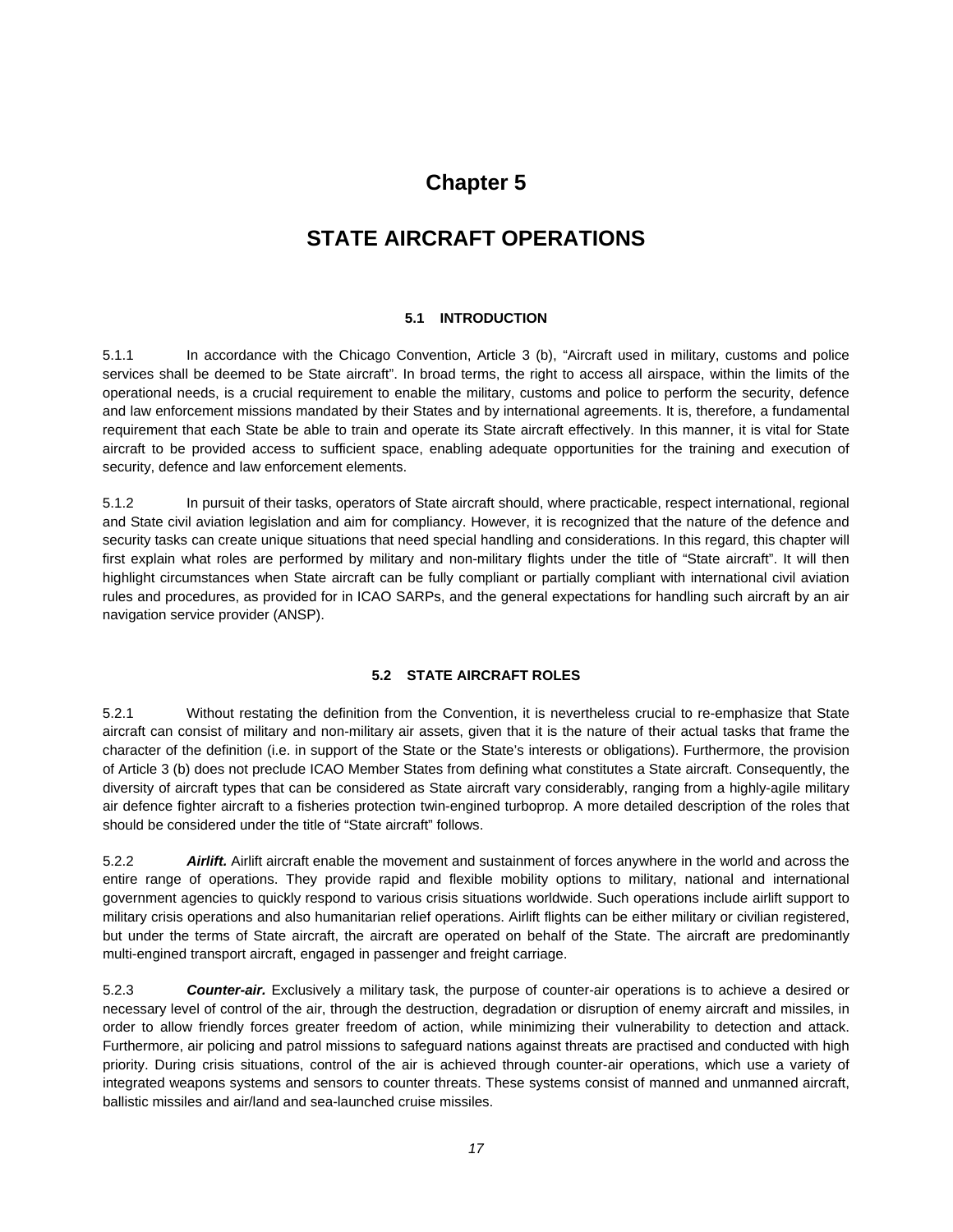5.2.4 *Space operations.* Air and space power contribute to space operations through offensive or defensive operations conducted to help attain and maintain a desired degree of space superiority to allow friendly forces to exploit space capabilities.

5.2.5 *Air power contribution to land and maritime operations.* Predominantly military, but also including some non-military air platforms, air power provides the advantage of finding, fixing and engaging targets of interest without many of the physical, spatial and environmental limitations imposed on surface forces. However, integration between air and surface forces creates greater synergy of action and can be a more overwhelming force than in cases where a single component cannot be as effective. Such activities include air interdiction, close air support, electronic warfare, anti-surface warfare, anti-submarine warfare and aerial mining. Air assets involved in these roles are numerous and wide-ranging, including helicopters, combat fighter/bomber jet aircraft, unmanned air systems and multi-engined widebodied aircraft.

5.2.6 *Airborne operations.* Airborne operations provide air-delivered combat power to seize ground or installations through the airdrop or air-landing of land forces directly onto an objective. This is predominantly a military activity and generally involves helicopters and/or multi-engined widebodied aircraft.

5.2.7 *Aeromedical evacuation.* Aeromedical evacuation is a specialized form of airlift for transporting ill or injured personnel under medical supervision to appropriate medical treatment facilities. Although predominantly a military task in hostile environments, aeromedical evacuation can be conducted by military or non-military aircraft, ranging from helicopters to multi-engined widebodied aircraft.

5.2.8 *Intelligence, surveillance and reconnaissance.* Intelligence, surveillance and reconnaissance (ISR) integrates, where appropriate, capabilities from all military components and some non-military platforms, in order to provide awareness essential to successful planning and conduct of operations, through collection, processing, exploitation and dissemination of accurate and timely information. Air assets involve various manned and unmanned systems, which can require dedicated volumes of airspace.

5.2.9 *Special air operations.* Special operations forces are specifically organized military units manned by carefully selected people using modified equipment and trained in unconventional applications of tactics against strategic and operational objectives. Special air operations are a key enabler for Special Forces to conduct their missions. The nature of their tasks requires surprise and covert handling. The types of aircraft involved include helicopters and multiengined widebodied aircraft.

5.2.10 *Air-to-air refuelling.* Air-to-air refuelling (AAR) is predominantly a military task but can be conducted by non-military registered aircraft. AAR is an essential capability that increases the range, endurance, payload and flexibility of all capable receiving aircraft. AAR is predominantly delivered from multi-engined widebodied aircraft to smaller combat jet aircraft; however, combinations of air assets ranging from helicopters, through combat jet aircraft to multiengined widebodied aircraft can be involved. AAR requires dedicated airspace, either in the form of a statutory routine area or a temporary, mobile airspace block that enables aircraft to refuel in transit.

5.2.11 *Search and rescue.* The provision of search and rescue (SAR) services by ICAO Member States is a fundamental obligation under the Convention on International Civil Aviation. SAR is essentially a humanitarian activity with the primary aim of saving lives. In many countries, the military is responsible for SAR operations. However, nonmilitary air assets can have either a shared or leading role in this vital capability. The aircraft types involved include helicopters and multi-engined aircraft which, during actual SAR emergencies, will require priority handling and unrestricted access to appropriate airspace.

5.2.12 *Police/customs.* Air operations in support of police operations and customs and border protection (CBP) services are predominantly undertaken by non-military law enforcement air assets. Police aerial units are often tasked to assist in surface vehicle pursuits and surveillance, which allows surface police/law enforcement units to disengage and follow from a discreet distance, making the pursuit less dangerous but still allowing for surface police/law enforcement units to be directed to apprehend suspects, as necessary. Air operations by police services are generally conducted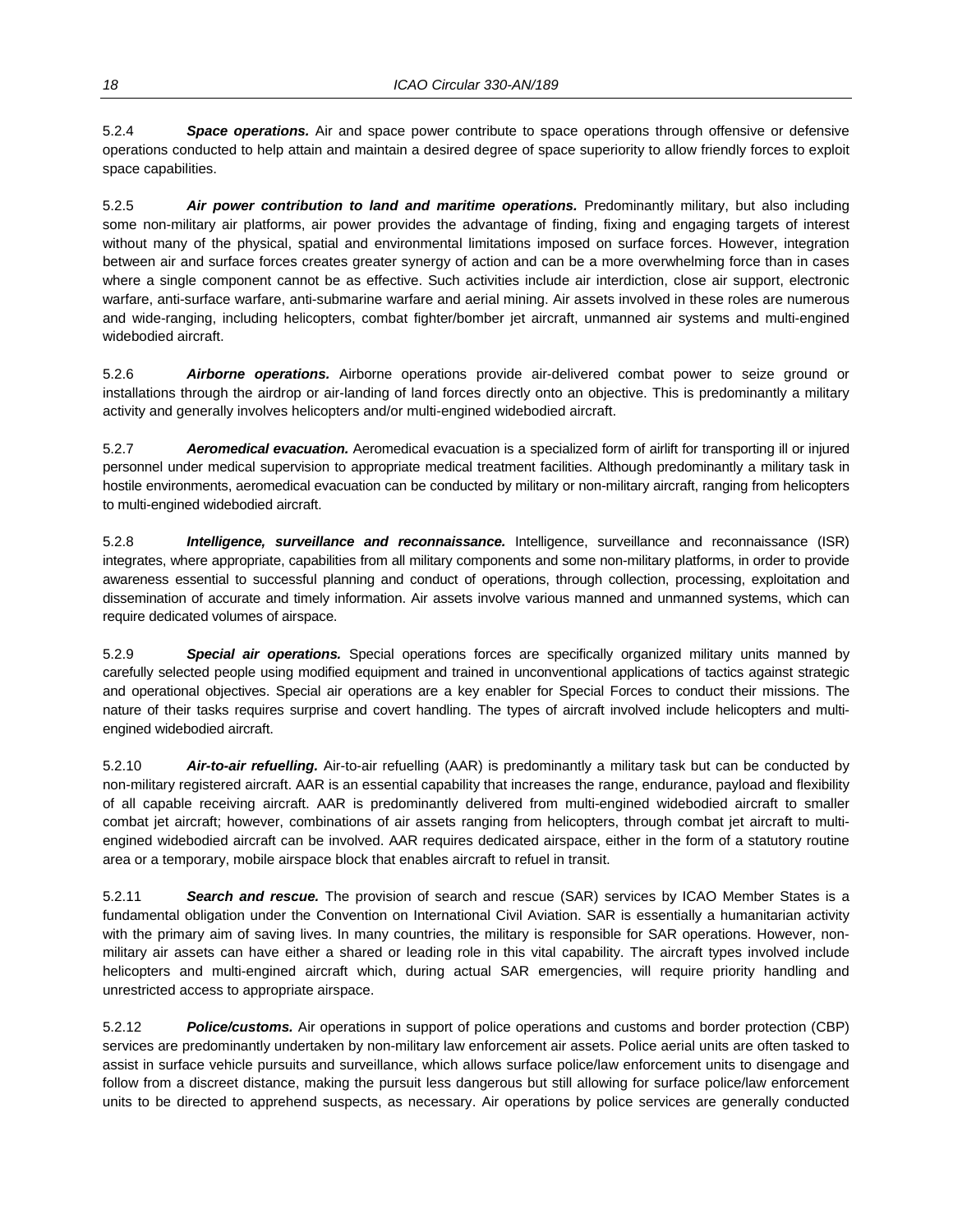through the use of helicopters; however, multi-engined fixed-wing aircraft are also used, which allow higher and quieter surveillance, making it less likely suspects will become aware that they are being watched. In a similar manner, CBP services utilize helicopters for some surveillance operations. However, given the larger scale and distances involved with CBP operations, multi-engined aircraft and unmanned air systems can have a more enhanced capability and role.

5.2.13 *Meteorological support.* Military and non-military aircraft are employed by some nations in support of collection, research and modification of weather systems. Due to the nature of the tasks, multi-engined fixed-wing aircraft fitted with unique on-board meteorological equipment are predominantly utilized, although unmanned air systems offer increasing utility.

5.2.14 *Geographic and hydrographic support.* The measurement and description of the physical features and conditions of terrain, navigable waters and adjoining coastal areas, including oceans, rivers and lakes, involve land, maritime, space and air assets. Military and non-military manned and unmanned aircraft take a key role in complementing the other environments in this work.

5.2.15 *Aerial fire fighting.* Aerial fire fighting is the use of aircraft and other aerial resources to combat wildfires. The types of aircraft used include helicopters and multi-engined fixed-wing aircraft, from military and non-military sources, which deliver fire suppressants and/or "smokejumpers".

5.2.16 *Experimental/trial aircraft.* Experimental/trial aircraft activity includes acceptance testing for new aircraft, aerodynamics and systems research on military and non-military aircraft. The activities range in variety and ATM requirements; however, each will most likely require temporary dedicated airspace to ensure safety.

5.2.17 *VIP aircraft.* Some nations maintain one or more dedicated aircraft to transport their heads of State and government. These aircraft can consist of a mix of helicopters and multi-engined fixed-wing aircraft.

5.2.18 *Unmanned aircraft systems.* Unmanned aircraft system (UAS) operations can take place both by night and day, in all weather conditions. They are an increasingly important air asset that offers flexibility and utility within military and non-military services. Generally, UAS operate in segregated airspace; however, UAS may need to operate with greater flexibility on certain missions. Individual States may therefore approve UAS operations outside of segregated airspace on a case-by-case basis.

#### **5.3 STATE NON-AVIATION AIRSPACE REQUIREMENTS**

State non-aviation operations in some circumstances require access to national airspace. Often these operations will not be compatible with other concurrent aviation activity and will render airspace non-compliant with FUA principles. Operations including surface/naval weapons firing, research, development and exercising of non-kinetic weaponry, jamming, and weapons storage will normally require the use of segregated airspace in order to ensure the safety of nonparticipants.

#### **5.4 STATE AIRCRAFT CONSTRAINTS**

5.4.1 Having highlighted the variety of typical roles that State aircraft undertake, it is necessary to also set the context within which these aircraft operate and the associated constraints that State aircraft have. These constraints cover three broad areas.

5.4.2 *Institutional constraints.* State aircraft operations are not profit-making but are more attuned to serving a function or carrying out a requirement. Mandated to meet security and defence interests as demanded by governments, State aircraft operations require cost-effective access to training areas that need to be economically viable from home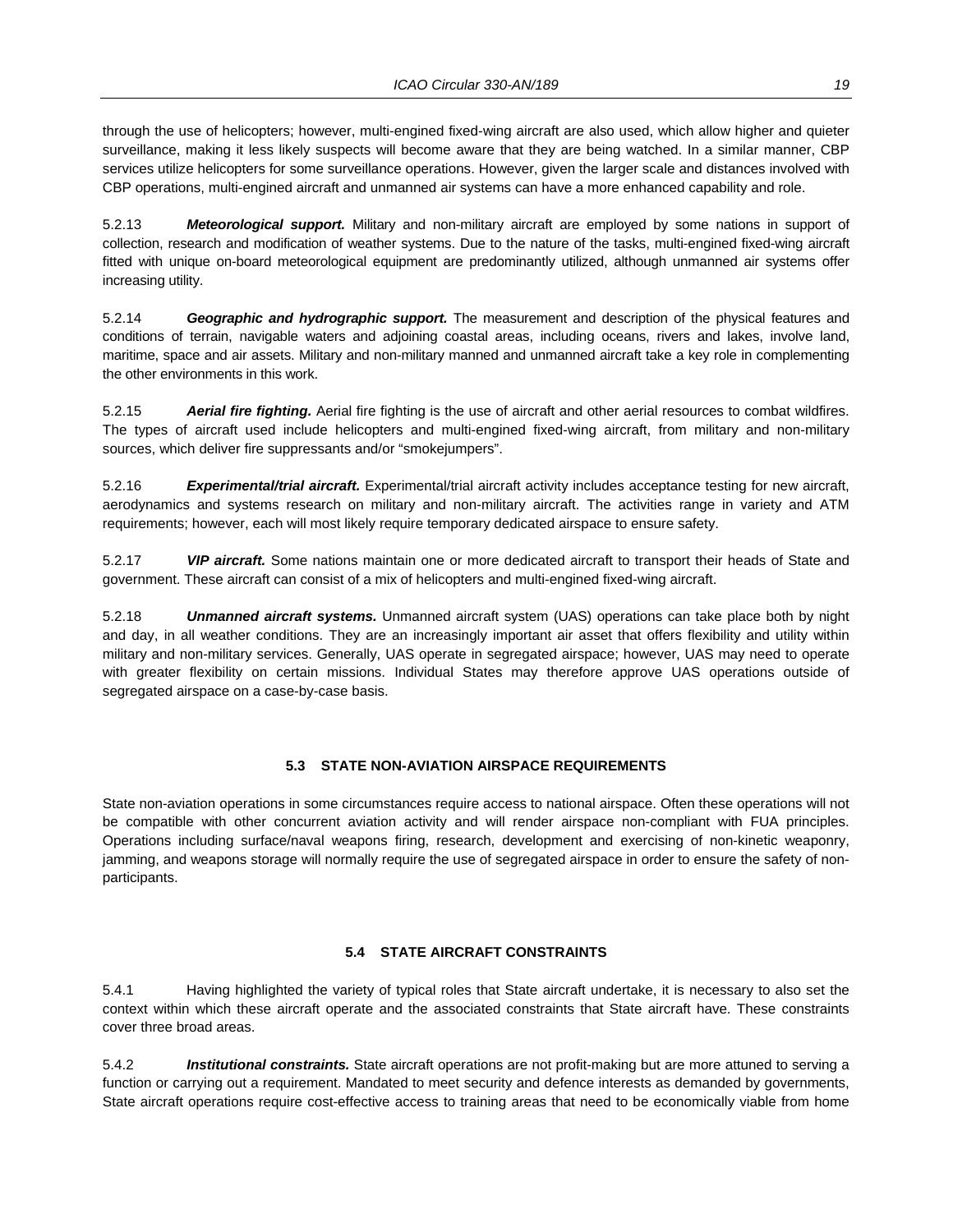bases while also operationally achievable. Furthermore, aging fleets and constraints on defence budget spending, create the financial challenge of fitting State aircraft with new equipment to satisfy global developments in new ATM programmes.

5.4.3 *Operational constraints.* Defence and security threats set operational imperatives that State aircraft operations must be prepared for and able to conduct effectively. These demands give rise to unique situations that need special handling and considerations, placing operational constraints that must be considered in terms of ATM measures. For example, activities such as SAR, air policing/patrol, aerial fire fighting and special air operations create missioncritical criteria that demand utmost priority for the safety of the public for which they serve. ATM delays or denied access to relevant airspace should not occur during these types of missions.

5.4.4 *Technical constraints.* Equipage of State aircraft is predominantly focused on the output and nature of the task that the aircraft is expected to deliver. Consequently, the provision of ATM and CNS equipment on board State aircraft may have certain constraints due to limited space, together with the potential areas of operation expected of particular State aircraft to fulfil the nature of their assigned tasks.

#### **5.5 FULLY-COMPLIANT OPERATIONS**

5.5.1 Despite the institutional, operational and technical constraints highlighted in 5.4, State aircraft operations will, where possible, aim for compliance with civilian requirements. Specific roles that can reasonably be expected to conform and be fully compliant are as follows.

5.5.2 *Airlift.* Airlift transport and freight aircraft are normally equipped to the same standard as commercial transport aircraft, either through actual equipment or performance, and can be fully compliant with international civil aviation rules and procedures. However, there are circumstances in which airlift operations of State aircraft require the execution of a-typical manoeuvres or self-separation which can differ, sometimes significantly, from the SARPs.

5.5.3 *VIP aircraft.* Fixed-wing aircraft operating in the VIP role can be expected to be fully compliant with ICAO SARPS; however, the associated VIP status may require additional handling and prioritization, consistent with the ATM capacity and flow management at the time.

#### **5.6 PARTIALLY-COMPLIANT OPERATIONS**

5.6.1 The following State aircraft roles are unlikely to be fully compliant with ICAO SARPs for the duration of their activity but may, where required, offer partial compliancy.

5.6.2 *Counter-air missions.* Counter-air missions including quick reaction alert, air policing/patrol and interceptions of suspected hijacked aircraft can offer partial compliancy during training missions, where practicable. However, it is most likely, due to the flexibility that is critical to achieving their missions, that their operations will largely differ from civil aviation rules and procedures. Further, the aircraft may require short-notice penetration of airspace, heavily congested by civil air traffic, and expeditious handling.

5.6.3 *Aeromedical evacuation.* When the aircraft being used for aeromedical evacuation is a multi-engined widebodied aircraft, it may be feasible for the aircraft to offer compliancy during the en-route phase of flight. Nevertheless, certain medical situations may require slower rates of climb and/or descent than might otherwise be expected of this type of aircraft.

5.6.4 *ISR.* Some ISR platforms can offer compliancy during the en-route, take-off and landing phases of flight; however, it is most likely that dedicated volumes of airspace will be required for surveillance operating areas. Such operating areas can be enduring and/or require short-notice relocation depending on mission tasking.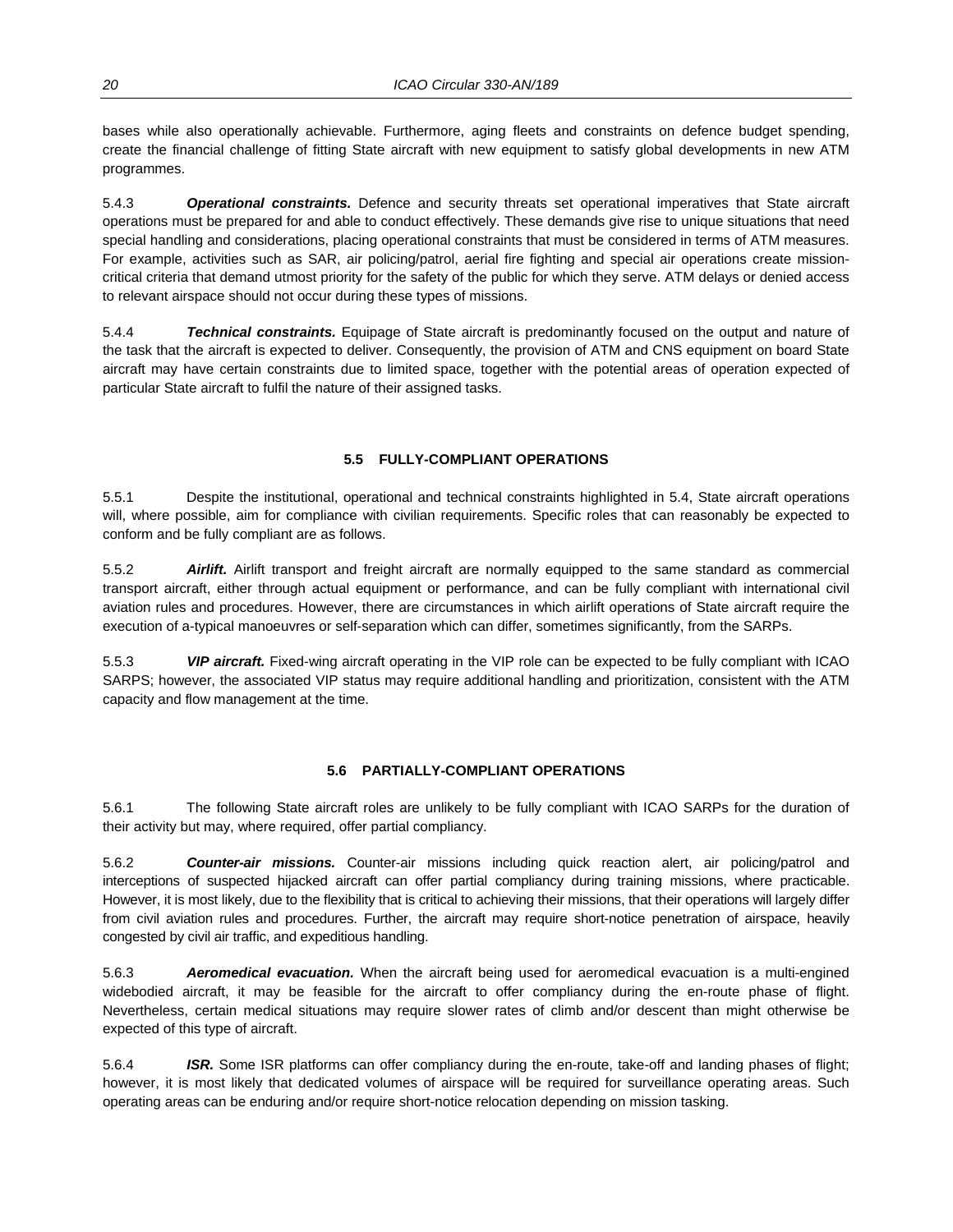5.6.5 *Unmanned aircraft systems.* Whether an unmanned aircraft is State or civil, if it is to be integrated into the civil ATM system, it must be remotely-piloted. Autonomous unmanned aircraft will not, in the foreseeable future, be integrated; however they may be accommodated in segregated airspace or by using special ATC provisions in nonsegregated airspace. The provision of ATS should be one and the same whether the aircraft is State or civil or is piloted from on board or remotely. The introduction of UAS must not increase the risk to other aircraft or third parties and should not prevent or restrict access to airspace. ATM procedures for handling UAS should mirror those for manned aircraft whenever possible. There will be some instances where the remote pilot cannot respond in the same manner as an onboard pilot (e.g. to follow the blue C172, report flight conditions, meteorological reports). ATM procedures will need to take account of these differences. The *Unmanned Aircraft Systems (UAS)* circular (Cir 328) contains expanded information on each of the topics above. ICAO is in the early stages of developing the international regulatory framework for UAS that will facilitate their integration into non-segregated airspace. However, it will be many years before a comprehensive set of SARPs, procedures and guidance material will be completed.

5.6.6 *SAR.* SAR flights, whether civil or military, must be given high priority and handled as expeditiously as possible. Although SAR activities are normally performed at lower altitudes, aircraft are sometimes used at medium altitudes as airborne relay units or as an on-scene SAR coordinator/commander. Larger multi-engined fixed-wing aircraft may offer partial compliancy as long as their contribution to the actual SAR mission remains uncompromised.

5.6.7 *Large-scale exercises.* Large-scale exercises predominantly require access to large volumes of airspace and, if carried out within controlled airspace, considerable ATC capacity en route. Such exercises require appropriate planning and coordination, which enable timely reservation and promulgation of suitable airspace for the activity. Largescale exercises often require segregation of large segments of airspace, and for this reason all efforts must be made to closely monitor airspace usage in order to release segregated airspace for public use as quickly as feasible.

5.6.8 *Police/customs.* State aircraft operations involving police forces and customs services will generally be conducted at lower altitudes but medium-level surveillance, both by manned and unmanned air vehicles. These operations may be achievable with partial compliancy on a case-by-case basis. Nevertheless, short-notice access to controlled airspace and expeditious handling may be required.

 $\overline{\phantom{a}}$  , and the set of the set of the set of the set of the set of the set of the set of the set of the set of the set of the set of the set of the set of the set of the set of the set of the set of the set of the s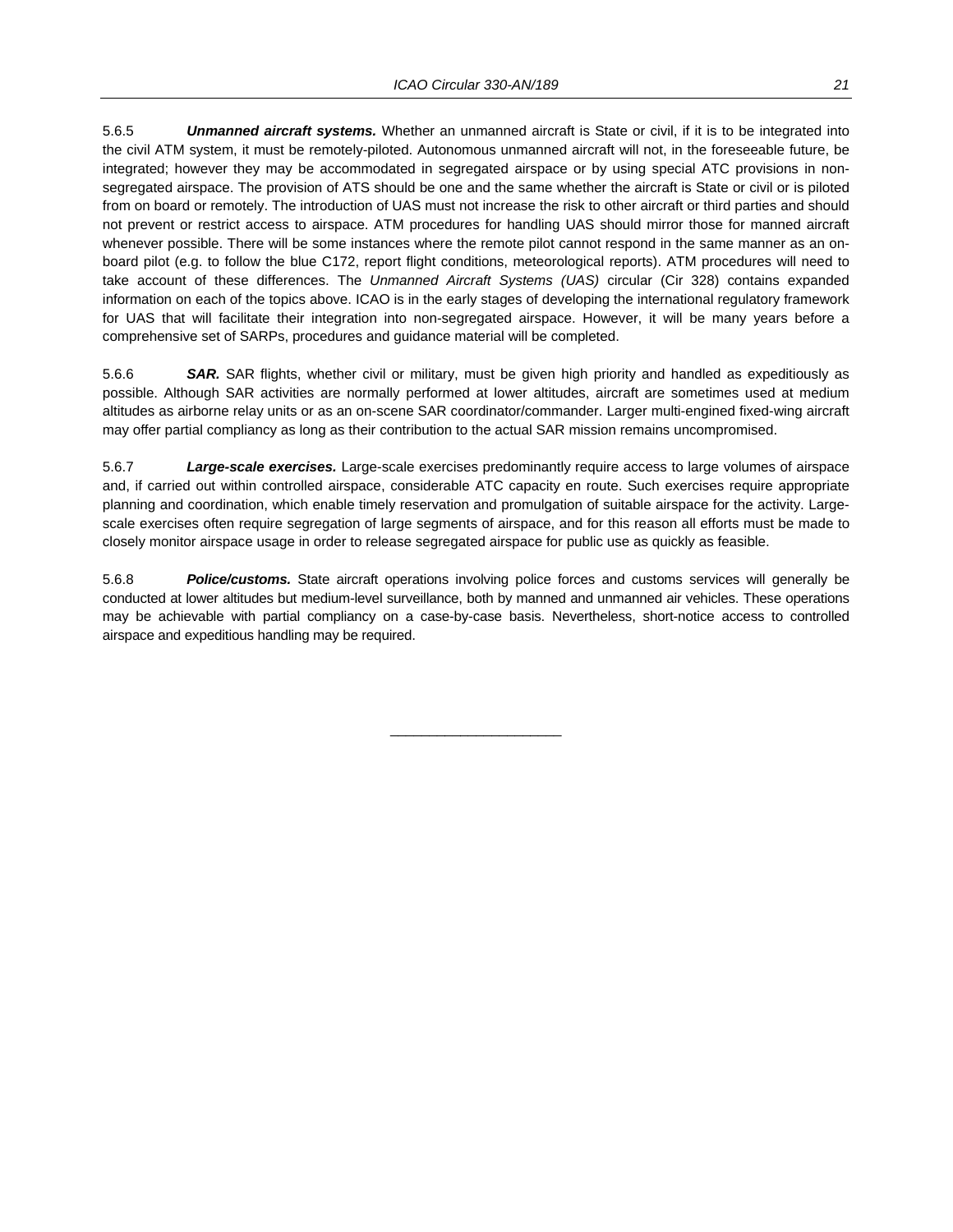## **Chapter 6**

## **CIVIL/MILITARY COLLABORATION — A NEW GLOBAL CHALLENGE**

6.1 Historically, State agreements between military aviation units and ANSP have focused on the needs of State defence, security and emergency procedures as well as military readiness and response requirements. There is now a clearly defined need to establish procedures that support the efficient integration of military and civil aviation in day-to-day operations.

6.2 Collaboration begins with good communication. ATM stakeholders should meet regularly to better understand the needs, desires, constraints and challenges that each operator and service provider faces in operating within State airspace. Good communication and mutual understanding enable building collaboration upon a solid foundation. Good civil/military communication and collaboration are the key to success for ATM around the world.

6.3 ATM stakeholders should approach and decide on each change-process on a collaborative basis. Optimized decision-making is the result when the interests of all ATM stakeholders are represented and the impact of the required changes is weighed and balanced against the needs and issues of military, civil and State aviation.

6.4 Aviation operations of all types contribute significantly to the economy of a State, and, as such, their growth needs to be protected and encouraged. In this regard, each State will benefit from a strong commitment to civil/military collaboration. Collaboration on the design and management of State airspace, technical requirements, and data and information collection and dissemination will allow civil aviation to flourish and military aviation to perform their required missions. Further, aviation is a global business with an economic impact that crosses State borders. Strong State commitments to civil/military collaboration will be conducive to international harmonized approaches to aviation and the building of national and international agreements that benefit State and international civil aviation stakeholders alike.

6.5 This circular provides several examples of successful State civil/military collaboration resulting in benefits to airspace management and ATM system operations. These examples demonstrate that collaboration:

- a) attains higher levels of safety;
- b) increases airspace capacity;
- c) enhances national security; and
- d) increases operational efficiencies through:
	- 1) interoperability of civil and military aircraft;
	- 2) reduction in distances flown;
	- 3) establishment of optimal flight profiles; and
	- 4) reduction in fuel consumption and carbon emissions.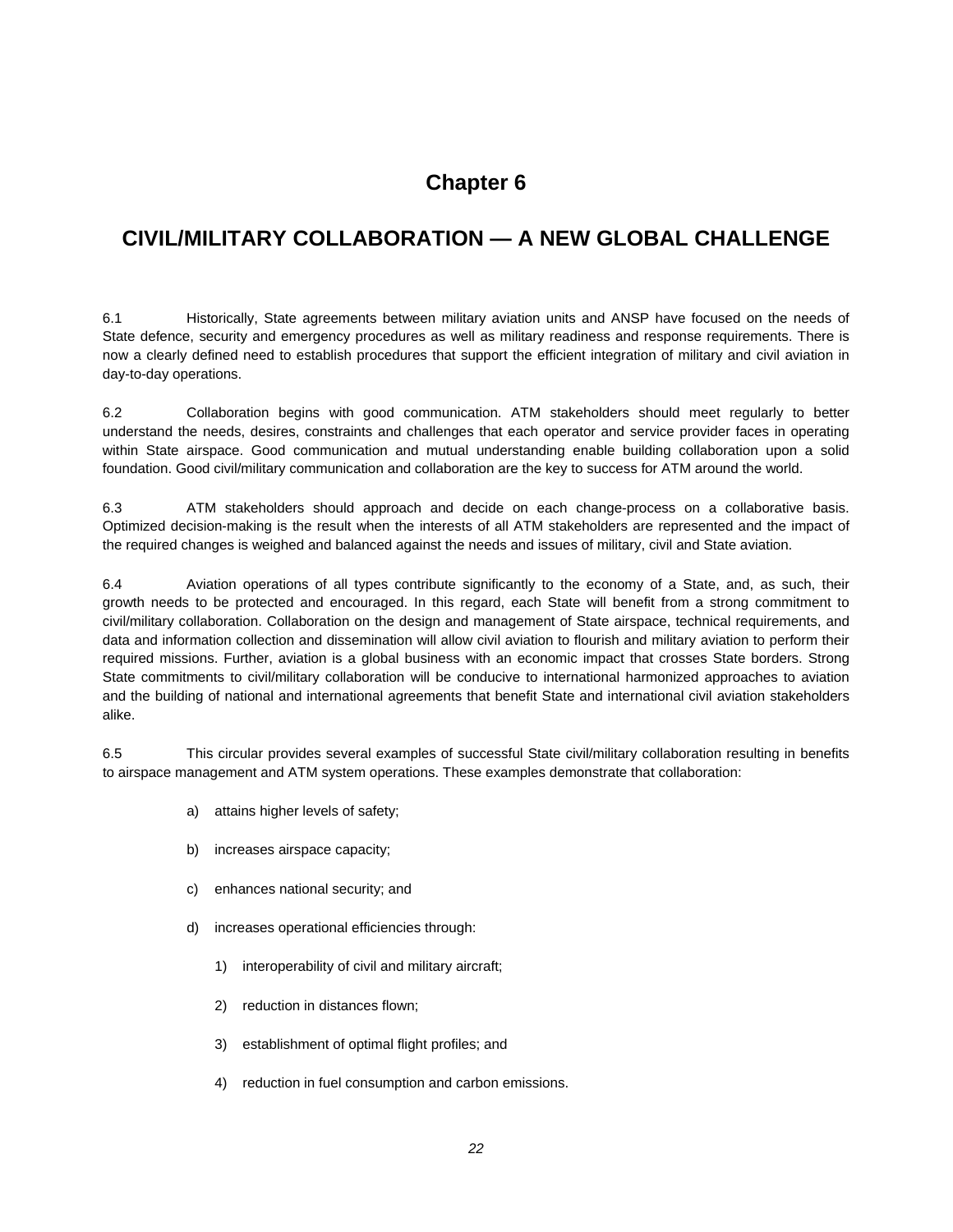6.6 Not only does collaboration have a positive impact on day-to-day airspace management but it also allows for improved planning and execution of future technical and operational concepts. Collaborative assessments of costs and benefits will allow States to meet the future demands of civil and military aviation with much greater certainty. As a result of collaboration, States will likely be encouraged to consider common requirements for technology, capabilities, performance and procedures to meet future ATM demands.

6.7 This guidance should be considered as the first attempt to show a path forward. It not only indicates the strategic direction of ICAO, but also attests to the readiness of numerous global and regional partners in the aviation industry, military entities, ATM, and aviation service provision to engage in a mutually rewarding collaborative effort.

 $\overline{\phantom{a}}$  , and the set of the set of the set of the set of the set of the set of the set of the set of the set of the set of the set of the set of the set of the set of the set of the set of the set of the set of the s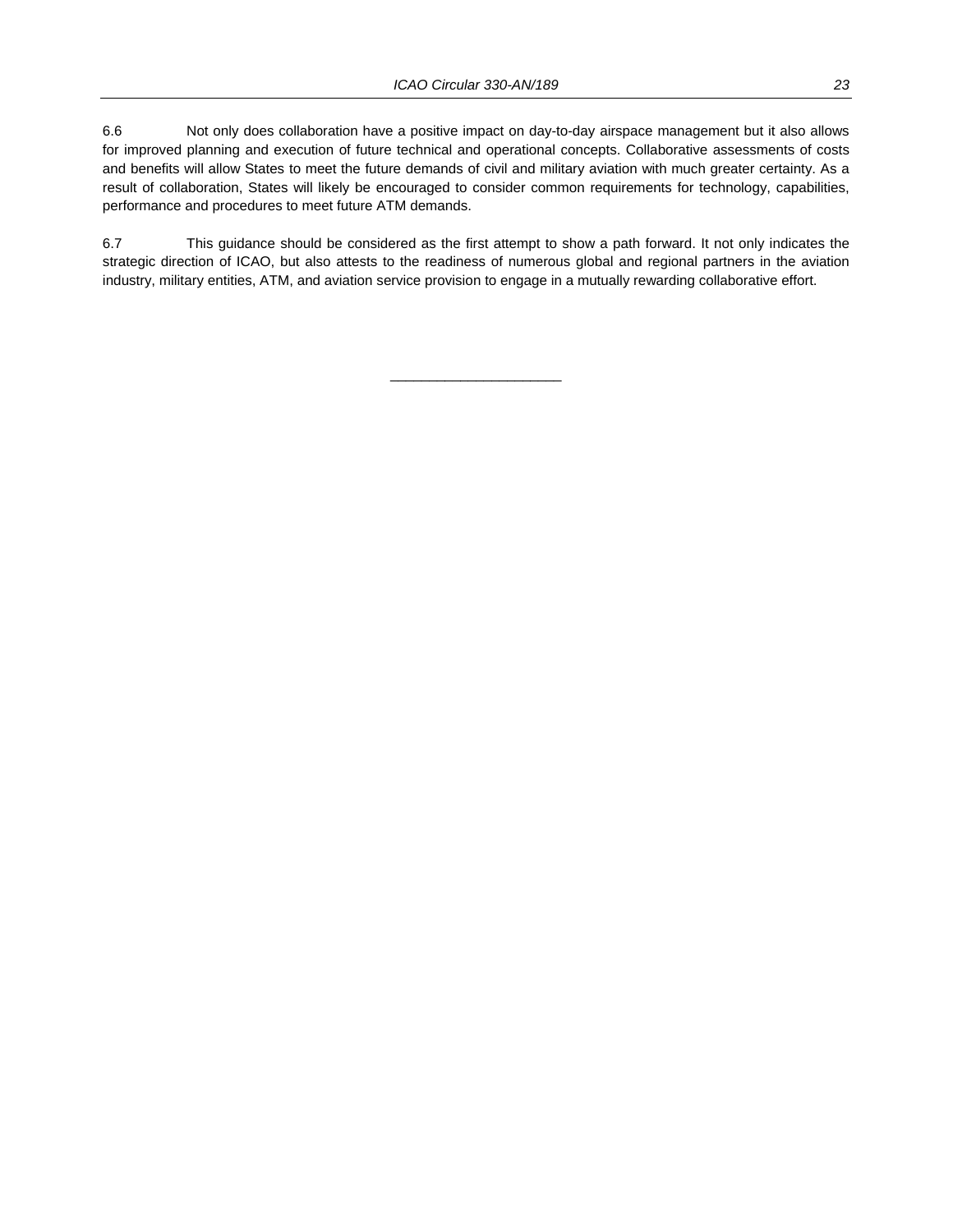## **Appendix A**

## **CIVIL/MILITARY COOPERATION IN THE UNITED STATES**

#### **Part I — General description of United States national airspace system**

 Legislative framework Civil and military Organizations involved in air traffic management Civil/military management and procedures

#### **Part II — Flexible use of airspace in the United States**

 FUA concept of the United States Special use of airspace (United States) Military SUA Special use airspace management system

Attachment to Appendix A — Example of joint use restricted area letter of procedure for use of restricted areas.

#### **PART I — GENERAL DESCRIPTION OF UNITED STATES NATIONAL AIRSPACE SYSTEM**

1. The size and complexity of the United States (U.S.) National Airspace System (NAS) necessitated development and implementation of numerous procedures to ensure civil and military cooperation. The following provides a selected and strategic-level overview of U.S. arrangements and activities in the topical areas of interest discussed in the main body of this Guide.

2. Key civil/military cooperative interactions involve strategic activities, tactical operations, and interoperations. Figure A-1 displays some of the components of cooperation.

3. The U.S. developed and maintains a single, integrated system of air navigation services to permit the efficient use of modern aircraft capabilities required for defence, economy and the safety of persons and property. The single air navigation service system:

- a) satisfies the basic requirements of all civil and military air operations (excluding special military needs peculiar to air warfare);
- b) assures safe and reliable operations under all prevalent conditions; and
- c) enables immediate integration with the air defence system of the U.S.

4. The following sections discuss the legislative framework of U.S. air traffic management, civil and military organizations involved in air traffic management, and civil/military management and procedures.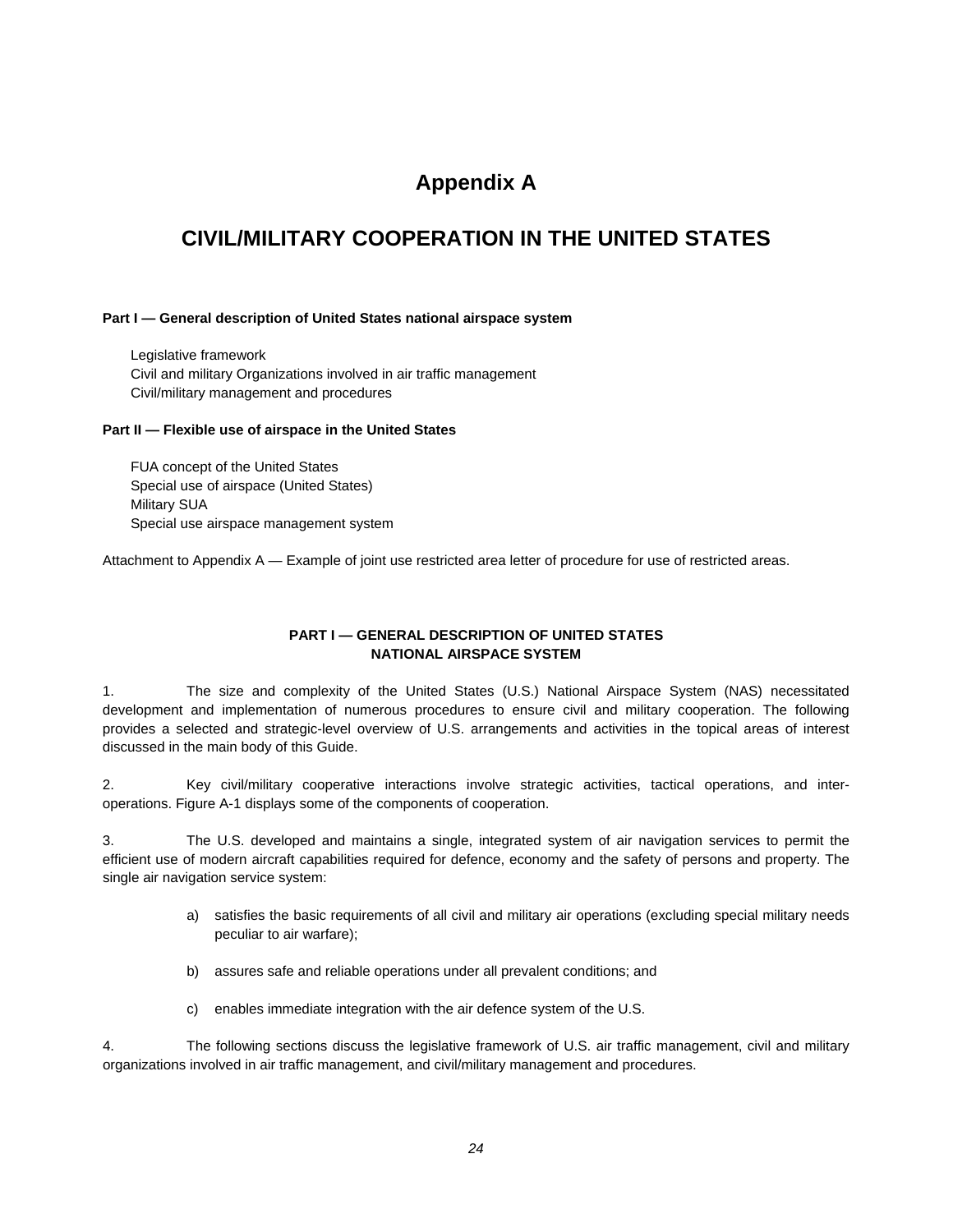

**Figure A-1. Key civil/military cooperation components** 

#### **Legislative framework**

5. The United States created the Federal Aviation Administration, under the Federal Aviation Act of 1958, to provide a centralized focus for aviation in the national airspace. The legislation includes such provisions as one indicating that a military officer may serve as the Deputy Administrator of the FAA. Further, the law obligates the FAA Administrator to, among other things, consider the requirements of national defence, regulate civil and military operations in the airspace, and consult with the Secretary of Defence, to establish areas in the airspace determined necessary in the interest of national defence. A statutory provision explicitly provides for the transfer of a duty, power, activity or facility of the FAA to the military in the event of war. In 1967 the FAA was incorporated into the newly-created U.S. Department of Transportation (DOT) under Title 49, U.S. Code.

6. Other national laws assign specific responsibilities to governmental agencies involved in use of the NAS, but the FAA continues to be the sole authority for airspace management, air traffic regulatory authority, and use of airspace. The Homeland Security Act of 2002, the Aviation and Transportation Security Act of 2001, and the formation of the Department of Homeland Security (DHS) and the Transportation Security Administration (TSA) did not alter the FAA's status. For example, agencies in the DHS, such as the U.S. Coast Guard (USCG), Customs and Border Protection (CBP), the Federal Emergency Management Agency (FEMA) and TSA work closely with and consult and coordinate with the FAA as appropriate, but have no authority to circumvent FAA's operational control.

7. Other laws impact airspace management. For example, the FAA publishes Air Defence Identification Zones (ADIZ), Defence Areas, Special Flight Rules Areas (SFRA), and Temporary Flight Restrictions (TFR) in accordance with the Code of Federal Regulations (CFR) 14 Part 99.7, Special Security Instructions. The FAA and DOD serve as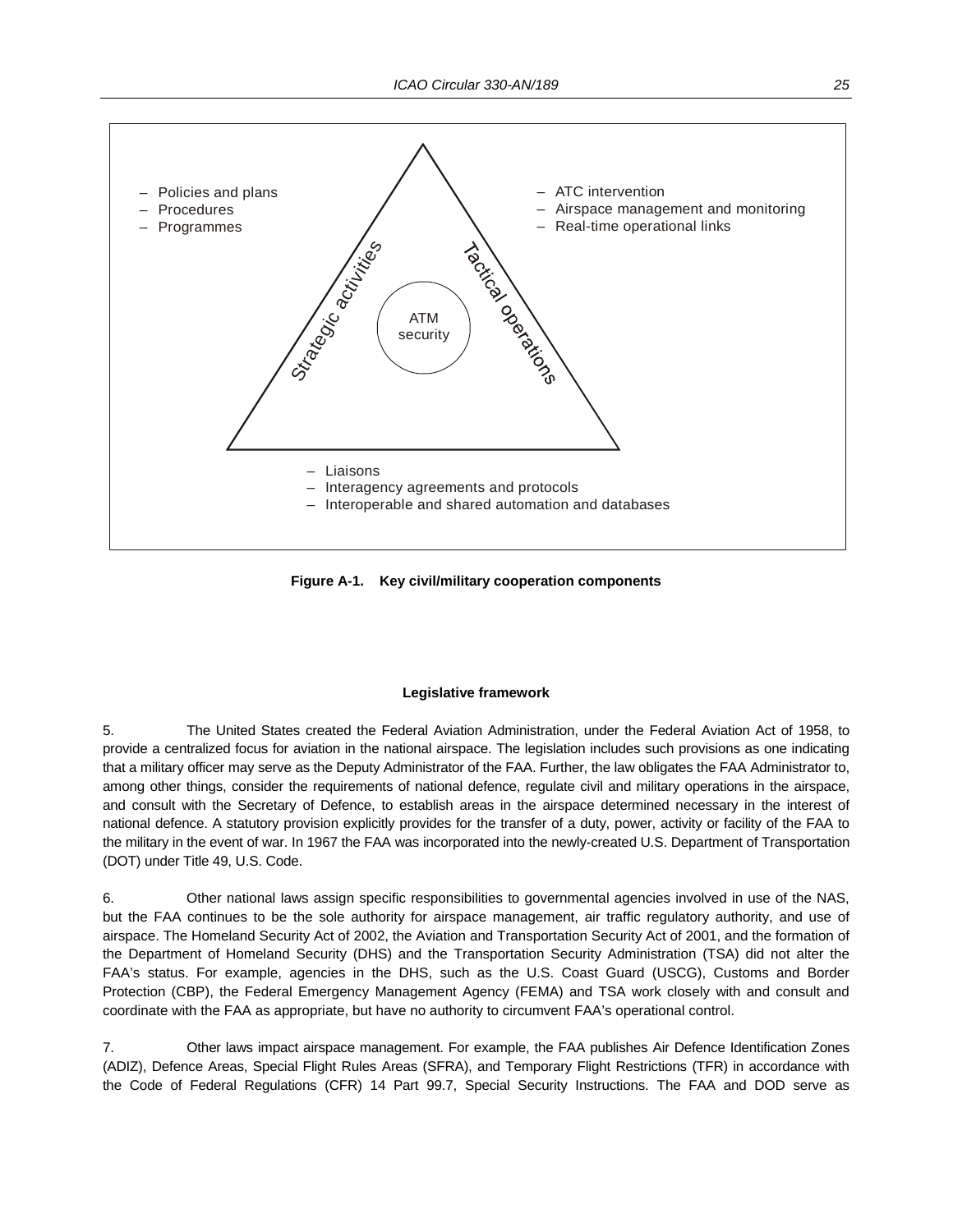cooperating agencies in the airspace proposal process to ensure compliance with the National Environmental Policy Act (Public Law 91-190) on all SUA proposals. Additionally, all SUA proposals must comply with the Administrative Procedure Act (Public Law 79-404), which encourages the general public to comment on such proposals.

- 8. Through these laws and other legislation, the U.S. has established the continuing policy to:
	- a) provide for a single, national, common civil/military system of air navigation and ATC that satisfies the air navigation and ATC requirements of all civil and military air operations, except for special military requirements; and
	- b) provide for an accelerated joint civil/military programme of research and development to bring and keep the system abreast of current and foreseeable future operational requirements.

#### **Civil and military organizations involved in air traffic management (ATM)**

9. The U.S. has established an extensive, complex network for civil/military ATM coordination and cooperation, which facilitates problem resolution at the appropriate level as required. The network operates effectively through the exchange and interaction of personnel. For example, active-duty military representatives are assigned to all three FAA service centres. Further, active-duty military personnel are assigned as military liaisons at FAA Headquarters. Military operations functions are performed at FAA ATC facilities, primarily Air Route Traffic Control Centres (ARTCCs). Similarly, FAA personnel are assigned as air traffic representatives (ATREPs) at selected military facilities, and FAA liaison personnel are assigned to select military Major Command Headquarters. The FAA also allows the United States Air Force (USAF) to assign a tower officer to ATC towers at joint use airports to observe and advise of possible ATC issues.

10. Key actions, activities and organizations involved in this network are highlighted below.

11. The FAA has designated the System Operations Security (AJR-2) Office of the Air Traffic Organization (ATO) as the lead office to ensure effective partnering on ATM security issues with the Department of Homeland Security, Department of Defence and other key agencies involved in aviation security, national defence, homeland security, law enforcement, and emergency operations including disaster response. Key objectives include harmonizing defence and homeland security requirements with the safety and efficiency needs of the NAS. The scope of activities ranges from tactical operations to policy and strategic planning.

12. The FAA shares radar data with the North American Aerospace Defence Command (NORAD). NORAD is the bi-national U.S.-Canadian military organization responsible for the aerospace and maritime defence of the U.S. and Canada, to enable early warning of air threats.

13. The DOD Policy Board on Federal Aviation (PBFA), chaired by the Assistant Secretary of Defence for Networks and Information Integration/Chief Information Officer (NII/DOD CIO) ensures effective partnering with the FAA on policy issues affecting all military services. The Secretary of the Air Force designates an Executive Director of the DOD PBFA who serves as the DOD liaison with the Department of Transportation and FAA on federal aviation and national airspace matters. The Executive Secretary also represents the DOD in dealing with international aviation. In addition, all branches of the armed services have offices or agencies that jointly develop procedures with FAA counterparts. The USAF provides flight crews that operate jointly with FAA flight crews and aircraft to perform flight checks of navigation aids at airports in the U.S. and DOD facilities overseas where they perform air traffic management services. The USAF also provides a liaison at FAA Headquarters to work with FAA Flight Standards on inspection of charter aircraft used to transport military personnel.

14. Within the FAA Command Centre is an Air Traffic Services Cell also known as the "the military cell". The Air Traffic Services Cell was created by the FAA and the Defence Department to coordinate priority aircraft movement during warfare or emergencies as needed.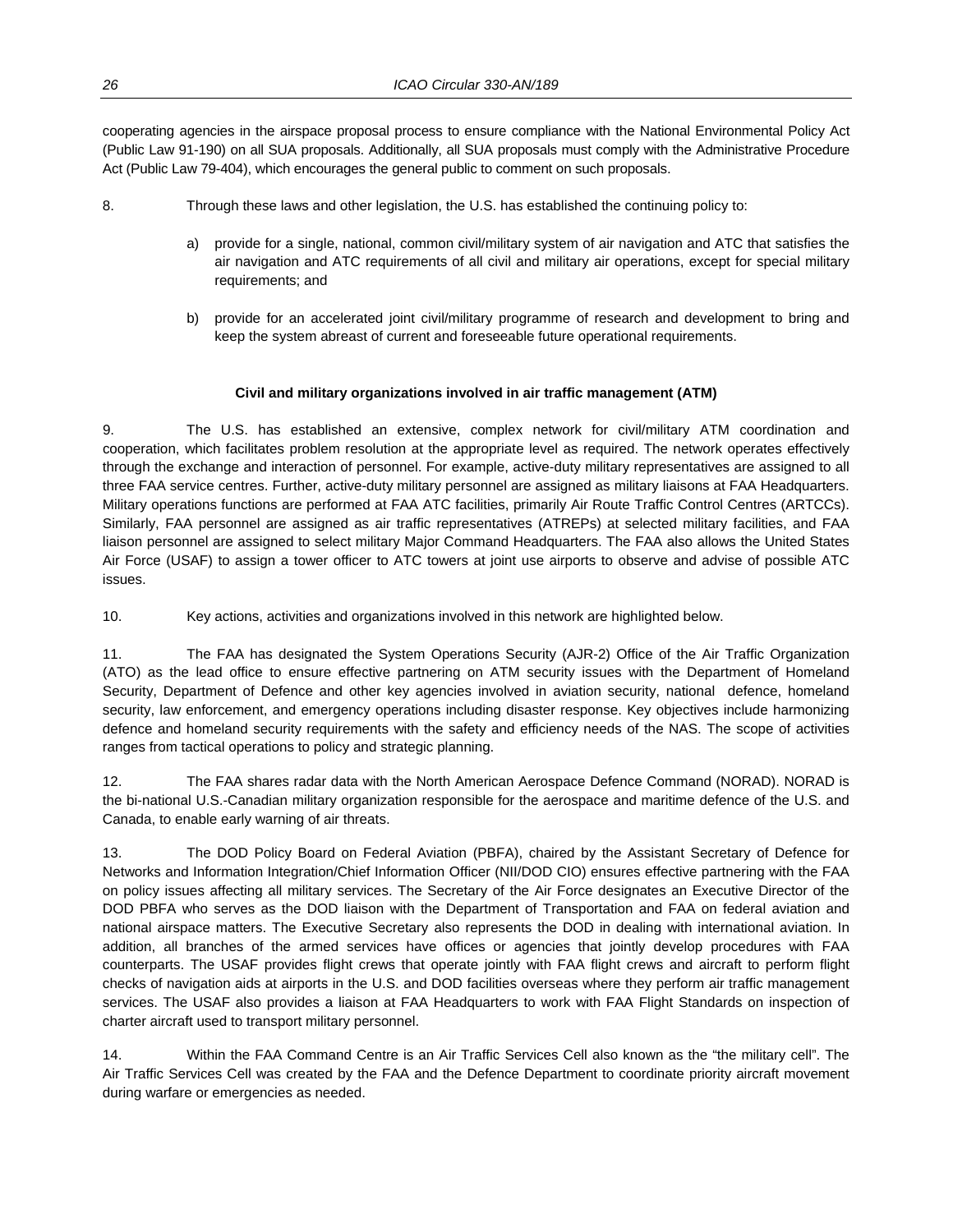15. The Joint Planning and Development Office (JPDO) serves as the central organization that coordinates the specialized efforts of the DOT, DOD, DHS, Department of Commerce, National Aeronautics and Space Administration (NASA), and the White House Office of Science and Technology Policy. The JPDO manages the multi-agency, public/ private partnership for the development of the Next Generation Air Transportation System (NextGen) that will allow the U.S. to meet increasing national security needs and ensure that travellers benefit from the highest levels of safety.

16. The FAA established and operates the Domestic Events Network (DEN), an interagency teleconferencing system that permits agencies across the U.S. to communicate instantly and immediately take action in response to violations of restricted airspace, aircraft not in communication with ATC, aircraft identified as tracks of interest (TOIs), and other suspicious incidents.

17. FAA Air Traffic Security Coordinators (ATSCs) at the FAA Headquarters, the National Capitol Region Coordination Centre (NCRCC), NORAD Headquarters, and the Continental NORAD Region facilitate rapid coordination and information exchange among the participating civil/military agencies, thereby enhancing the ability of these agencies to fulfil their own air security or defence responsibilities in the prevention, deterrence and, where necessary, interdiction of air threats.

18. The DOD Defence Threat Reduction Agency (DTRA) works directly with the FAA to coordinate priority air traffic operations in support of flights operating in the U.S. under the Open Skies Treaty.

19. The DHS FEMA is the lead agency for activation of Emergency Support Functions (ESFs) during crisis response and management. The FAA staffs the ESF-01 Aviation Desk that, when activated at the FEMA National Response Coordination Centre, supports the ESF-01 transportation functions and represents the FAA at FEMA Headquarters. The ESF-01 Aviation Desk makes sure civil and military aviation and airspace requirements during crisis response and management are integrated into a single coordinated plan for approval and implementation by the FAA Headquarters Crisis Operations Response Desk (CORD).

20. The DHS CBP Air Marine Operations Centre (AMOC) provides the radar surveillance data for the FAA's common oriented air picture across the U.S. and provides communications for the CBP airspace security system in place over Washington, D.C.

21. Other agencies and organizations have responsibilities in ATM coordination and communication with the FAA, especially via the DEN. Some of these are: the DHS Federal Air Marshals Mission Operations Centre (MOC); the United States Secret Service (USSS); the Joint Operations Centre (JOC) and temporary Command Posts (CPs) throughout the U.S.; the Department of Health and Human Services (HHS) Centres for Disease Control (CDC); and the Department of Justice (DOJ) Federal Bureau of Investigation (FBI) Strategic Information and Operations Centre (SIOC).

22. Commercial airlines and aviation special interest groups participate in the network through information sharing strategies such as Notices to Airmen (NOTAM), and liaison personnel working with the FAA at ATC facilities and at FAA Headquarters on various working groups and committees.

#### **Civil/military management and procedures**

23. The primary means of managing operational arrangements and procedures for the U.S. network include the issuance of FAA orders and directives and the use of interagency agreements. The latter includes Memorandums of Understanding (MOU), LOA, Interagency Agreements (IA) and other legal and administrative instruments. These documents are contained in an FAA Order that outlines procedures dealing with military operations, law enforcement initiatives, and any special procedures that are outside of normal air traffic control.

24. Numerous MOUs are in effect to outline cooperation/coordination between FAA and military commands and to accommodate specific military operational procedures. In addition, the FAA issues waivers or exemptions to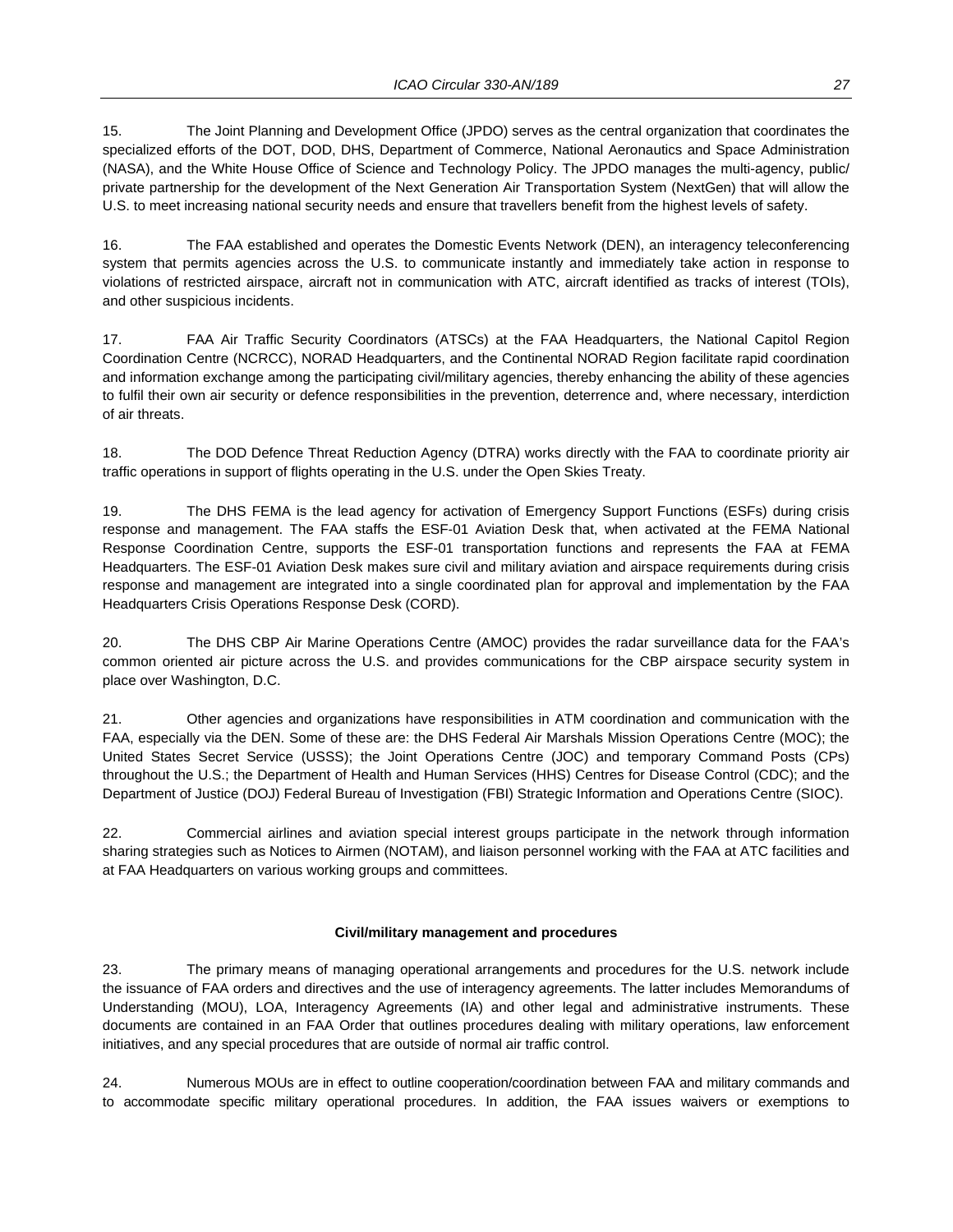accommodate unique military mission requirements that cannot be conducted under normal procedures. Among the agreements on operational arrangements and procedures that the FAA has entered into with the military and other agencies those outlined below.

25. Authorization for the FAA Administrator to provide the necessary facilities and personnel for the regulation and protection of air traffic. (There are three separate agreements in effect between the FAA and the Army, Air Force, and Navy, respectively, relating to the operation of ATC facilities on military installations.)

26. Provision of a mutually agreed upon arrangement on the responsibilities and working relationship of the FAA, NORAD, and Pacific Air Forces (PACAF) to ensure accomplishment of the air defence mission.

27. Implementation of Emergency Security Control of Air Traffic (ESCAT), providing for joint action to be taken by appropriate elements of the DOD, the DOT, and the DHS in the interest of national security to control air traffic under emergency conditions. ESCAT procedures published in U.S. Federal Regulations, 32 CFR, Part 245 affect both general and commercial aviation.

28. Establishment of agreements with various military branches to provide FAA liaison support and procedures to support the NASA space missions.

#### **PART II — FLEXIBLE USE OF AIRSPACE IN THE UNITED STATES**

1. The U.S. Special Use Airspace (SUA) programme, which is more commonly recognized by ICAO as FUA (see paragraphs 8 to 13) establishes, charts, and manages airspace required by federal (military, NASA, etc.) and state government agencies for specific aviation, security or user requirements. SUA policies limit the numbers and times SUA areas are used to the minimum required. Restricted, prohibited and warning areas are established over sovereign territory, coastal and offshore areas. Warning areas are established offshore in international airspace where no regulatory restriction can be imposed on flights within that airspace. Instrument flight rules (IFR) clearances may be issued by ATC for flight through warning areas, only when operations are not taking place.

2. The policy of the Department of Defence (DOD) is to ensure that the military services have sufficient airspace to meet military, training, and test and evaluation requirements for peacetime, contingency and wartime operations. Airspace designated for military purposes, when not required by the DOD, is made available to the FAA for civil use. DOD cooperates with the FAA for the effective and efficient management of the NAS and SUA.

3. Through such cooperation, the United States has developed Joint Use Areas. These areas are established by the military and can be released to the FAA when they are no longer in use. The areas are identified as having both a controlling and using agency. The FAA (controlling agency) and the military (using agency) will execute a Letter of Agreement (LOA) and a Letter of Procedure (LOP) to assign the FAA controlling facility and define the conditions under which non-participating civil and military traffic may be authorized to operate within the area (Attachment to Appendix A refers). Through the Joint Use concept, the using agency, which schedules the SUA, will release the SUA to the FAA during periods when it is not required for its intended military use. This permits greater flexibility in managing traffic within the NAS.

4. Historically, offshore airspace is regarded as optimal for conducting hazardous air activity due to its natural separation from both people and property and from other air activity. As a result, much of the offshore airspace around the U.S. has been designated as SUA. Corridors to accommodate oceanic route access to U.S. airspace are provided on a full or part-time basis. In addition, activities not considered inherently hazardous to nonparticipation users are contained in other airspace areas through the use of procedural segregation.

5. Further, the FAA has established Special Activity Airspace (SAA) to provide additional flexibility. SAA includes SUA and other types of airspace, such as temporary flight restrictions, ATC Assigned Airspace (ATCAA), altitude reservations, aerial refuelling tracks and anchors, and military training routes to name a few examples.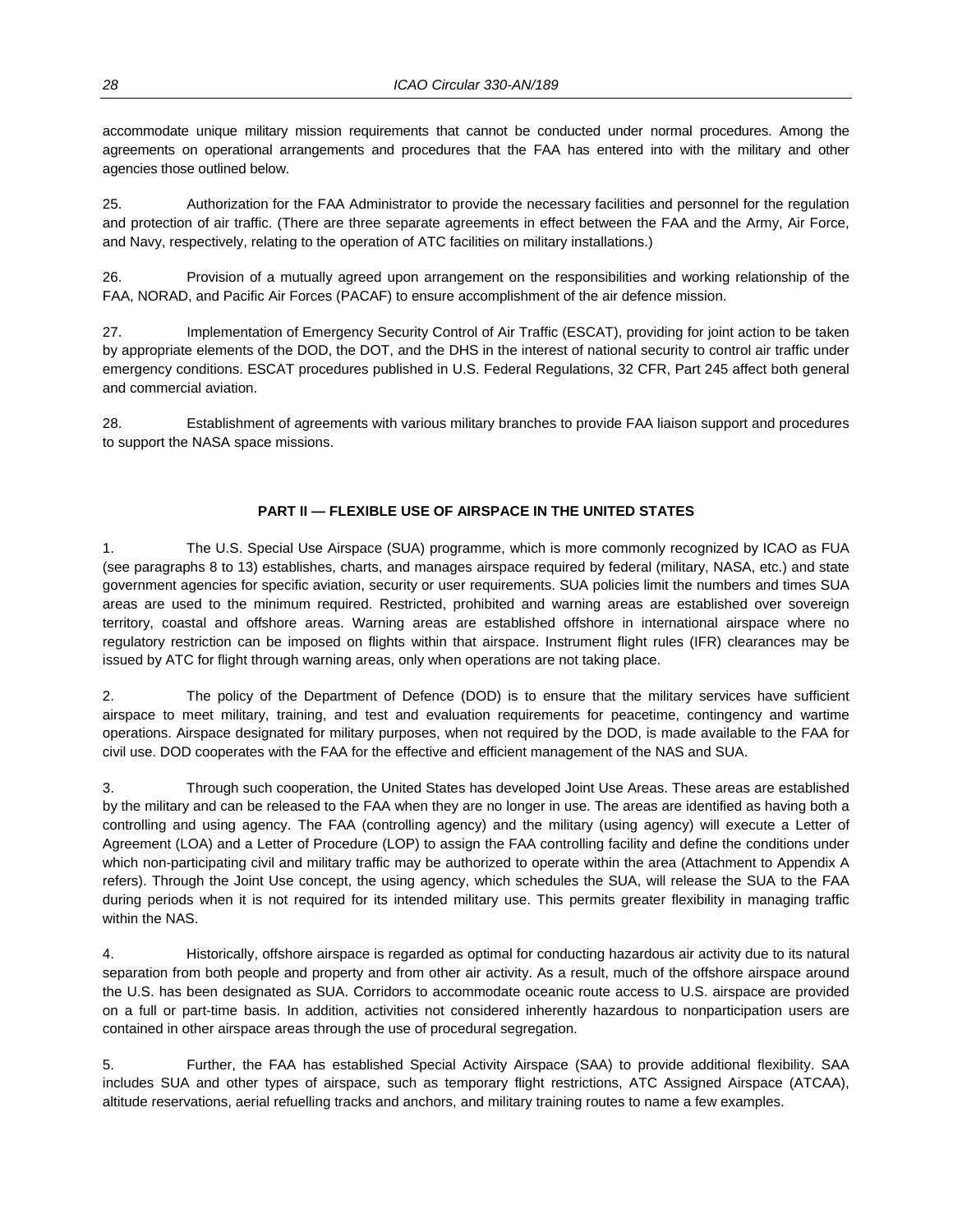6. The FAA is the authority for SUA management. The agency has established LOAs on SUA activation and release to military units. The FAA also has developed the Special Airspace Management System (SAMS) and Military Airspace Data Entry (MADE) tools to ensure that the real-time usage of SUA is posted, allowing the civil aviation community to optimize flight plan parameters involving fuel and flying time. In times of crisis, other U.S. agencies work through the FAA to restrict use of airspace to ensure safety and national security.

7. All SUA is designated and codified through the Federal Rulemaking process. Through the Rulemaking process, the U.S. government seeks public opinion on the proposal from the aviation industry and the general public before proceeding further. It is a consultation process and all comments/submissions are evaluated and assessed with a view to incorporating any necessary changes prior to formal promulgation as law. The Notice of Proposed Rule Making (NPRM) process is a notification and consultation procedure. All submissions will be evaluated and assessed with a view to incorporating any necessary changes prior to formal promulgation as law. Air Traffic Control Assigned Airspace (ATCAA) is established by LOAs to specify coordination requirements for their use. The following sections provide more details on the U.S. SUA programme.

#### **The FUA concept of the U.S.**

8. The United States based on its geographic area and political structure has formally incorporated flexible use airspace for over 50 years. To accommodate military air traffic in the NAS, the military requirements are divided into two categories: 1) operations that could be hazardous to nonparticipation aircraft or activities on the ground; and 2) those that are not. Inherently hazardous operations are conducted in segregated airspace termed special use airspace (SUA); the term SUA and its applications are more commonly recognized by ICAO as flexible use of airspace (FUA). In addition, the U.S. utilizes the terms warning, prohibited and restricted areas, in lieu of the more common ICAO terms of danger, prohibited and restricted areas to indicate the type of activity contained in selected areas.

9. In the United States flexible airspace has been incorporated and continually refined into the National Airspace System (NAS) for over 50 years. The Federal Aviation Administration (FAA) is an agency of the U.S. DOT with authority to regulate and oversee all aspects of civil aviation. The Federal Aviation Act of 1958 created the organization under the name "Federal Aviation Agency" and adopted the current name in 1967 when it became a part of the DOT.

- 10. The FAA's major roles include regulating civil aviation to promote safety:
	- a) encouraging and developing civil aeronautics, including new aviation technology;
	- b) issuing, suspending or revoking pilot certificates;
	- c) researching and developing the National Airspace System and civil aeronautics;
	- d) developing and carrying out programmes to control aircraft noise and other environmental effects of civil aviation;
	- e) regulating U.S. commercial space transportation; and
	- f) developing and operating a system of air traffic control and navigation for both civil and military aircraft.

11. It is in this last major role where the concept of flexible use of airspace is incorporated.

12. Airspace is defined as the space that lies above a nation and comes under its jurisdiction. Although it is generally viewed as being unlimited, airspace is a finite resource that can be defined vertically and horizontally, as well as temporally, when describing its use for aviation purposes. Under Public Law 85 725, the FAA is charged with the safe and efficient use of the nation's airspace and has therefore established certain criteria and limits for its use. In order to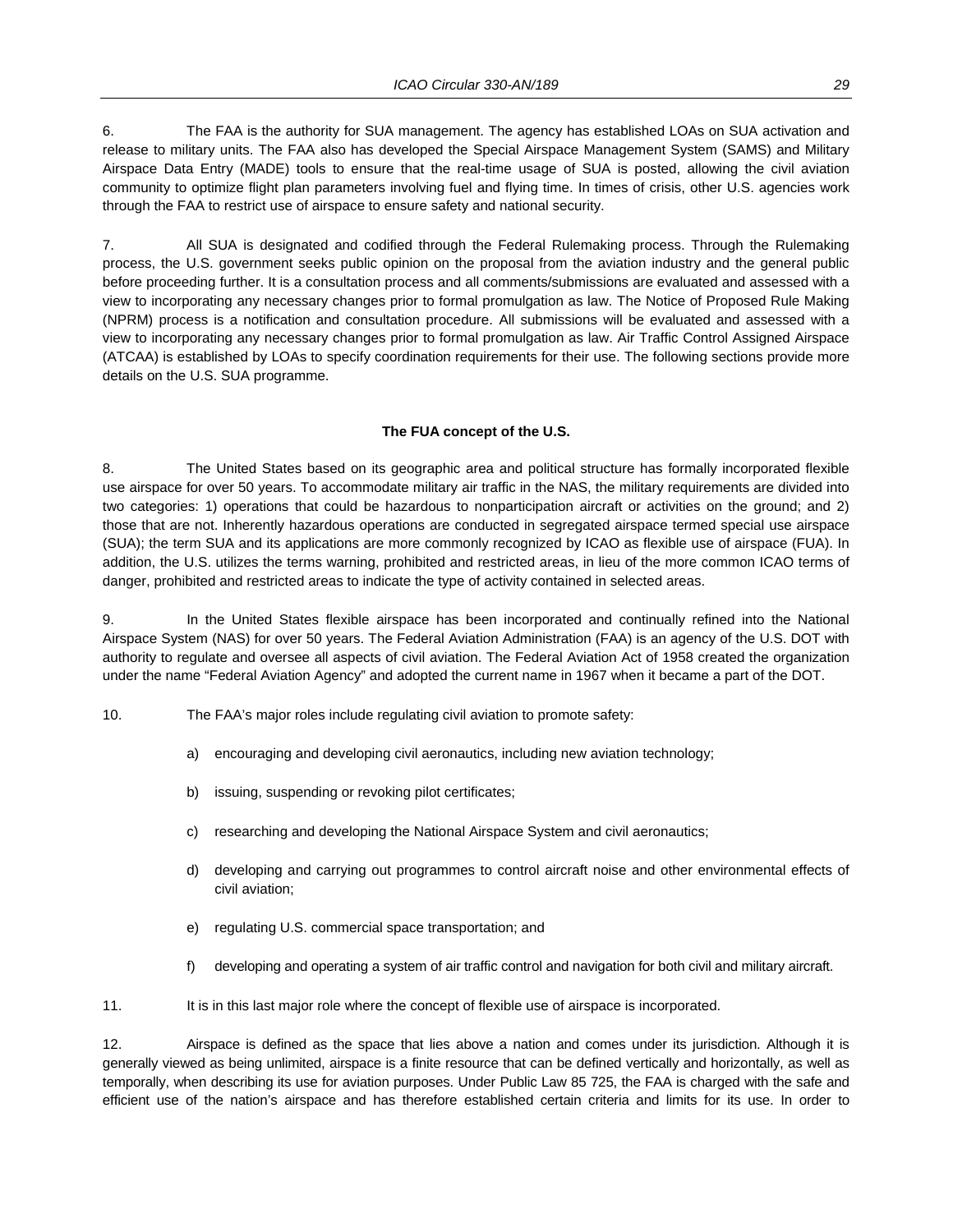accomplish its task, the FAA developed the NAS. The NAS is a common network of U.S. airspace; air navigation facilities, equipment and services, airports or landing areas; aeronautical charts, information and services; and rules, regulations and procedures, technical information and manpower and material.

13. Within the United States, the FAA classifies airspace as either controlled or uncontrolled. Controlled airspace is an airspace within which ATC service is provided to IFR flights and visual flight rules (VFR) flights in accordance with a specific airspace classification (Class A, B, C, D or E). Within controlled airspace, all aircraft operators are subject to certain pilot qualifications, operating rules, and equipment requirements. Uncontrolled airspace (Class G) is an airspace that is not classified by the FAA.

#### **Special use of airspace (U.S.)**

14. Since all airspace is available for use by civil or State aircraft the recommendations of the ICAO *Procedures for Air Navigation Services — Air Traffic Management* (PANS-ATM, Doc 4444), paragraphs 3.1.5, 3.1.5.1, and 3.1.5.2 are applied. Instead of airspace being identified for civil use, airspace that is needed for the protection of people and property or for special training, testing or operations is identified and made available for that purpose. In these cases civil aircraft are instructed not to enter the airspace or are informed of the hazards and advised to use extreme caution if they choose to enter the area.

15. SUA consists of airspace wherein activities must be confined because of their nature or wherein limitations are imposed upon aircraft operations that are not a part of those activities, or both. Special use airspace is depicted on aeronautical charts, except for controlled firing areas where firing ceases when aircraft approach.

16. United States law as stated in U.S. Code Title 49, Subtitle VII, Part A Subpart 1, Chapter 401, Sec. 40103 (3) (A) makes provision for the establishment of areas in the airspace the FAA Administrator (in consultation with the Secretary of Defence) decides are necessary in the interest of national defence. These areas are now called SUA areas. There are many types of SUA areas which will only be briefly covered here.

17. CFR Title 14 Part 73 establishes prohibited and restricted SUA areas. This means that the establishment of these two types of SUAs is subject to a process where the citizens are able to make comments and recommendations as to the placement of these two types of SUAs. All other SUAs, which are not as restrictive, are non-regulatory. All SUAs are published and revised yearly in FAA Order 7400.8R, which provides the public with the information recommended in ICAO Doc 4444. In addition Internet-based graphical information is also available.

18. Other than the special use airspace identified below, all airspace within Alternative A is Class A, Class C, Class D or Class E controlled airspace, within which some or all aircraft may be subject to ATC. Within Class E airspace, separation service is provided for IFR aircraft only, and to the extent practical, traffic advisories are provided for aircraft operating under VFR. The Class E airspace has a floor of 1 200 feet or greater above the surface, except for the areas around the numerous airports within Alternative A, where the Class E airspace has a floor of 700 feet above the surface. There is no Class B airspace within Alternative A. All airspace above FL 600 is uncontrolled (Class E) airspace.

#### 19. SUAs fall within these general categories:

- a) prohibited areas no overflight of a surface area due to national security or environmental protection. No operations without using agency permission;
- b) restricted areas established where ongoing or intermittent activities create unusual/invisible hazards to aircraft, such as artillery firing, aerial gunnery, practice bomb dropping and guided missile testing that have been designated as restricted for use by DOD, NASA and other government agencies;
- c) military operations area (MOA) designated for military training activities including acrobatic and abrupt flight manoeuvres;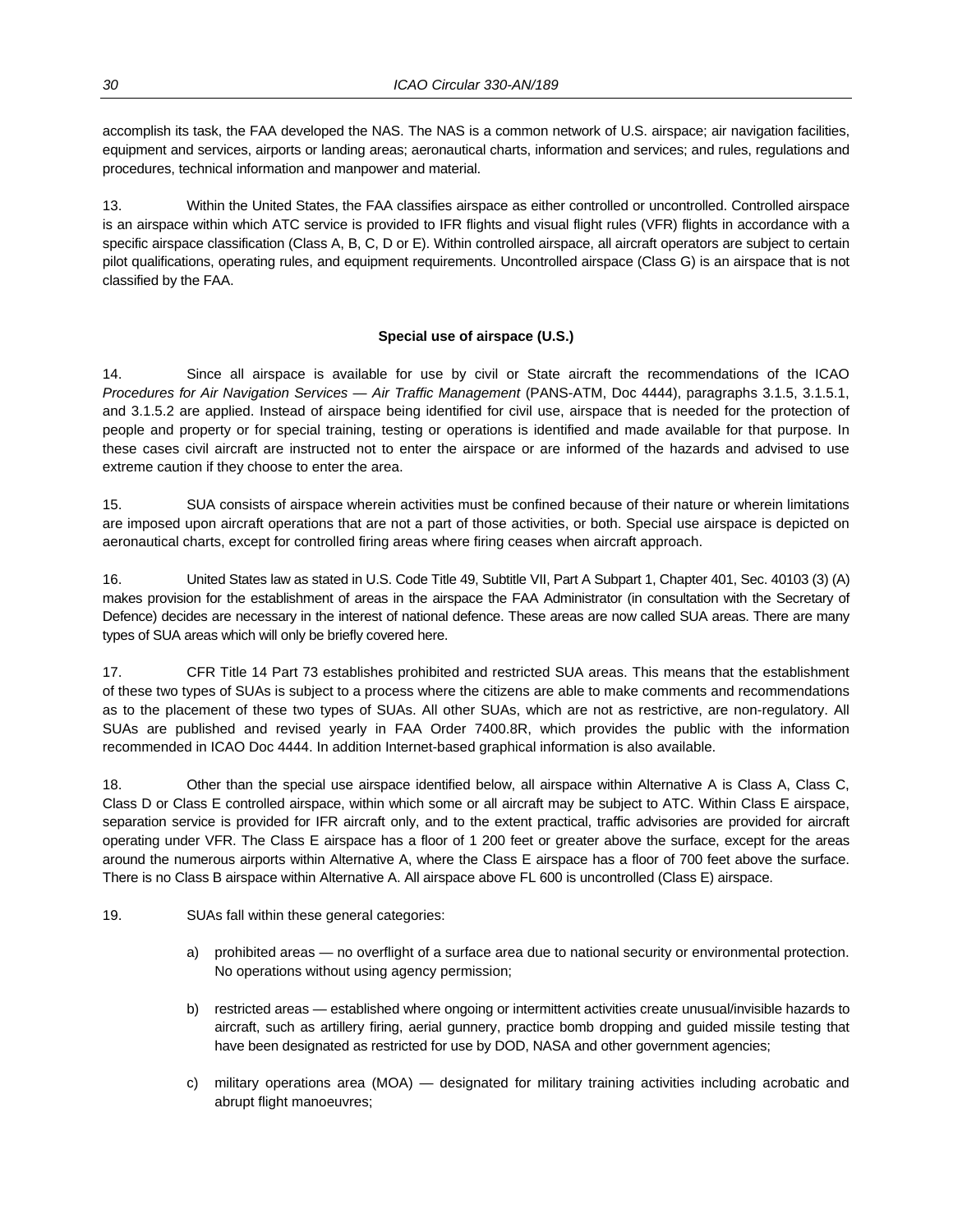- d) alert areas contain a high volume of pilot training or an unusual type of aerial activity that could present a hazard to other aircraft;
- e) warning areas contain the same kind of hazardous flight activity as restricted areas and MOAs, but have a different title since they are located offshore over domestic and international waters; and
- f) controlled firing areas (CFAs) differ from others due to suspension of activities when aircraft approach the area.
- 20. SUA general operations policy is as follows:
	- a) prohibited areas no operations without using agency permission;
	- b) restricted areas penetration without using or controlling agency authorization may be extremely hazardous. When not active, ATC will allow penetration;
	- c) MOA when active, IFR flights are separated from MOAs, VFR should contact the responsible Flight Service Station (FSS) and controlling agency and use extreme caution;
	- d) alert areas may contain a high volume of pilot training or an unusual type of aerial activity that could present a hazard to other aircraft;
	- e) warning areas same as restricted areas; and
	- f) controlled areas no special rules to civil traffic due to suspension of activities when aircraft approach the area.

21. Although not being defined as SUA, other types of airspace management terms/techniques are available to protect people and property. The most recognizable example is temporary flight restrictions (TFRs) — established to protect people or property from a temporary hazard when the presence of low-flying aircraft would magnify, alter, spread or compound the hazard.

22. When an operational unit within one of the four military departments/services (Army, Navy, Marine Corps or Air Force) of the DOD has a mission need which will require the establishment of an SUA area or a modification to an existing SUA area it will use the following general criteria to determine what is required.

#### **Military SUA**

- 23. Military SUA establishment requirements are:
	- a) volume enough airspace to accomplish training/testing objectives;
	- b) proximity distance to operating airfields or installations;
	- c) time available when required; and
	- d) attributes physical characteristics (includes environmental and safety concerns).

24. The FAA has organizational subdivisions called "service areas" (Western, Central, Eastern) covering the U.S. In each of the service areas, a small cadre of military officers are assigned who liaise with the FAA on issues impacting the NAS. When an operational unit requires a new or modified airspace proposal, the unit's airspace manager will coordinate the proposal with the service area military representative. The unit's airspace manager will send detailed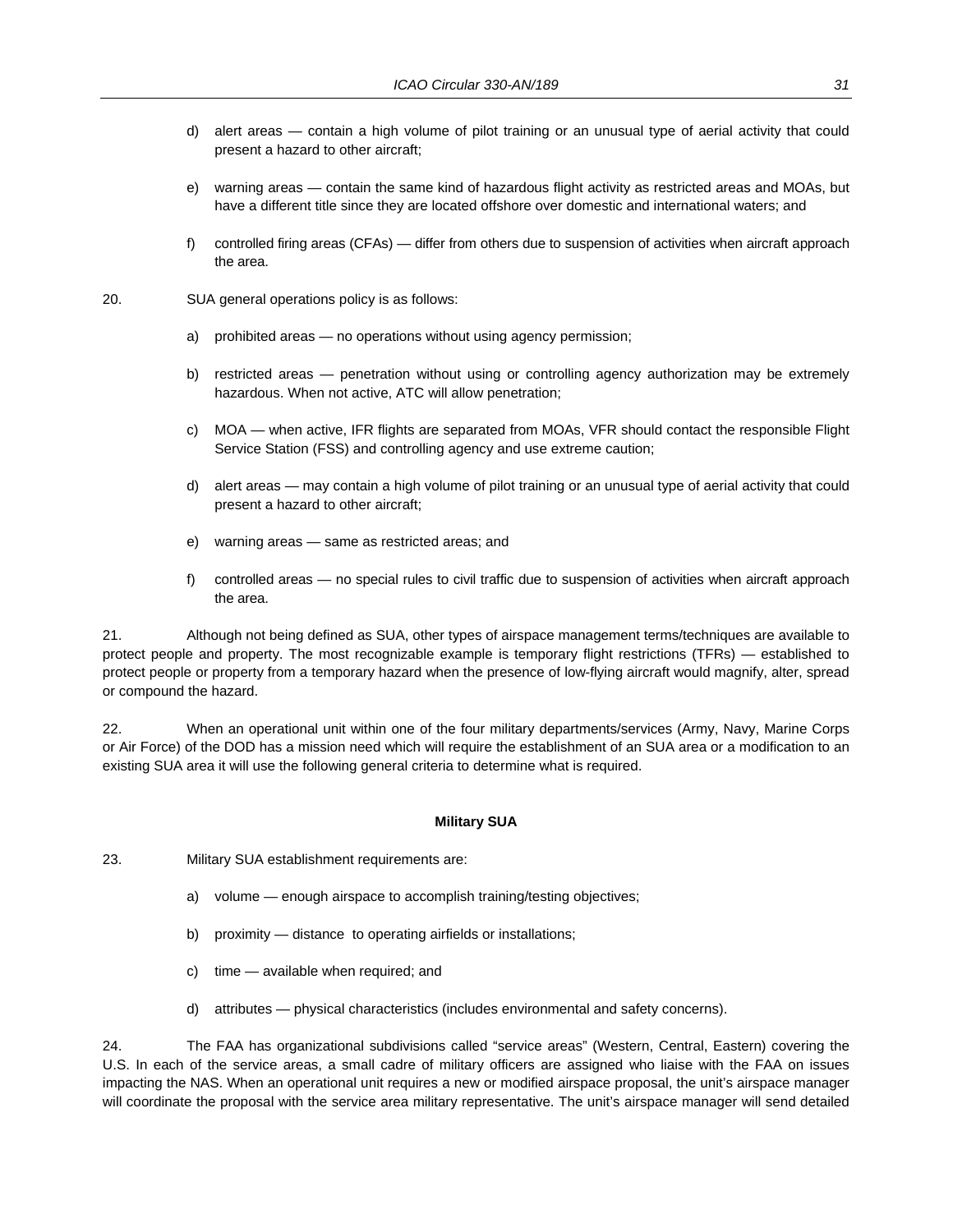descriptions and maps depicting the new or modified proposal to his/her liaison officer. The liaison officer will work the proposal (case by case) with the service area's air traffic operations staff. All aspects of safety and environmental protection are incorporated into the process, which is described in FAA Order JO 7400.2 as amended and further detailed in applicable Military Department procedures. The FAA has the responsibility for airspace analysis and to write the notice of proposed rule-making, if required, for public comment on the proposal. If the proposal is approved, it will appear as a NOTAM until FAA Order 7400.8R is updated. The reverse is true when the FAA service area's air traffic staff proposes to delete or modify SUA area(s). The FAA would work with the military liaison officer who would then contact the appropriate military operational unit's airspace manager and discuss the FAA request.

#### **Special Use Airspace Management System (SAMS)**

25. U.S. Public Law (PL) 100-223 required the "Dynamic Special Use Airspace Management Programme". The law stated, "Operational procedures will be developed for real-time and dynamic coordination between the FAA and DOD so that DOD SUA requests can be accommodated rapidly with minimum disruptions of civil aviation operations". In 1988, Congress and the General Accounting Office (GAO) recommended the FAA more effectively manage SUA to ensure its efficient and appropriate use. The GAO recommended the FAA improve standards for measuring the effectiveness of SUA utilization. Congress envisioned a Dynamic Special Use Airspace Management Programme for a joint coordination effort between the FAA and DOD that would develop procedures and establish automation requirements for increasing flexibility in the allocation and use of SUA by civil and military users. To comply with the legislative guidance, SAMS was developed as an "open systems" architecture and is capable of interfacing with other systems such as the Enhanced Traffic Management System (ETMA) to collect and disseminate data as required. FAA Order 7450.1 establishes SAMS' operation and maintenance policy.

— — — — — — — — — —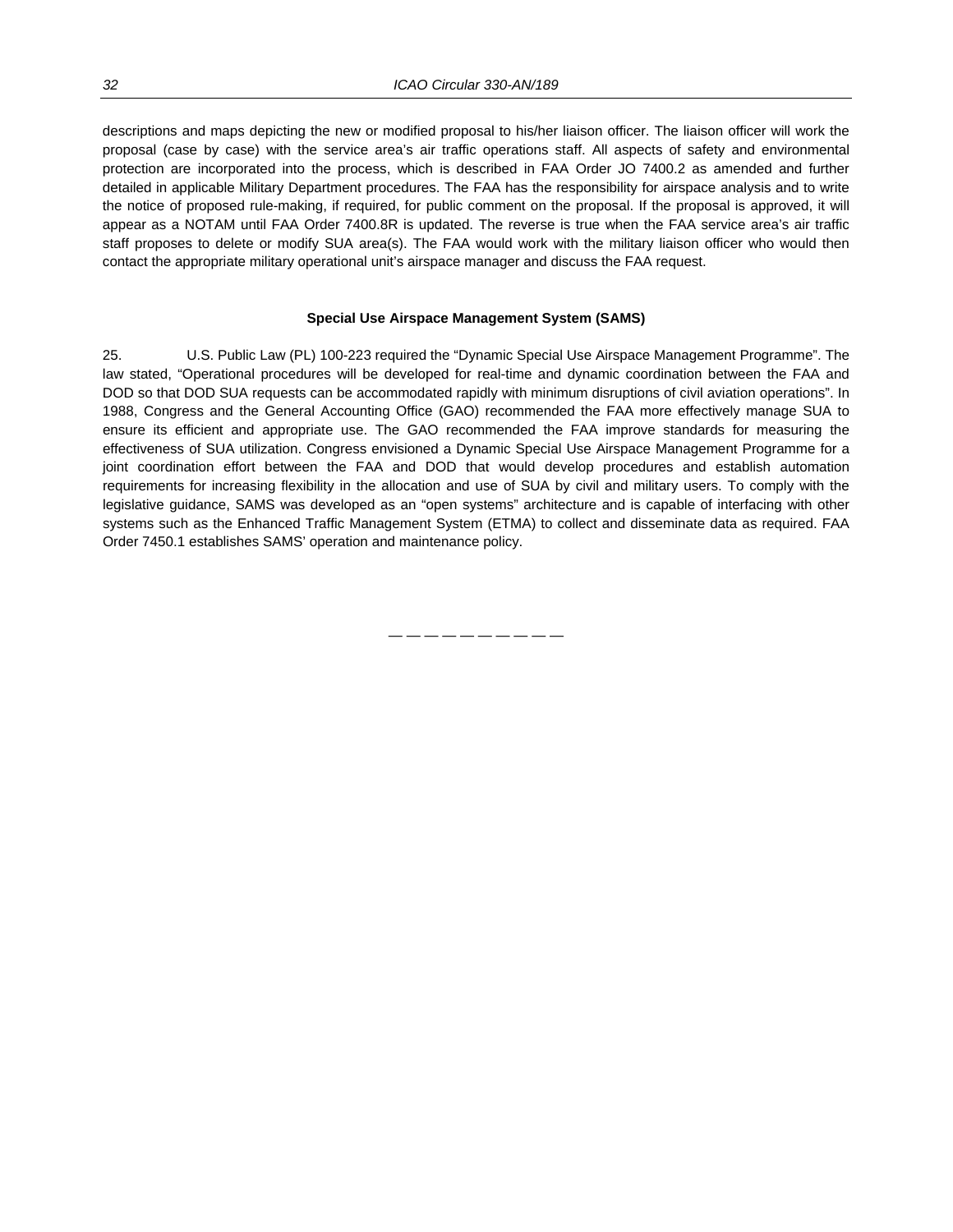## **Attachment to Appendix A**

## **EXAMPLE OF A JOINT USE LETTER OF PROCEDURE FOR USE OF RESTRICTED AREAS**

**SUBJECT**: Joint Use Letter of Procedure for Use of Restricted Areas R-6302A, R-6302B, R-6302C, R-6302D, and R-6302E.

**EFFECTIVE**: September 1, 2005.

In accordance with Federal Aviation Regulations 73.13 and 73.15, the following letter establishes procedures for the use of Restricted Areas R-6302A, R-6302B, R-6302C, R-6302D, and R-6302E by the Houston ARTC Centre,<sup>1</sup> the Controlling Agency; and by the Commanding General, Fort Hood, Texas, the Using Agency. Airspace under the jurisdiction of ARAC is depicted in Annex 1. This letter cancels and supersedes the Joint Use Restricted Area Letter of Procedure, Subject: Joint Use Letter of Procedure for Use of Restricted Areas R-6302A, R-6302B, R-6302C, R-6302D, and R-6302E, dated July 17, 1997.

- 1. Directorate of Plans Training and Security (DPTS) Range Control supervisory personnel are the liaison between the Using Agency and the Controlling Agency.
- 2. The Using Agency shall:
	- a. Coordinate activation/release times for R-6302A, R-6302B, R-6302C, R-6302D, and R-6302E with Houston ARTC Centre Military Automation Coordinator (MAC).
	- b. Notify Houston MAC at least 30 minutes prior to activation of airspace above 12 000 feet MSL in R-6302A, R-6302C and R-6302D.
	- c. Notify Houston MAC at least 2 hours prior to activation of airspace during other than published times in R-6302B, R-6302C and R-6302D.
	- d. Notify Robert Gray ARAC at least 30 minutes prior to activation of airspace at and below 11 000 feet MSL in R-6302B.
	- e. Notify Houston MAC at least 48 hours prior to activation of airspace in R-6302E (FL 300 through FL 450).
	- f. Release R-6302, or sub-areas as appropriate, above 12 000 feet MSL to Houston ARTC Centre when not in use for the purpose designated.
	- g. Release R-6302, or sub-areas as appropriate, at the highest required altitudes above 12 000 feet MSL to Houston ARTC Centre for emergency traffic situations. Release of airspace to Houston ARTC Centre shall be accomplished within 30 minutes after the request has been made.
- 3. The Controlling Agency shall:

 $\overline{a}$ 1. "ARTC Centre" is equivalent to the ICAO term "Area Control Centre (ACC)".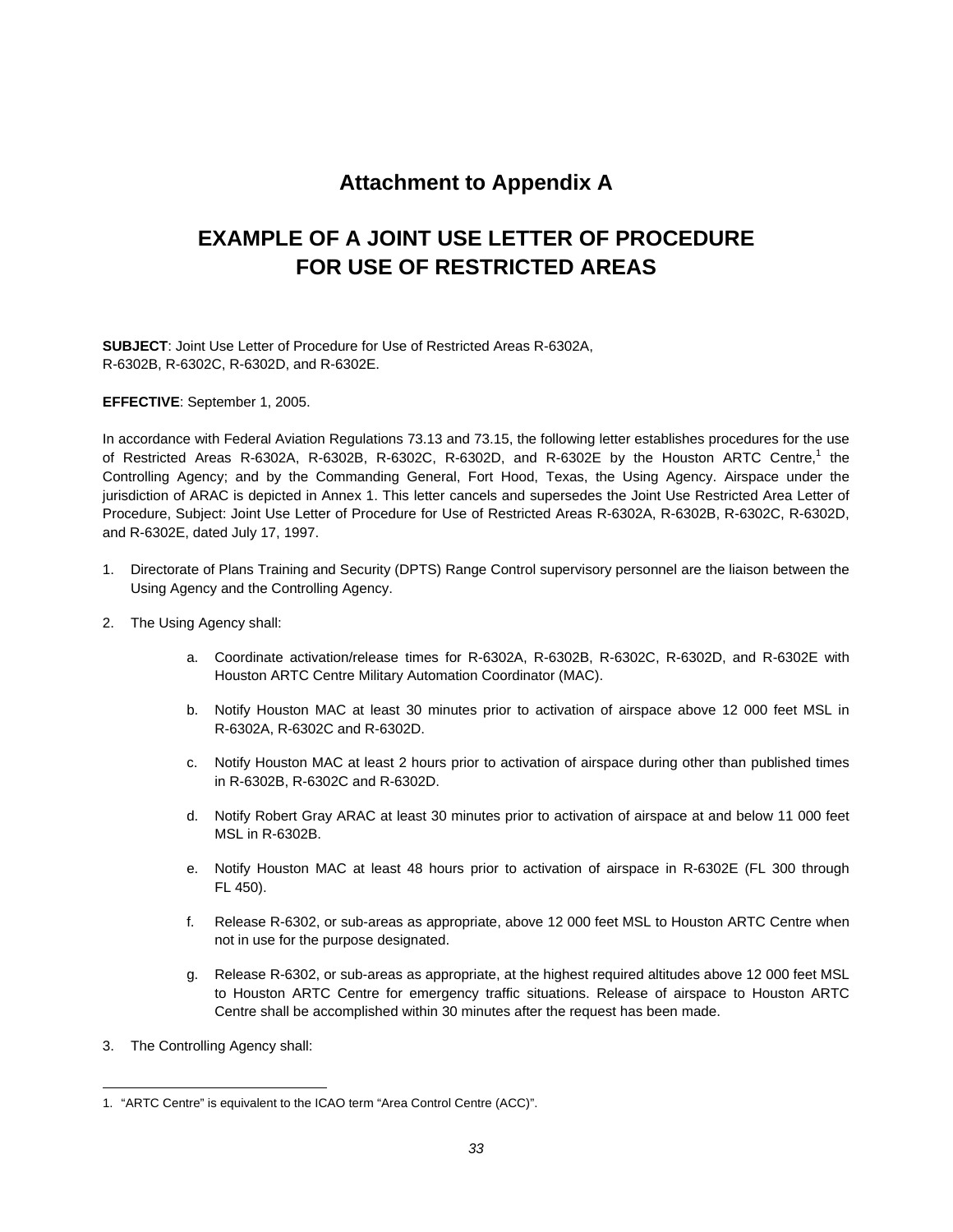- a. Exhaust all other traffic management procedures before requesting airspace release from the Using Agency as specified in paragraph 2 g.
- b. Return R6302 airspace to the Using Agency in a timely manner after the emergency traffic situation is resolved.
- c. Be responsible for issuing the appropriate NOTAMs for airspace in use above 12 000 feet MSL in R-6302A, R-6302C, R-6302D and R-6302E.
- d. Notify Fort Worth ARTC Centre Operations Specialist (COS) of release times for R-6302 airspace.
- e. Upon written request from the Using Agency, provide in writing reasons for recall of restricted area airspace.
- 4. Robert Gray ARAC shall be responsible for issuing the appropriate NOTAMs for airspace in use at and below 12 000 feet MSL in R-6302A, R-6302B, R-6302C and R-6302D.
- 5. During times when the airspace is released to the Controlling Agency, Houston ARTC Centre, Fort Worth ARTC Centre, and/or Robert Gray ARAC may clear instrument flight rules (IFR) traffic and authorize visual flight rules (VFR) traffic into/through R-6302A, R-6302B, R-6302C, R-6302D and/or R-6302E.
- 6. The decision to recall restricted area airspace, by the Controlling Agency, shall be made by supervisory personnel.

*Note.— Houston non-supervisory personnel in the MAC position may act as liaison for release/recall of R6302 with the Using Agency.* 

Air Traffic Manager **Air Traffic Manager** Air Traffic Manager Houston, Texas Fort Worth, Texas Fort Worth, Texas

(ORIGINAL SIGNED BY) (ORIGINAL SIGNED BY)

Houston ARTC Centre Fort Worth ARTC Centre Fort Worth ARTC Centre

(ORIGINAL SIGNED BY) (ORIGINAL SIGNED BY)

Fort Hood, Texas Fort Hood, Texas

Airspace Manager Chief, Air Traffic Control

(ORIGINAL SIGNED BY) (ORIGINAL SIGNED BY)

Installation Range Officer **Department of the Army** 

Fort Hood, Texas Southwest Region Representative Fort Worth, Texas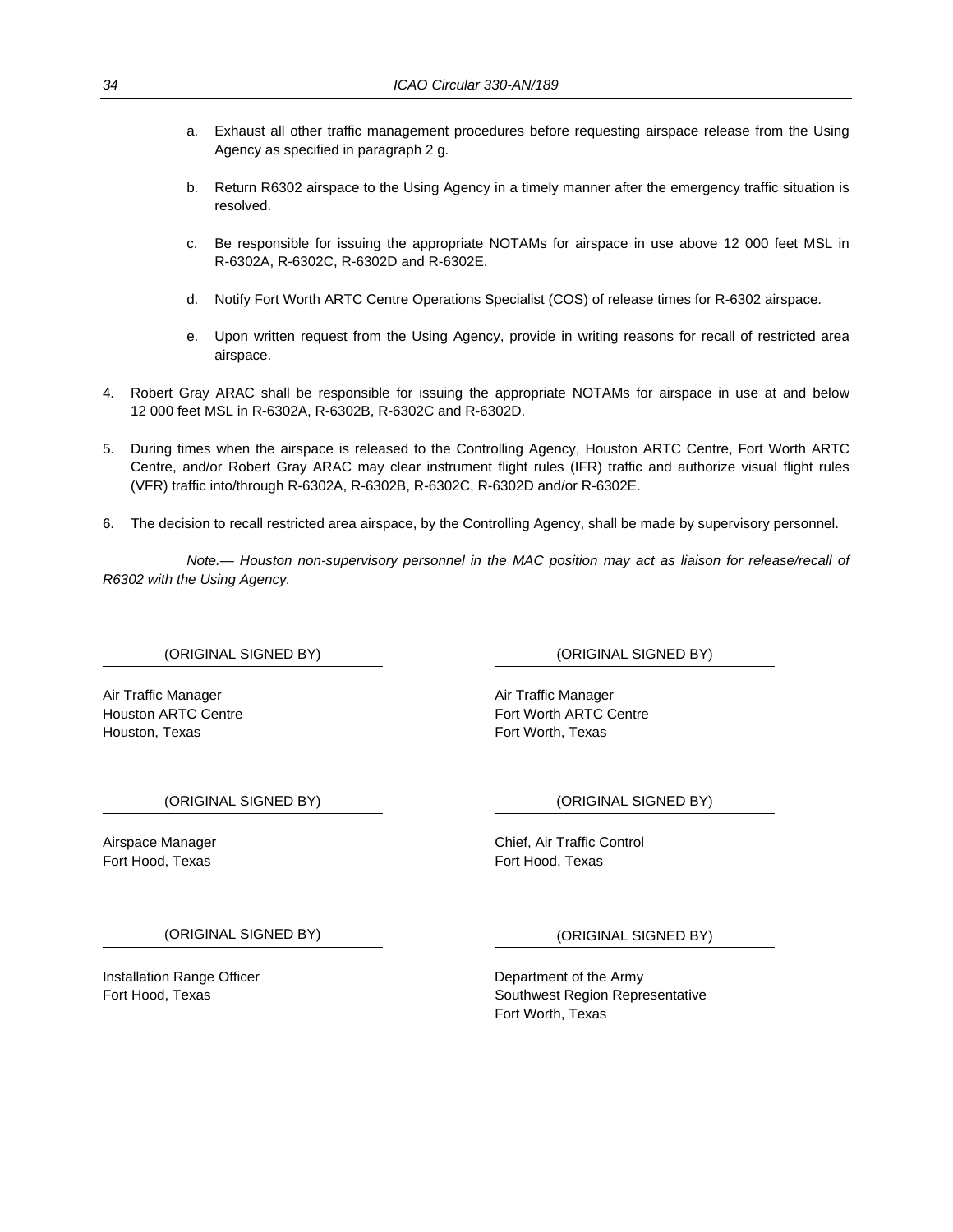$\overline{\phantom{a}}$  , and the set of the set of the set of the set of the set of the set of the set of the set of the set of the set of the set of the set of the set of the set of the set of the set of the set of the set of the s

ANNEX 1 JOINT USE RESTRICTED AREA LETTER OF PROCEDURE EFFECTIVE: September 1, 2005

R-6302A Surface to FL 300 R-6302**B** Surface to 11 000 MSL R-6302C Surface to FL 300 R-6302D Surface to FL 300 R-6302**E** FL 300 to FL 450

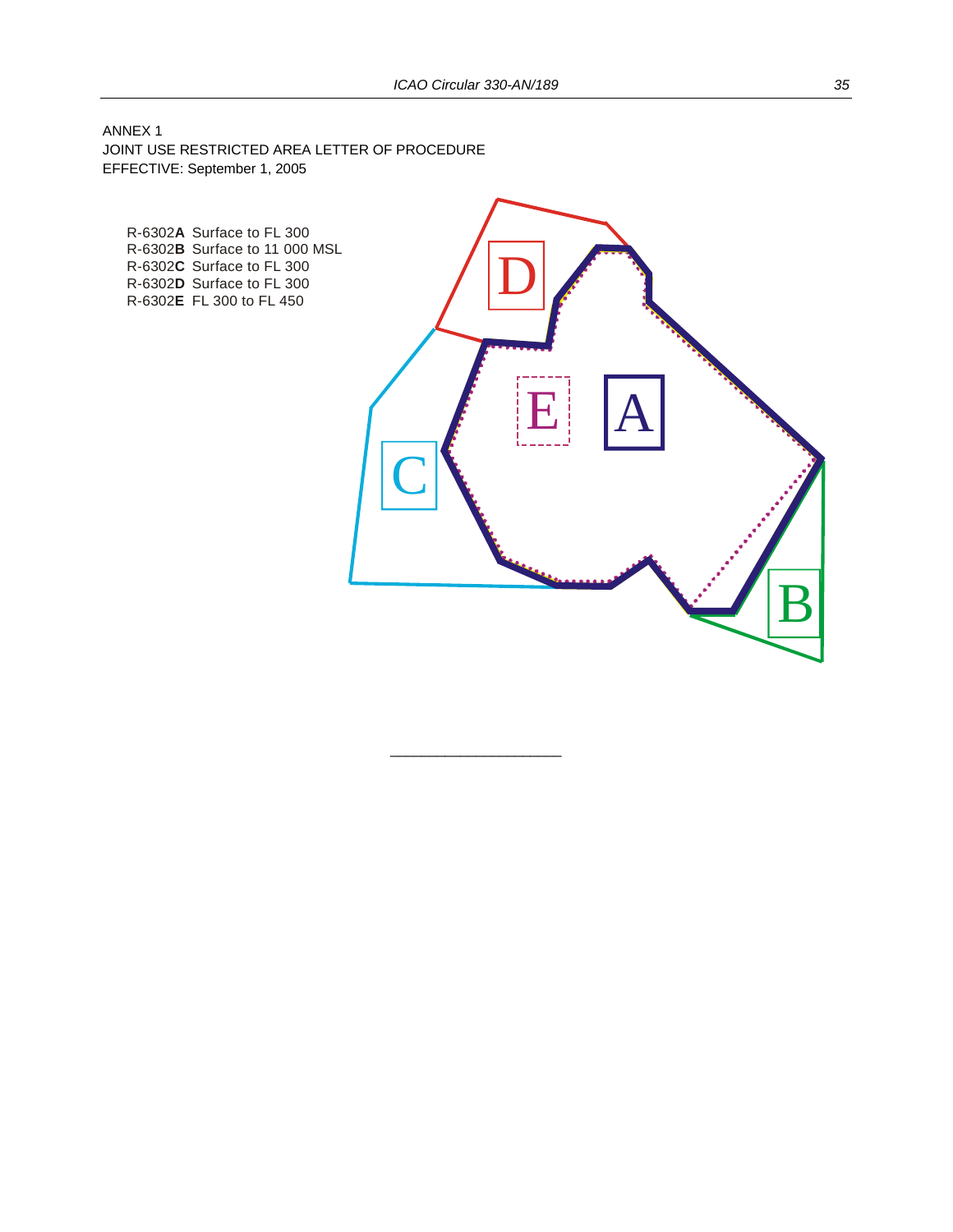## **Appendix B**

## **CIVIL/MILITARY COOPERATION IN GERMANY**

#### **1. GERMANY'S AIRSPACE ENVIRONMENT**

1.1 Germany has a long tradition of civil/military cooperation. The relatively small airspace of Germany forced the ATM community to organize itself safely and in a more efficient manner. This is paramount when there is a substantial amount of military and civil aviation sharing the same airspace.

1.2 Aviation has changed considerably in recent years. Military traffic volume has dropped significantly while civil traffic volume has continued to rise. As of 2009, more than three million IFR flights — about one-third of all European IFR flights — have been using German airspace annually. It is difficult to organize and manage military flight operations and their training needs in this complex and congested airspace environment. No rigid airspace models or segregated structures can suit the demand.

1.3 Germany has always understood that civil/military cooperation in ATM is essential for meeting commonly agreed goals and methods, instead of working independently or in competition. Cooperation has become routine for integrated and harmonious ATM operations.

1.4 As a consequence, the original flexible use of airspace (FUA) concept could no longer offer the required mechanism to cope with the demands of the complex German airspace scenario. Therefore, Germany moved to a more advanced state of FUA, that being the dynamic management of airspace (see Figure B-1). The model is called the Military Variable Profile Areas (MVPA).

1.5 This dynamic management of airspace led to the provision of integrated and combined ATM services for all regional traffic. At the same time, military ATM at airbases, whether for civil/military co-use or exclusive military use, remains under the responsibility of the military.

#### **2. FIFTY YEARS OF CIVIL/MILITARY DEVELOPMENT**

2.1 Before 1970, Germany had separate civil and military organizations and operations. To enhance safety, a civil/military coordination office was established.

2.2 In 1973, the government decided to collocate the military area radar units and civil service provision in the respective area control centres. Thereafter, military and civilian controllers worked with the same systems, using harmonized coordination principles. However military airbases and approach services remained under military jurisdiction.

2.3 In 1985, Germany took the first steps towards FUA with a field trial. The breakthrough for civil/military cooperation came at the end of the 1980s when the government decided to integrate the military area radar services and to corporatize the civil air navigation services. In November 1991, the principles of integration were agreed between the ministries concerned, and 270 military controllers and flight data assistants were released by the Luftwaffe to serve in the civil ANSP.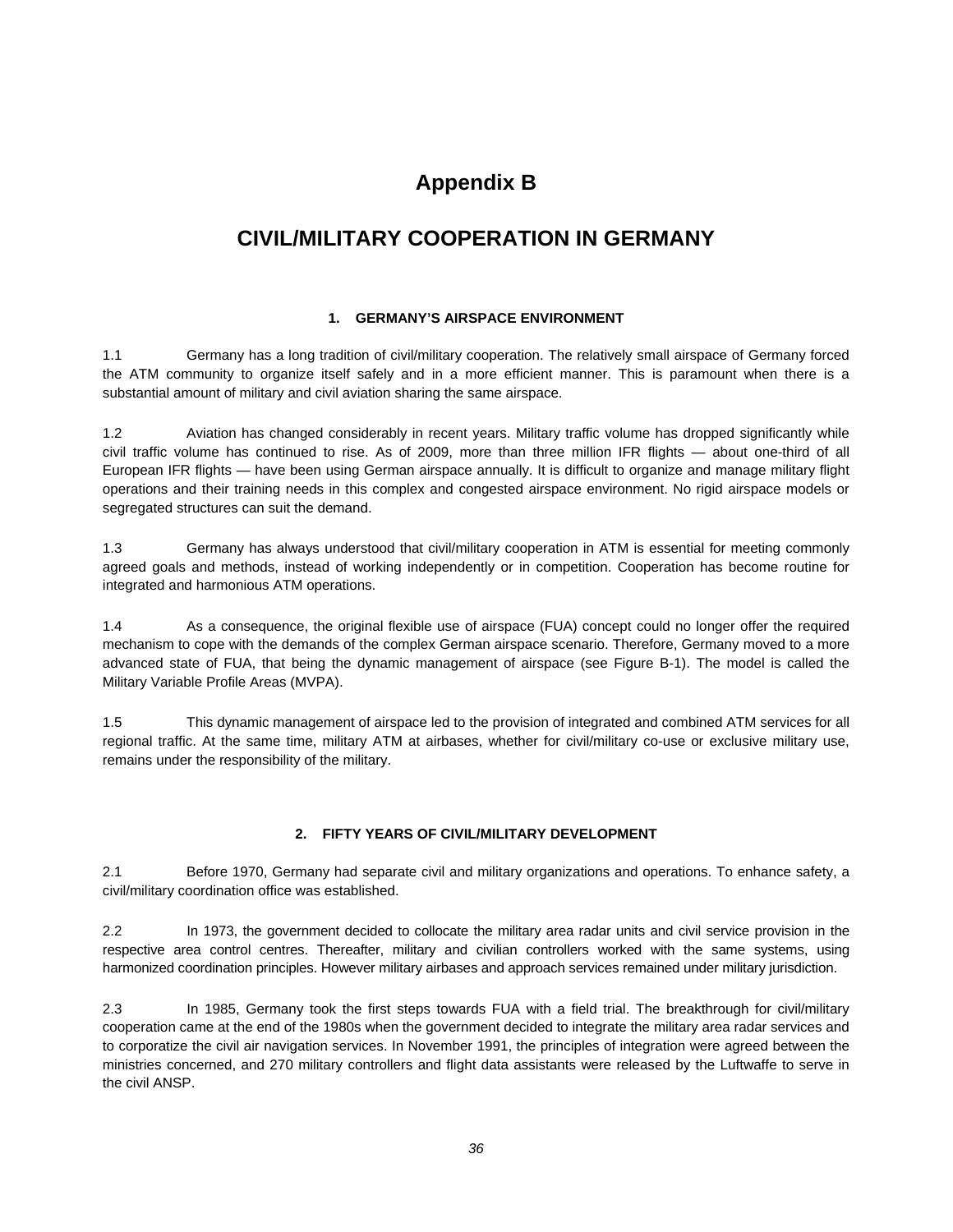

**Figure B-1. Towards dynamic airspace management** 

#### **3. FACETS OF CIVIL/MILITARY COOPERATION**

3.1 The complexity of civil and military traffic in central European airspace necessitated enhanced civil/military cooperation. Generally, military aviation activities do not allow for inflexible handling and discrete or segregated management of military traffic flows.

- 3.2 In Germany, civil/military cooperation generated a wide range of valuable activities including the following:
	- a) the integration of civil and military en-route services;
	- b) common airspace organization and management which reaches beyond the European FUA principles;
	- c) harmonized operational procedures and institutional training or specific training programmes for civil and military controllers;
	- d) interoperable ATM systems and CNS infrastructure;
	- e) ICAO flight planning for operational military flights; and
	- f) harmonized mapping, publications and procedure design.

3.3 ATM and air transport systems (civil and military) are designed, built and operated to ensure harmonized and seamless operations for all phases of flight. Future technical and operational concepts will incorporate interoperability for reduced costs and benefits.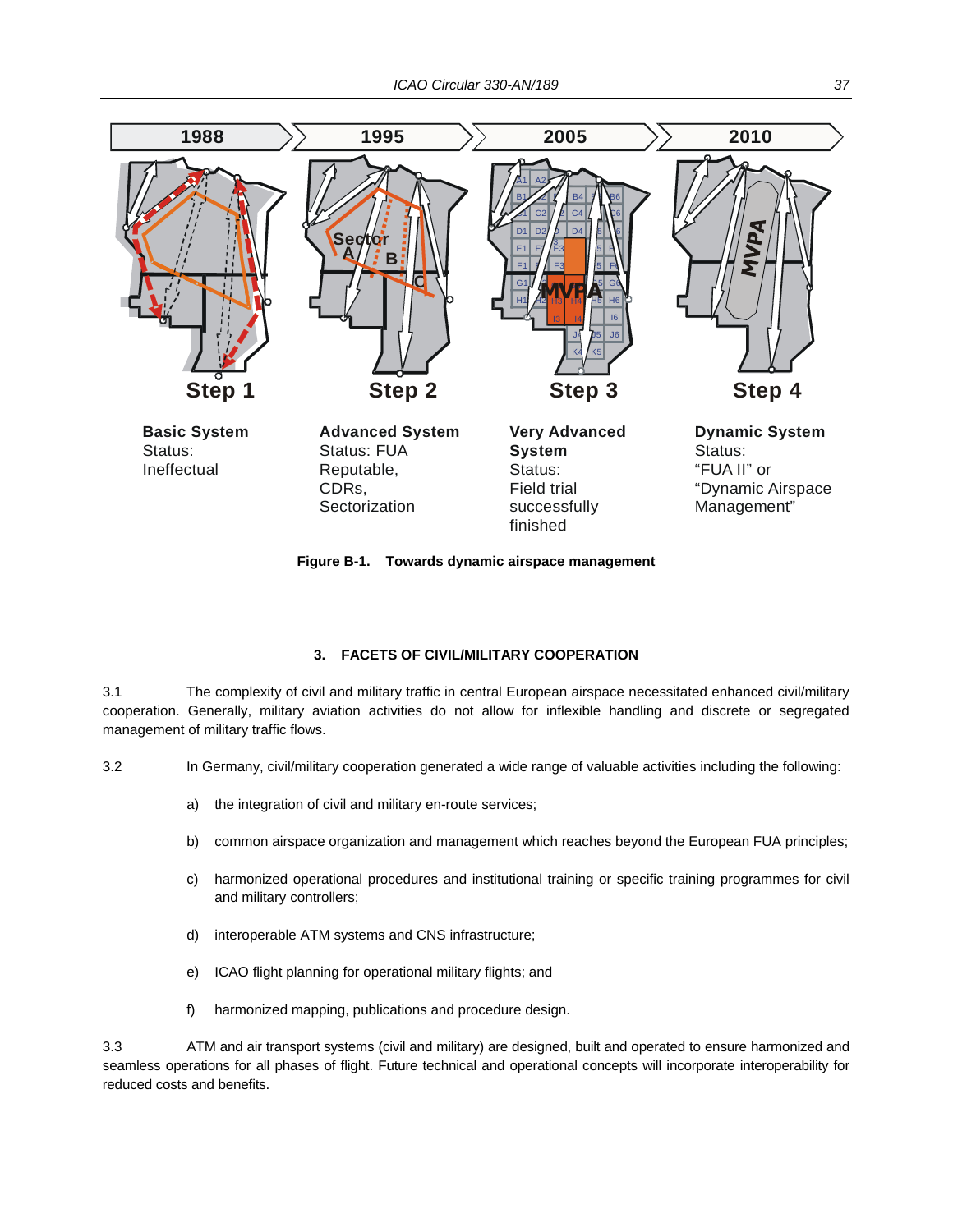#### **4. ACHIEVEMENTS OF FUA IN GERMANY**

4.1 The complexity of civil and military traffic is, and will remain, a constant challenge. Additionally, military aviation will continue to exist with different demands on airspace and mission profiles, although presumably in a reduced quantity.

4.2 What has been achieved in the past twenty years through good civil/military collaboration is the guideline for the future. This includes:

- a) a very high level of safety;
- b) more than doubling of capacity;
- c) a guarantee of national security; and
- d) fulfilled military requirements even in crisis.

4.3 What was nationally beneficial in the past requires multinational consideration today because cooperation does not end at national boundaries. Today, the integration of military requirements into cross-border operational concepts is essential. This is even more important than ever because the proliferation of standards, local technology solutions and equipage requirements or projects have failed to realize the full potential of advanced technologies or operating procedures. Neither airlines, ANSPs nor State aircraft operators can afford to continue funding diverse solutions.

#### **5. MILITARY CONCEPT OF THE FUA**

#### **5.1 Framework for military aviation**

5.1.1 The national military flexible use of airspace concept (FUA-C) is a follow-up activity of the comprehensive European ATM harmonization and optimization programme in order to cope with the increasing demand for airspace in Europe. General air traffic (GAT) and operational (military) air traffic (OAT) formulate different demands for the use of airspace. The airspace outlined for military purposes prevents economic and efficient air traffic routes, and the training airspace available to the air force is limited due to the existing ATS route network.

5.1.2 Measures must therefore be taken to ensure the efficient civil/military management of the available airspace resources in order to increase flexibility in the utilization of this airspace. In this way, the limited airspace above Germany can be used to full capacity for the benefit of both civil and military air traffic.

5.1.3 Due to the increasing density of air traffic, the availability of airspace becomes even more important. Therefore, it is no longer regarded as civil or military property, but as a continuum, which is allocated in a flexible way and always on a temporary basis — to civil and/or military users according to their requirements.

5.1.4 Since the flexible use of airspace has a considerable impact on the planning procedures of military airspace users, additional internal regulations in this field for the armed forces are necessary. These regulations are listed in 5.5.

5.1.5 The German "military FUA concept" is based on the common understanding of European countries that airspace is a valuable common property and that its users must commit themselves to utilizing it in an economic way. This concept applies to: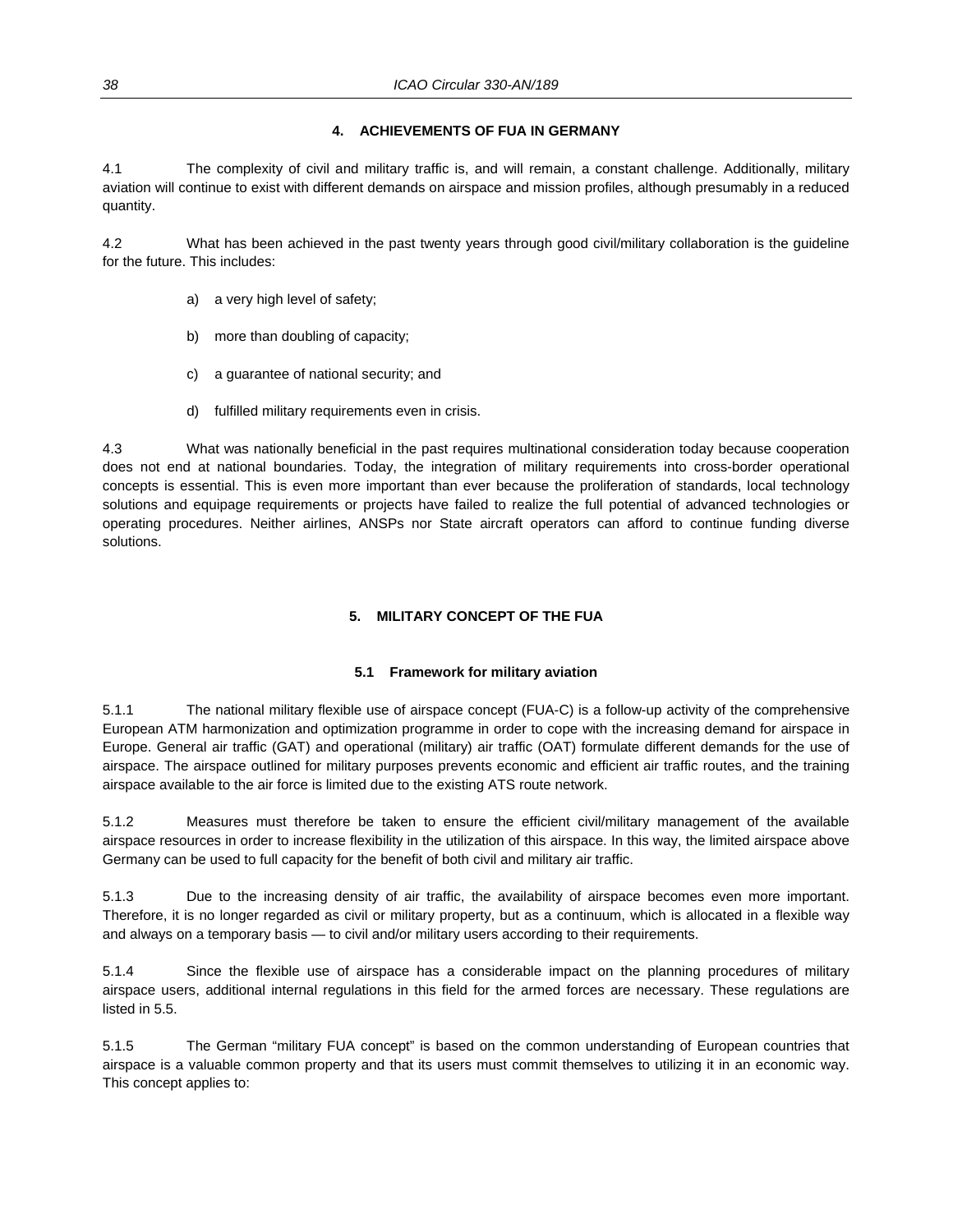- a) flexible airspace structures;
- b) an organization for airspace management and utilization;
- c) the application of the appropriate operating procedures; and
- d) the capability for dynamic airspace management and utilization.

#### **5.2 Organizational levels**

5.2.1 FUA in terms of this military concept means the availability of airspace for military purposes, which is temporarily segregated for reasons of flight safety, and flexible ATS routes (conditional routes) for general air traffic. These routes supplement the existing ATS route network and lead through temporary segregated airspace (TSA).

- 5.2.2 Airspace management is performed at three organizational levels:
	- a) *Level 1 (policy matters and strategic planning).* A civil/military body at government level which takes policy decisions about the airspace structure and issues guidelines on airspace management.
	- b) *Level 2 (tactical preplanning)***.** The planning, coordination and definition of the activation of segregated airspace and conditional routes for the following day in accordance with current requirements. This is the task of the national Airspace Management Cells (AMCs).
	- c) *Level 3 (tactical civil/military coordination)***.** This is the operational part and puts the FUA concept into practice in everyday flight operations. The ad hoc management of airspace and airspace utilization is performed in close cooperation with the operating positions established in the air traffic control units for monitoring training airspace and controlling/supporting controlled air traffic. In Germany, this task is fulfilled by the ATC units of the Deutsche Flugsicherung GmbH (DFS) in cooperation with the tactical air control service as well as the Control and Reporting Centre (CRC).

#### **5.3 Purpose and principles**

5.3.1 This military concept is applicable to peacetime operations. It defines responsibilities and tasks in airspace management, the multilateral management of military airspace utilization and the management of military utilization of training airspace on a local or regional level.

5.3.2 The rules governing the management of airspace utilization are different for general air traffic (GAT) and operational (military) air traffic (OAT). In general GAT is subject to air traffic flow management (ATFM), whereas the airspace movements of OAT are not subject to any air traffic flow management measures.

5.3.3 Military air exercises have to be carried out in accordance with the pertinent FUA regulations. Responsibility for managing the special military airspace utilization and for the comprehensive coordination and deconfliction of specific military activities in the entire airspace above Germany rests with the Coordination Centre for Military Airspace Utilization (COMIL).

5.3.4 Military utilization of the TSA is managed by the Planning and Coordinating Authorities (PCAs), which are subordinate to the major commands of the army, the air force and the navy or the main armaments division of the Ministry of Defence (MOD). They have the status of an "approved agency" in the sense of the European "concept of the flexible use of airspace".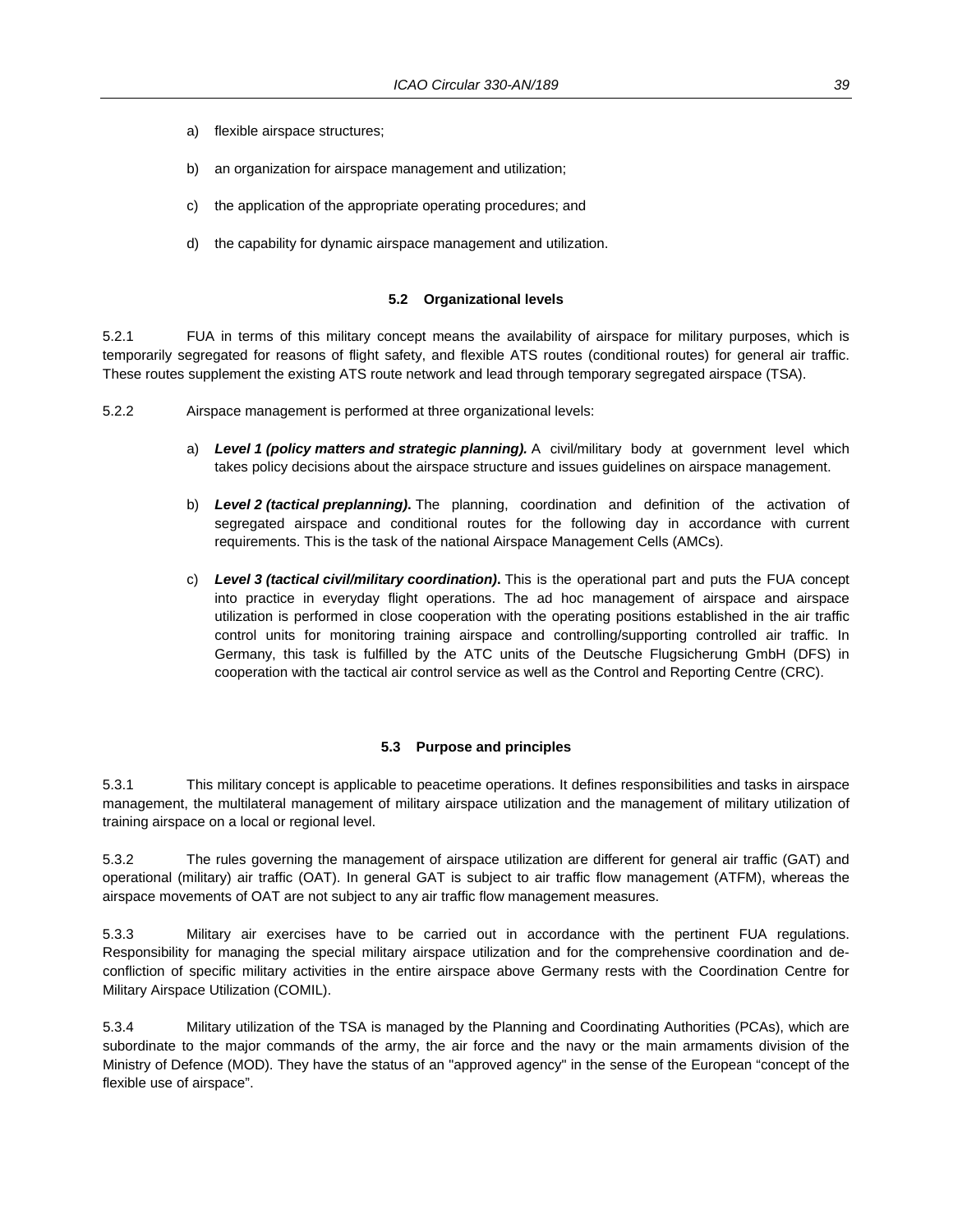5.3.5 The unrestricted mission accomplishment of the armed forces is to be ensured by the FUA and cooperation with general air traffic.

5.3.6 The military contribution to FUA ensures the required long-term planning, predictability and flexibility in the military use of airspace and provides for changing military requirements.

5.3.7 To meet the training requirements of the armed forces, sufficiently large portions of airspace are kept in reserve for military priority use. The military airspace user opens this airspace and makes it available to other users for those periods of time during which no military activities are taking place.

5.3.8 Military training airspace may be used by military exercise traffic and other controlled aircraft performing transit flights at the same time, provided that this is not detrimental to the military exercise, it does not have an impact on flight safety and does not transgress international standards such as separation criteria.

5.3.9 Armed Forces Germany is required and obliged to use airspace in a responsible and economic manner.

#### **5.4 FUA organization**

In Germany, the responsibility for airspace matters rests in principle with the Federal Ministry of Transport (MOT). Military interests are handled by a joint ministerial committee of the MOT and MOD (see Figure B-2). Other elements of the FUA organization are:

- a) committee on civil/military airspace policy;
- b) civil and military service providers with the adjoining AMC;
- c) committee on airspace issues (Ausschuß für Luftraumfragen (ALF));
- d) major commands and defence administration with the relevant PCAs; and
- e) the AMC manages the conditional routes (CDRs) in close cooperation with the ATC units of the DFS, neighbouring AMCs and the European Central Flow Management Unit (CFMU) in Brussels.

#### **5.5 Priority regulations**

5.5.1 Registered military air traffic is to be given priority in the utilization of published TSAs. TSAs registered (reserved) with the AMC by the PCA are earmarked for military use. At the request of the AMC, however, changes to the reservation in terms of time and/or space are to be accepted to accommodate urgent civil requirements unless this is made impossible for overriding military reasons.

5.5.2 The flying units as well as the units of the German Armed Forces and the allied forces stationed in Germany are priority users of temporary segregated areas (TSAs).

5.5.3 In exceptional cases, for which a justification must be provided, TSAs not reserved on the previous day can be earmarked for military priority use by the AMC on the day of the event. General air traffic on "conditional routes" is then routed around the TSA by air traffic control if GAT transit flights cannot be safely separated from the military activities. In these cases, however, the flying units will in principle have to accept ad hoc restrictions in favour of GAT transit flights.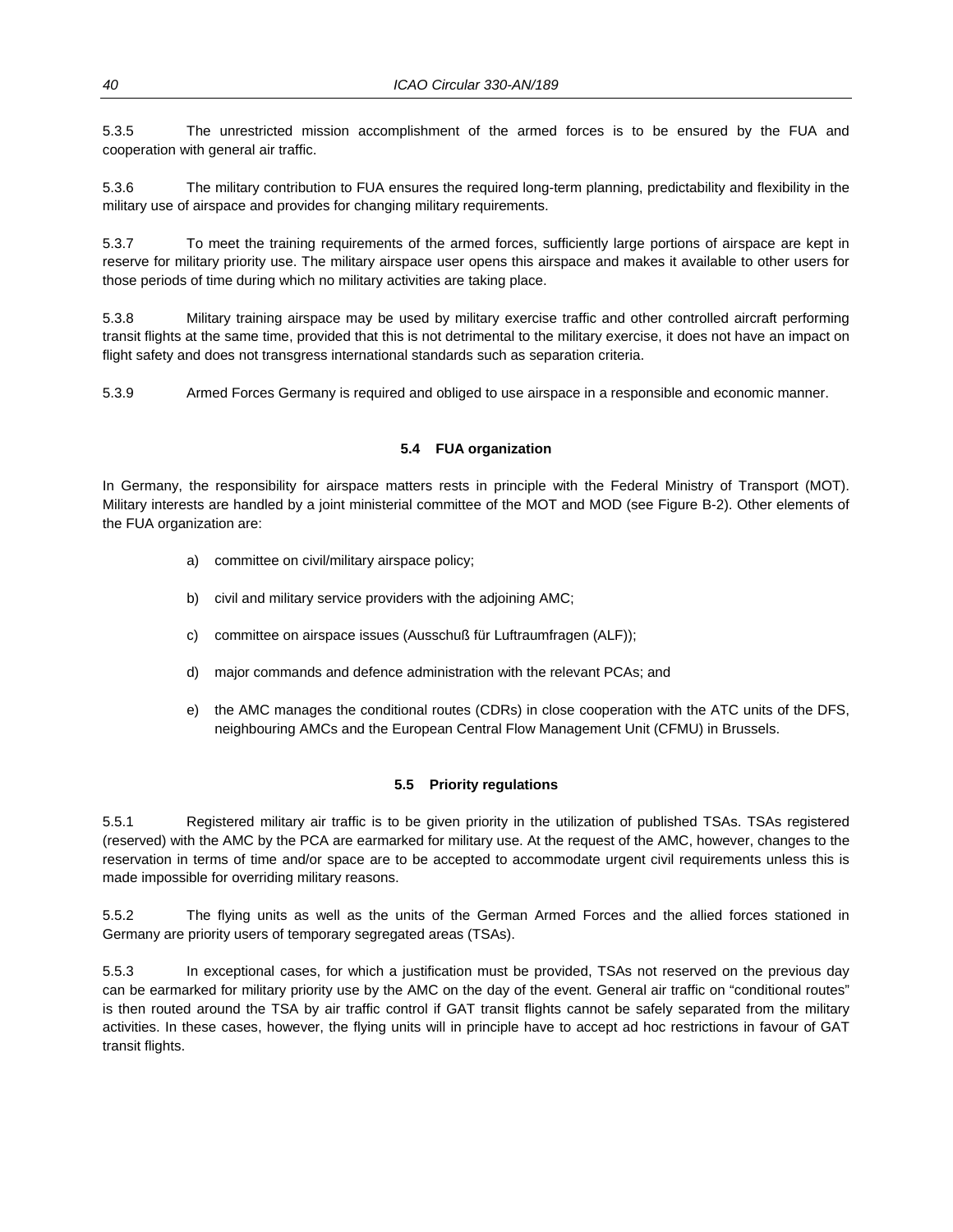



 $\overline{\phantom{a}}$  , and the set of the set of the set of the set of the set of the set of the set of the set of the set of the set of the set of the set of the set of the set of the set of the set of the set of the set of the s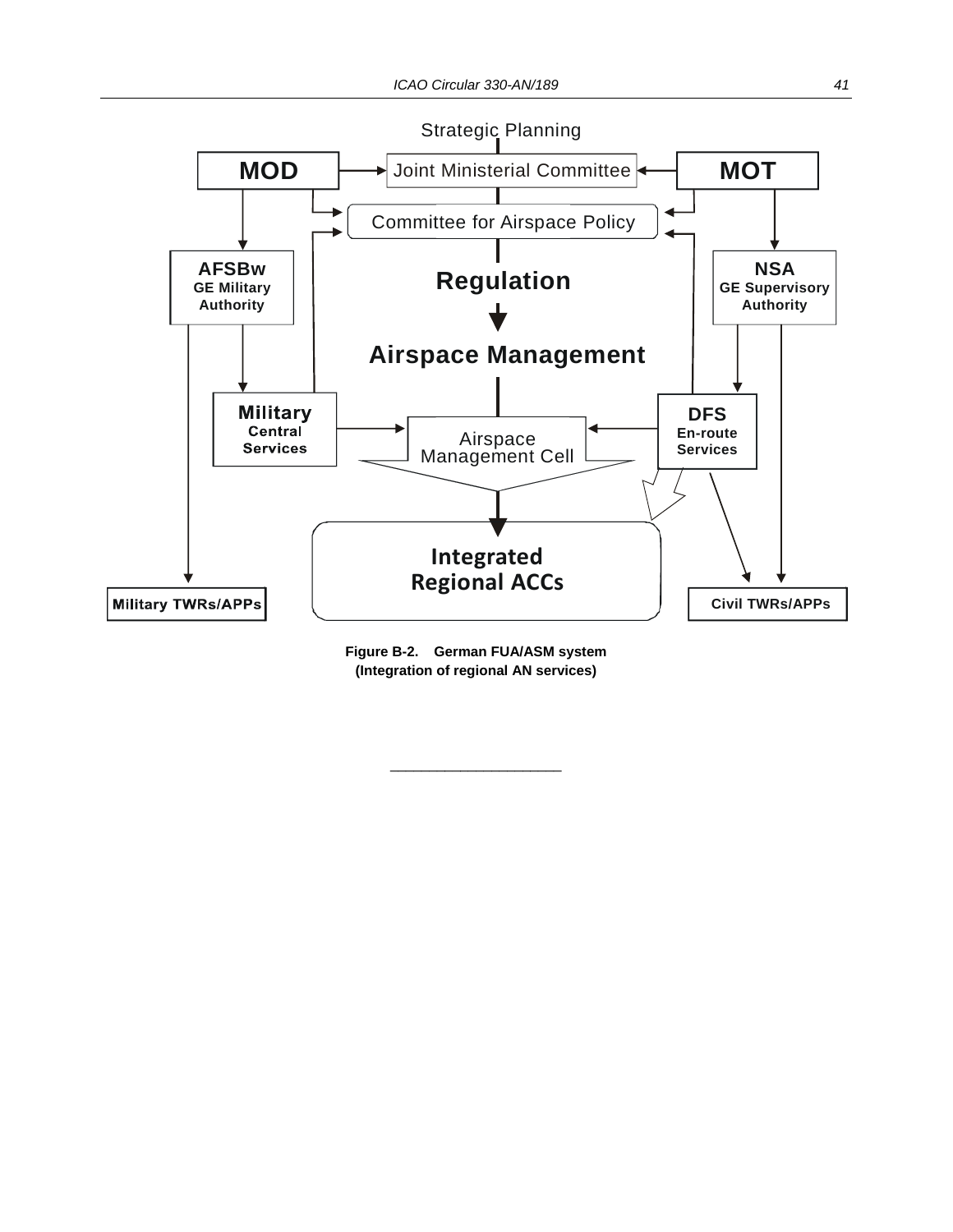## **Appendix C**

## **CIVIL/MILITARY CNS/ATM INTEROPERABILITY ROADMAP — EUROCONTROL**

1. Civil/military interoperability in the area of communications, navigation and surveillance (CNS) infrastructure will enable the future capacity gains and safety improvements necessary to cater to the forecast increase in civil air traffic. Ultimately, when the foreseen operational improvements to the air traffic management (ATM) system are in place, operations will be conducted in a highly automated environment dictated by increased traffic levels and the need for advanced tools and real-time information exchanges. These stringent conditions can be met only if both civil and military authorities cooperate fully.

2. However, there are some well-known deficiencies in the harmonization and interoperability of civil and military CNS systems used to support ATM operations. Historically, military CNS systems have been procured with the primary objective of satisfying very demanding military operational requirements which often take precedence over the common ATM requirements. At the same time, on the civil side, in some cases there are visible difficulties in accommodating relevant military requirements, and a stable vision of future ATM developments is not always available to guide military planners. Such lack of civil/military interoperability is sometimes the consequence of one or more of the following reasons:

- a) longer military procurement cycles and public budget constraints;
- b) lack of space in the cockpit for extra avionics;
- c) difficulty monitoring civil CNS/ATM developments;
- d) absence of supporting military requirements;
- e) lack of recognized certification processes; and
- f) security and institutional aspects.

3. The end result is that, in some cases, military airspace users have to perform operations within the general air traffic (GAT) environment, carrying additional aircraft equipment that is not essential to military tasks; this entails the application of exemption policies. Not only must the ATM network satisfy the national security and defence requirements but it must also cope with the increasing pressure for higher air traffic capacity while maintaining the required level of safety. This can be achieved in the future only through further improvements in civil/military coordination to raise the level of civil/military interoperability implying a phased reduction in exemptions.

4. To that end, Eurocontrol developed a Civil/Military CNS/ATM Interoperability Roadmap in close cooperation with national military authorities and other stakeholders. The Roadmap describes a common framework for the evolution of European civil and military CNS/ATM systems through to 2020 and beyond. The plan will identify, in the short-term, a minimum set of interoperability requirements and the progressive convergence of related CNS technologies leading to the future integration of systems supporting ATM.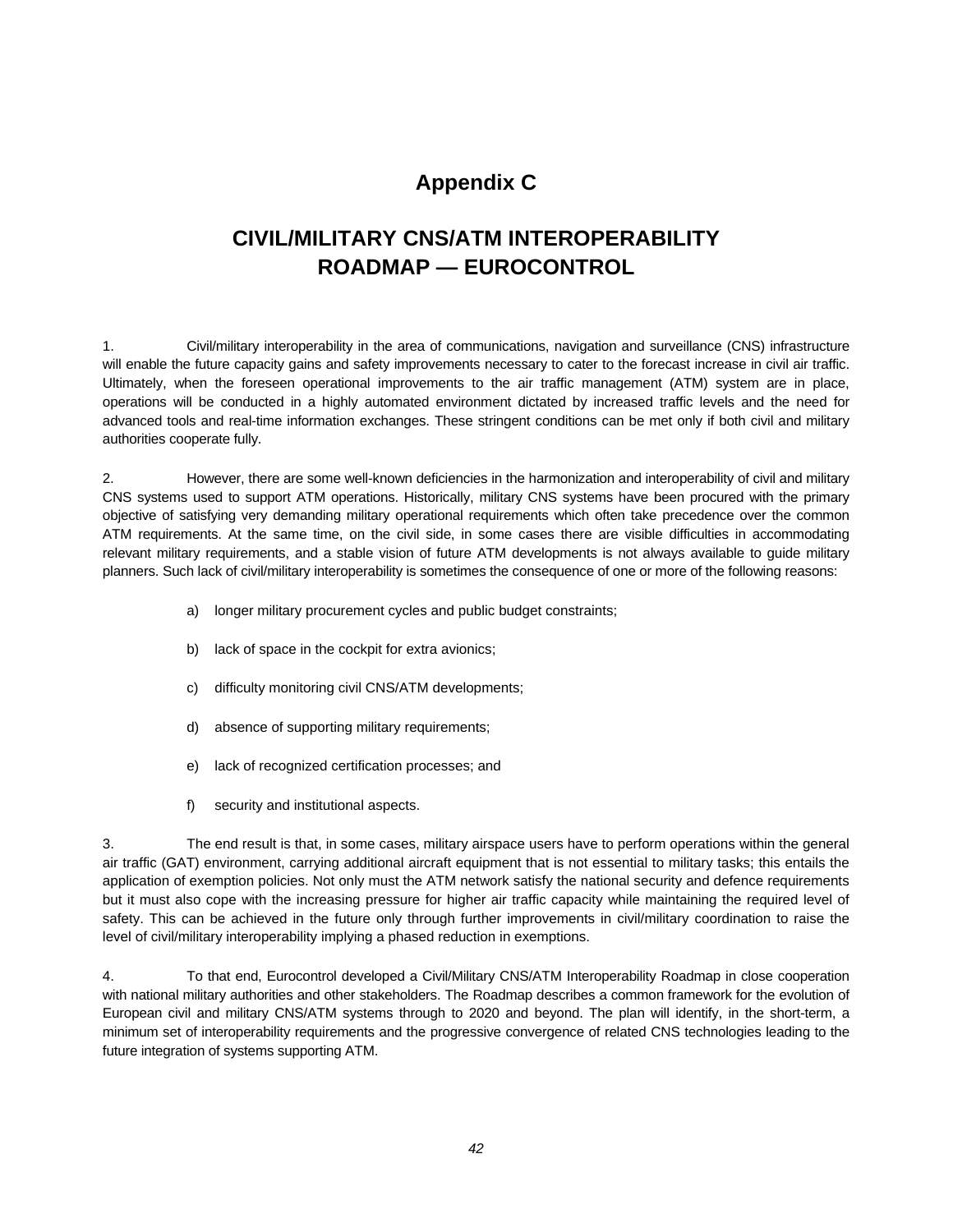5. The Interoperability Roadmap, which is expected to be an important source of guidance for civil and military ATM planners, was developed taking as the basis the current European CNS/ATM strategies and a set of known military requirements.

6. The Roadmap provides a great level of detail in the domains of communications, navigation and surveillance. It identifies a number of recommended actions considered as fundamental to achieving the proposed levels of interoperability and long-term integration of civil and military CNS enablers.

#### **Communications**

7. The communications systems that supports air traffic control (ATC) functions still rely on aging techniques, but the situation is likely to evolve in the future to the use of state-of-the-art communications technologies in aviation. Nevertheless, the level of interoperability between civil and military communications systems remains insufficient not only for fixed ground-ground communications but also for military avionics used in the air-ground segment. Military communications and information systems (CIS) are mainly focused on military-driven command and control functions and thus rely on technologies mainly driven by military operational requirements and security aspects (e.g. information security).

#### **Navigation**

8. The need for seamless interoperability between civil and military navigation systems is of utmost importance when flights are conducted in controlled airspace. In the future the continuing increase in system integration and the overall airborne/ATM architecture may influence civil/military interoperability and systems convergence in this domain. Although military operational requirements with regard to positioning, navigation and timing are met in specific national and international documents, the increasing influence of civil navigation requirements needs to be taken into account when military aircraft are flying as GAT.

#### **Surveillance**

9. Surveillance systems are an essential element of integrated ATM operations serving both civil and military users. Interoperability in this area requires not only the continued provision of primary surveillance radar (PSR) and secondary surveillance radar (SSR) but also the proper consideration of future surveillance tools such as multilateration and automatic dependent surveillance (ADS). The increased provision and sharing of radar data and the ability for State aircraft to coexist with GAT traffic within Mode S airspace have been identified as the most critical aspects of civil/military interoperability in the surveillance domain.

10. For completeness, the Roadmap describes a number of other systems or requirements such as the airborne collision avoidance system (ACAS), reduced vertical separation minimum (RVSM) and FM immunity from FM radio broadcast. Future flight management systems (FMS) are recognized as an outstanding evolution that can also influence the proposed objectives of civil/military CNS/ATM system interoperability. These areas are also identified in the Roadmap.

11. The process used to develop the Civil/Military CNS/ATM Interoperability Roadmap was to assess the current European CNS strategies and the existing military systems, used within the ATM context, to derive an appropriate migration path towards required interoperability levels or integration.

12. Today's paradigm, where exemptions are often required to accommodate non-equipped State aircraft within GAT controlled airspace, needs to be changed, targeting the final application of common technologies and full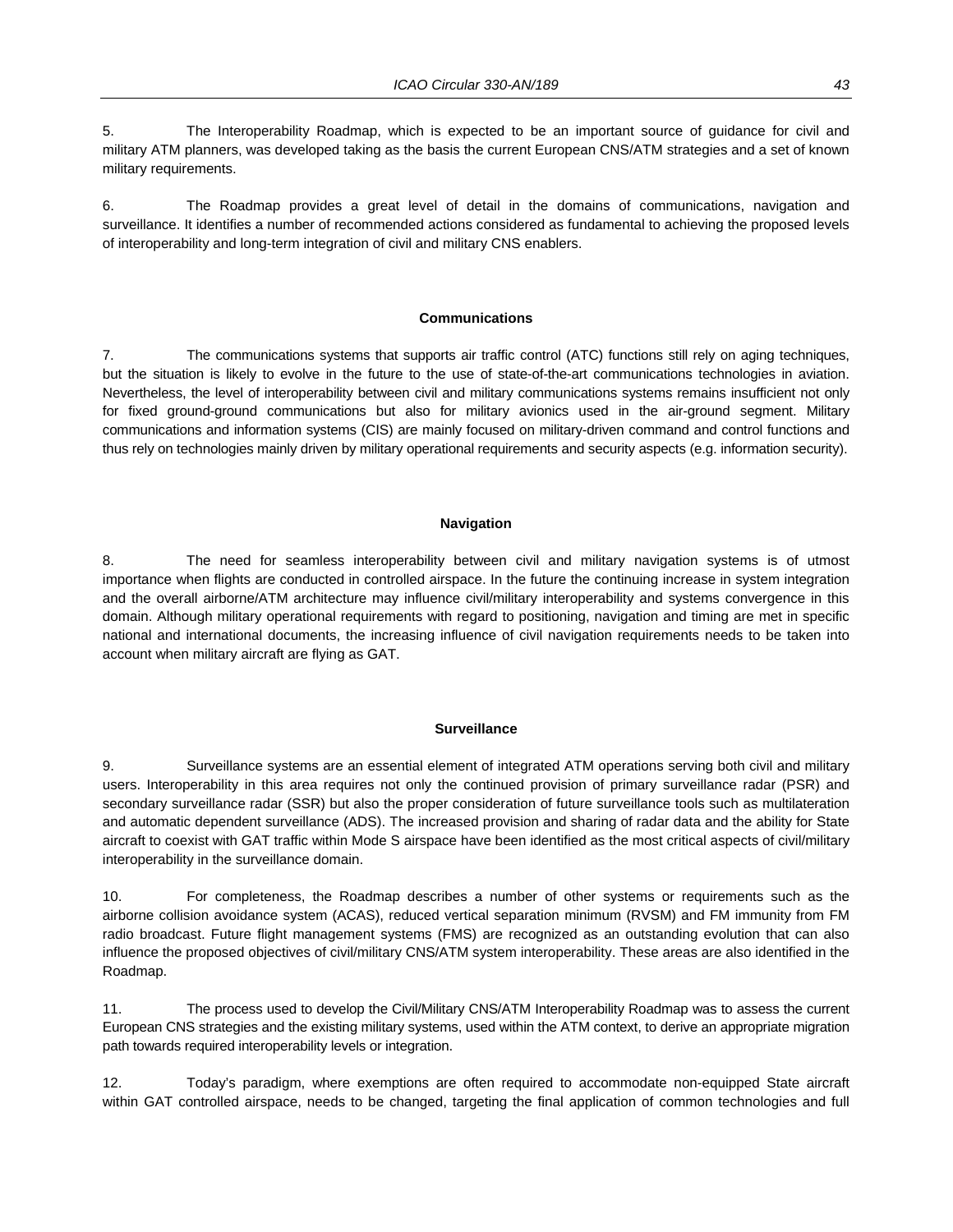convergence of military and civil standards. Common technologies should lead to the development and application of common rules and required performances (airworthiness) for both civil and military flight operations within jointly used airspace.

13. The Eurocontrol Civil/Military CNS/ATM Interoperability Roadmap can be obtained from:

http://www.eurocontrol.int/mil/gallery/content/public/milgallery/documents/CM%20CNS%20RM%201\_0.pdf

**— END —**